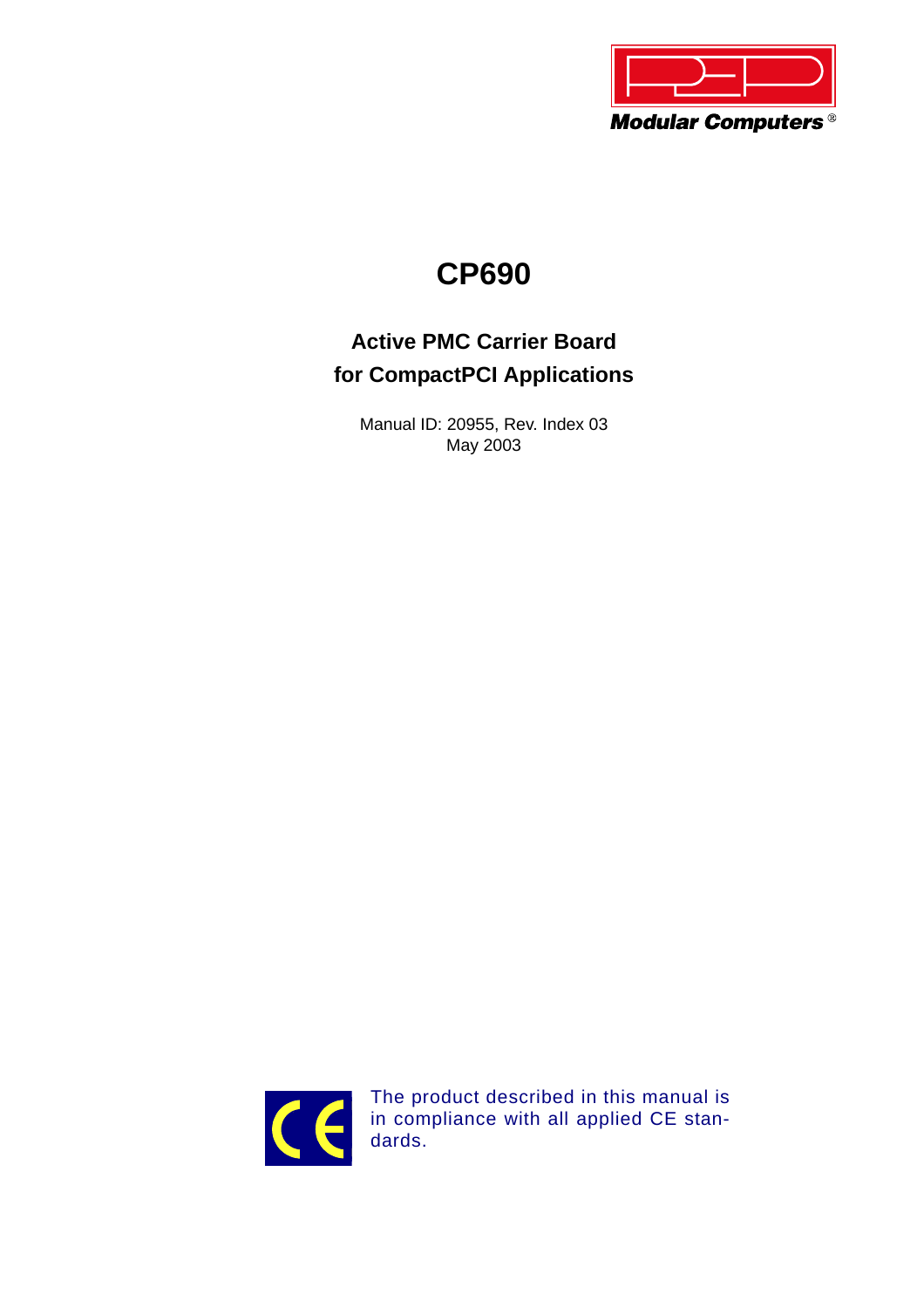# <span id="page-1-0"></span>**Revision History**

| <b>Manual/Product Title:</b> |                                            | <b>CP690</b> |                    |                         |  |  |
|------------------------------|--------------------------------------------|--------------|--------------------|-------------------------|--|--|
| <b>Manual ID Number:</b>     |                                            | 20955        |                    |                         |  |  |
| Rev.<br><b>Index</b>         | <b>Brief Description of Changes</b>        |              | <b>Board Index</b> | Date of<br><b>Issue</b> |  |  |
| 0100                         | <b>Initial Issue</b>                       |              | 0000/0000          | Jan. 00                 |  |  |
| 02                           | Added support signals for 66 MHz operation |              | 0000               | Oct. 02                 |  |  |
| 03                           | Addition of Configuration chapter          |              | 0000               | May 03                  |  |  |
|                              |                                            |              |                    |                         |  |  |
|                              |                                            |              |                    |                         |  |  |
|                              |                                            |              |                    |                         |  |  |
|                              |                                            |              |                    |                         |  |  |
|                              |                                            |              |                    |                         |  |  |

### <span id="page-1-1"></span>**Imprint**

Copyright © 2002 PEP Modular Computers GmbH. All rights reserved. This manual may not be copied, photocopied, reproduced, translated or converted to any electronic or machinereadable form in whole or in part without prior written approval of **Modular Computers**<sup>®</sup> PEP Modular Computers GmbH.





### Disclaimer:

PEP Modular Computers GmbH rejects any liability for the correctnesss and completeness of this manual as well as its suitability for any particular purpose.

This manual was realized by: **TPD/Engineering, PEP Modular Computers GmbH**.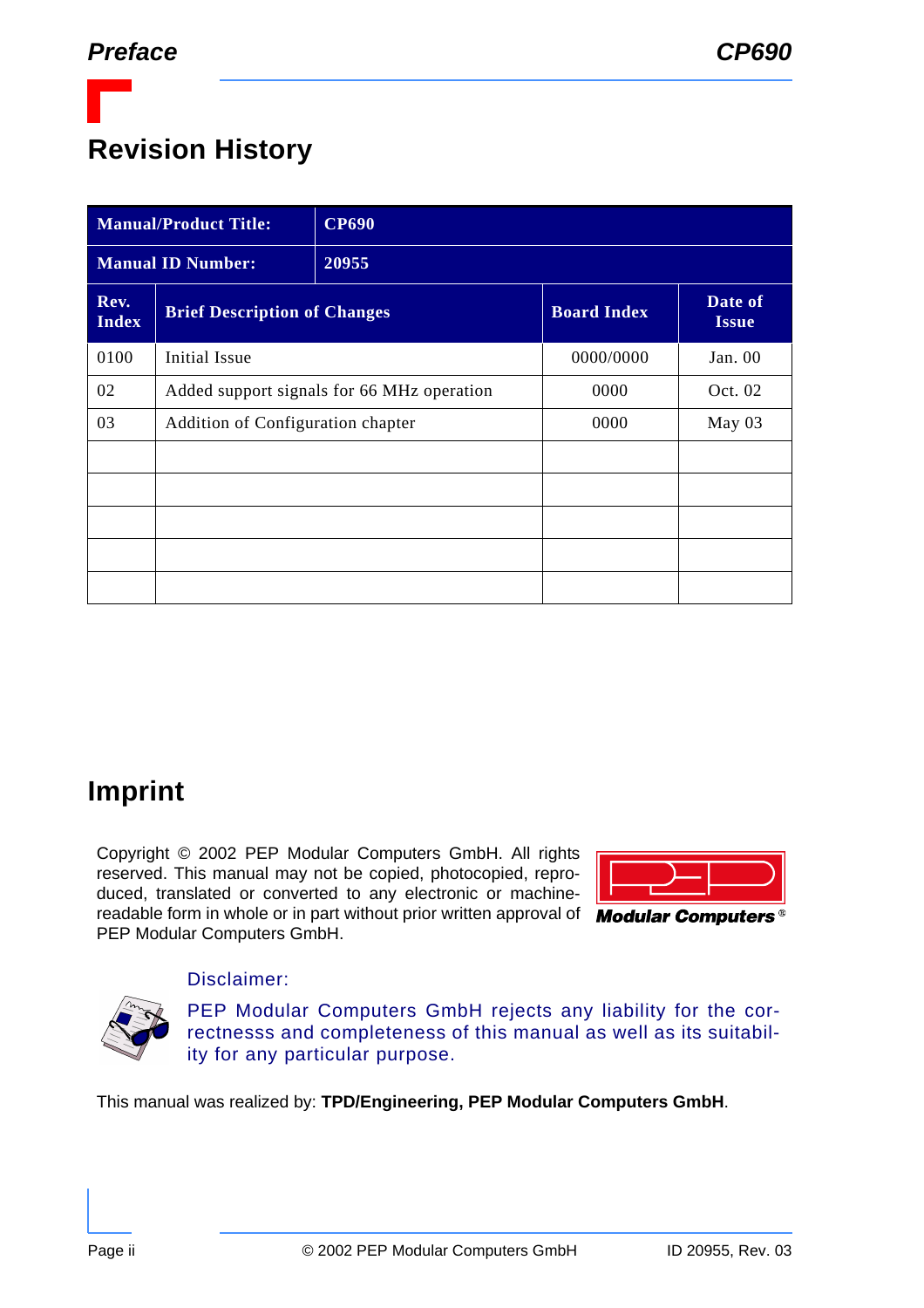

## **Table of Contents**

<span id="page-2-0"></span>

# Chapter 1

| 1. |               |         |  |
|----|---------------|---------|--|
|    | 1.1           |         |  |
|    | 1.2           |         |  |
|    | 1.3           |         |  |
|    | 1.4           |         |  |
|    |               | 1.4.1   |  |
|    |               | 1.4.2   |  |
|    |               |         |  |
|    | $1.5^{\circ}$ |         |  |
|    | 1.6           |         |  |
|    |               |         |  |
|    |               | 1, 7, 1 |  |
|    |               | 1.7.2   |  |
|    |               | 1,7.3   |  |
|    | 1.8           |         |  |
|    | 1.8.1         |         |  |
|    |               | 182     |  |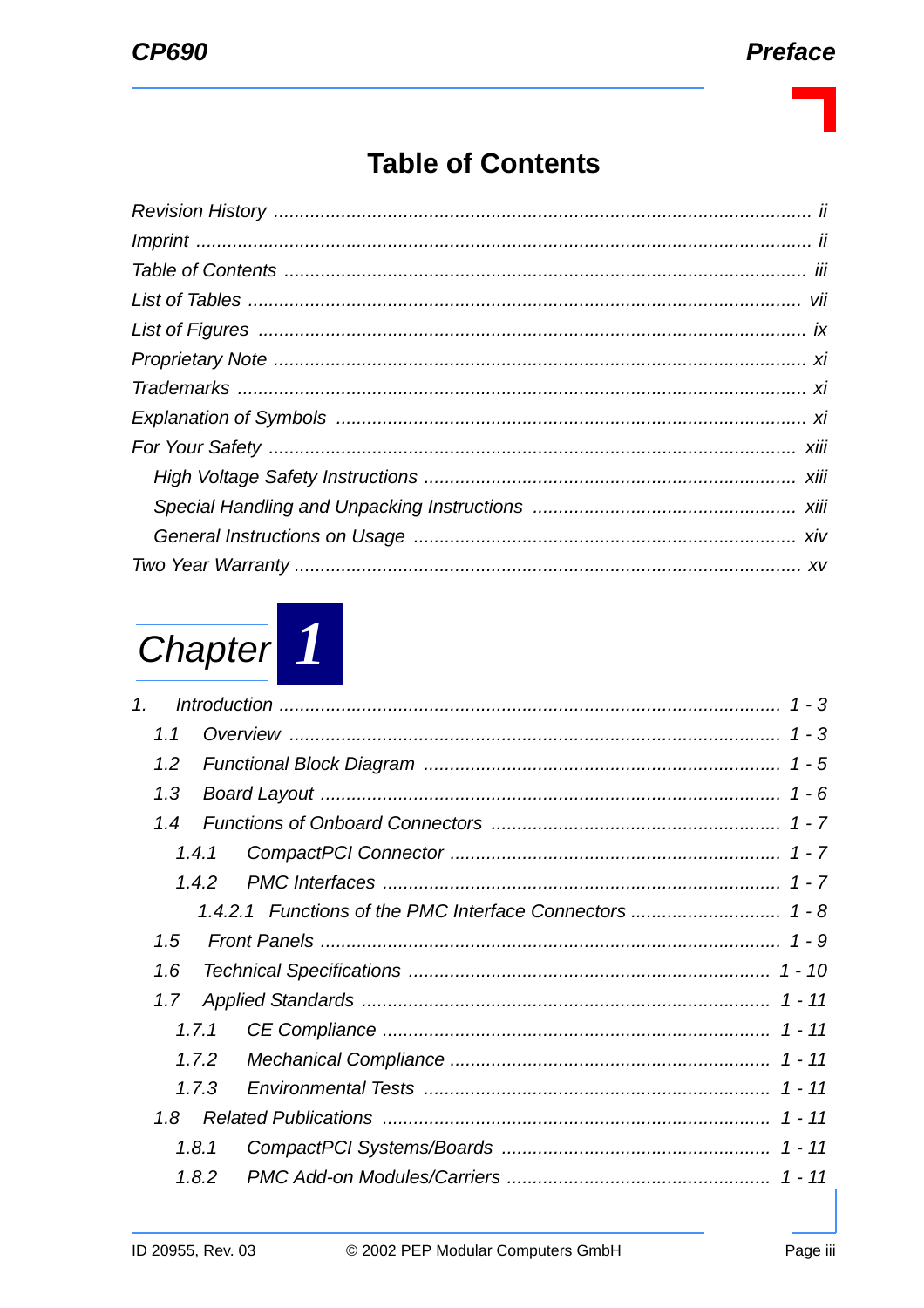





| 3. |       |                                                          |
|----|-------|----------------------------------------------------------|
|    | 3.1   |                                                          |
|    | 3.1.1 |                                                          |
|    | 3.1.2 |                                                          |
|    | 3.1.3 |                                                          |
|    | 3.1.4 |                                                          |
|    | 3.1.5 | PMC1 and PMC2 Jn1 Connector (CON4 / CON9) Pinout  3 - 7  |
|    | 3.1.6 | PMC1 and PMC2 Jn2 Connector (CON6 / CON10) Pinout  3 - 8 |
|    | 3.1.7 | PMC1 and PMC2 Jn3 64-bit PCI Extension Pinoutt  3 - 9    |
|    | 3.1.8 |                                                          |
|    | 3.1.9 |                                                          |
|    |       |                                                          |

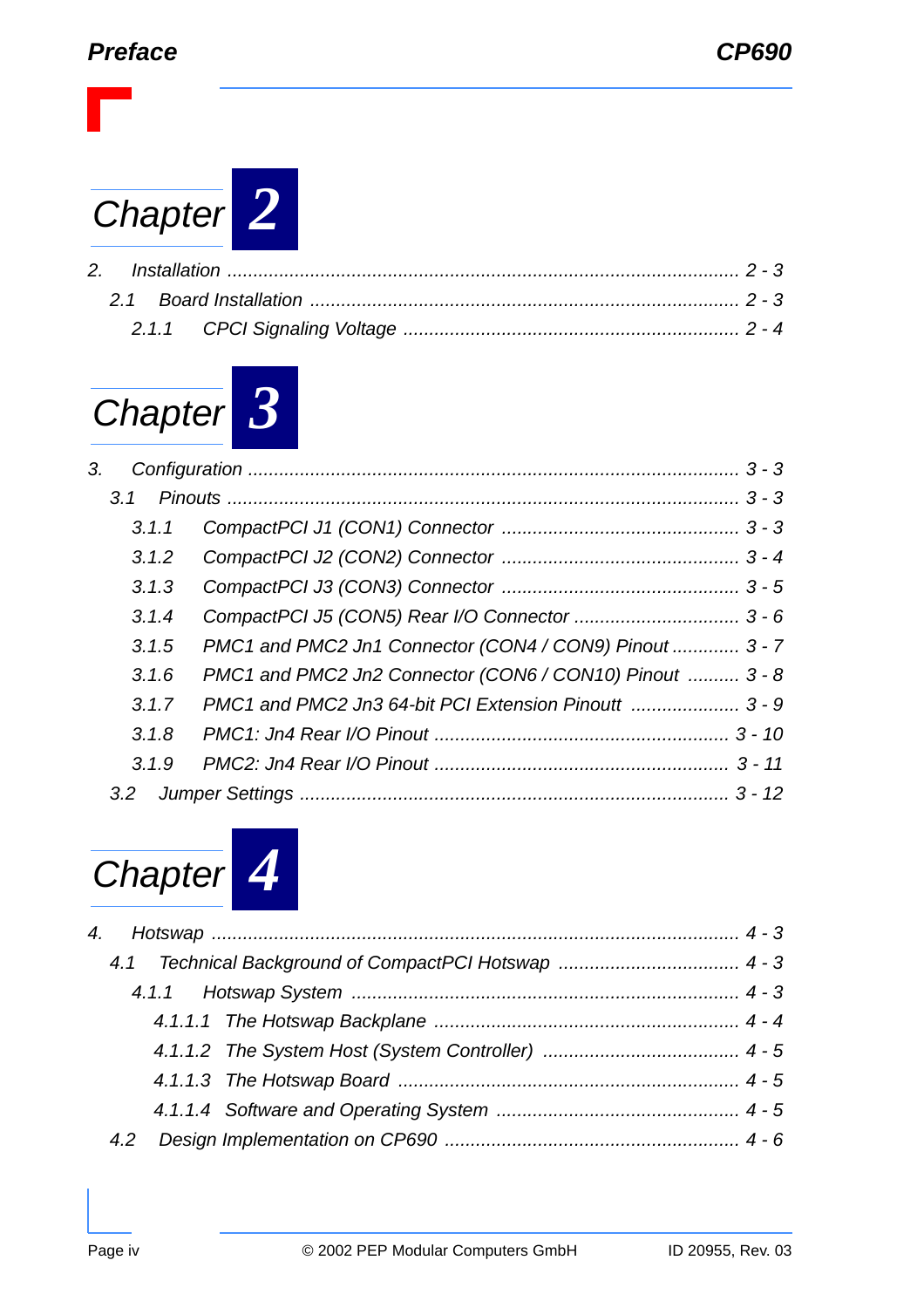| 4.2.2 |                                                                  |  |
|-------|------------------------------------------------------------------|--|
| 4.2.3 |                                                                  |  |
|       |                                                                  |  |
|       | 4.2.5 Hotswap Control and Status Register / Statemachine  4 - 6  |  |
| 4.2.6 |                                                                  |  |
|       | 4.2.6.1 GPIO: Output Enable Control Register - Offset 66h  4 - 8 |  |
|       |                                                                  |  |
|       |                                                                  |  |
|       |                                                                  |  |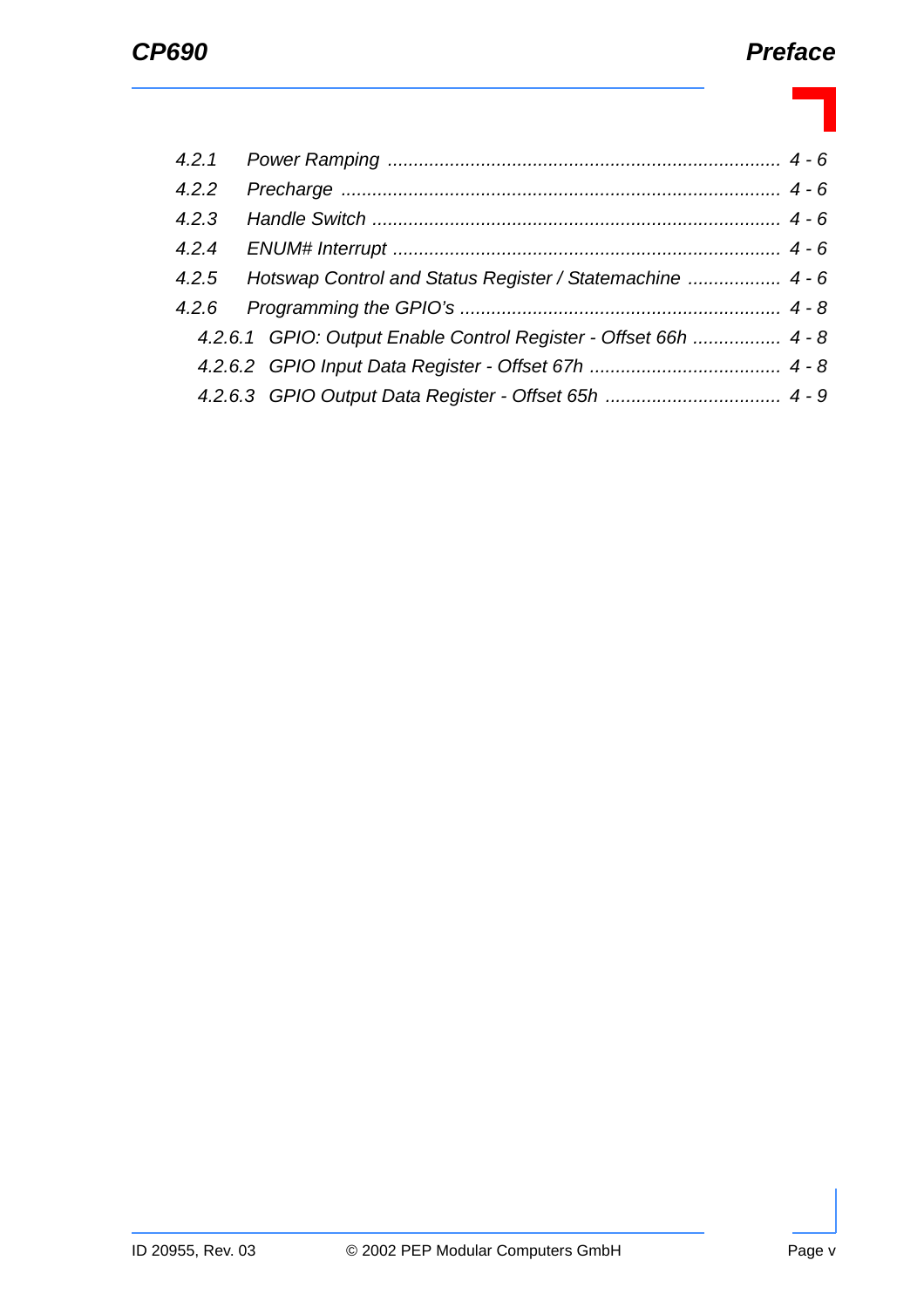This page was intentionally left blank.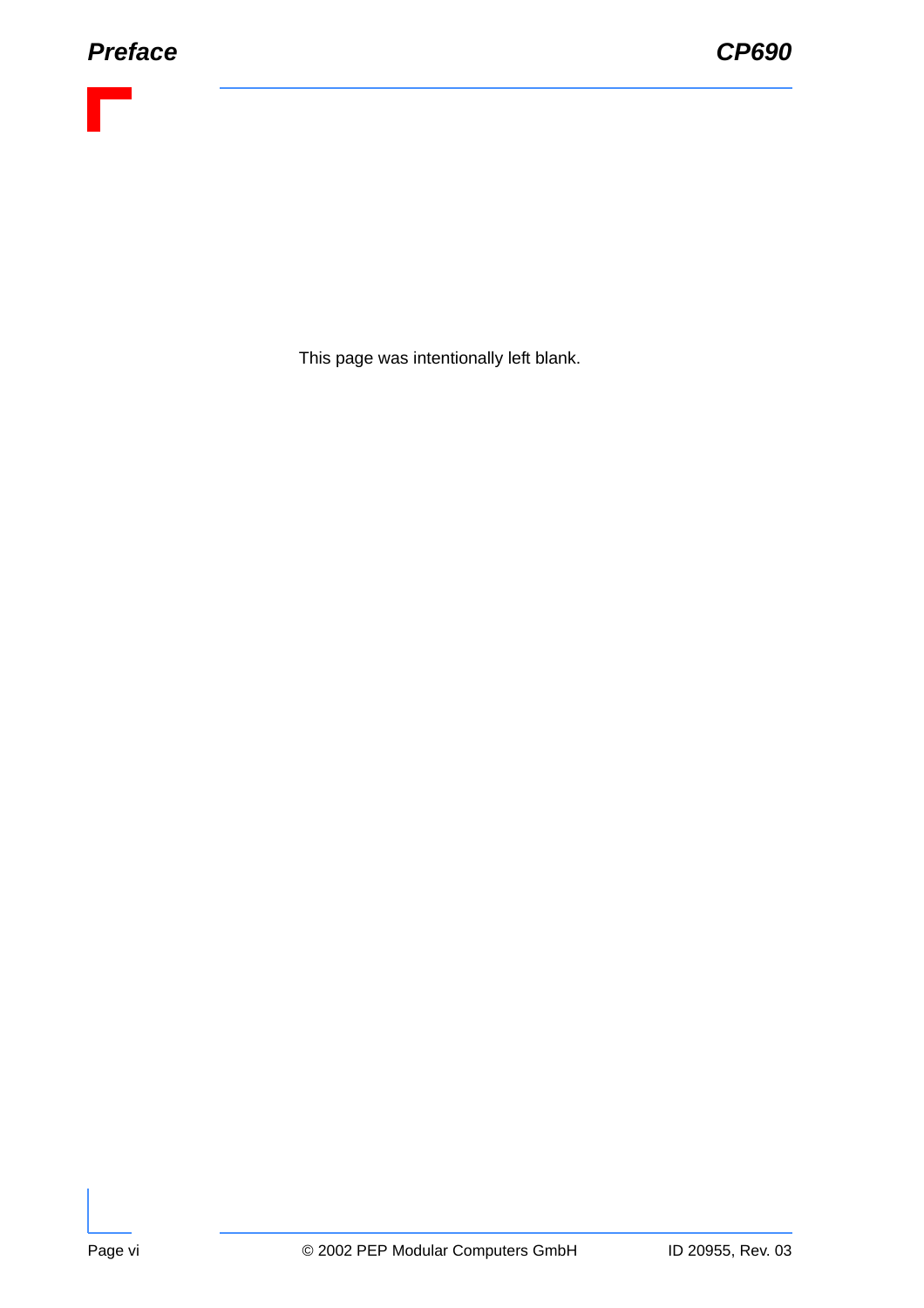### **List of Tables**

<span id="page-6-0"></span>

| $1 - 1$ |                                                           |
|---------|-----------------------------------------------------------|
| $3 - 1$ |                                                           |
| $3-3$   |                                                           |
| $3 - 4$ |                                                           |
| $3-5$   | PMC1 and PMC2 Jn1 Connector (CON4 / CON9) Pinout  3 - 7   |
| $3-6$   | PMC1 and PMC2 Jn2 Connector (CON6 / CON10) Pinout  3 - 8  |
| $3 - 7$ |                                                           |
| $3 - 8$ |                                                           |
| $3-9$   |                                                           |
| $4 - 1$ | Hotswap Control and Status Register / Statemachine  4 - 6 |
| $4 - 2$ |                                                           |
| $4 - 3$ |                                                           |
| $4 - 4$ |                                                           |
| $4 - 5$ |                                                           |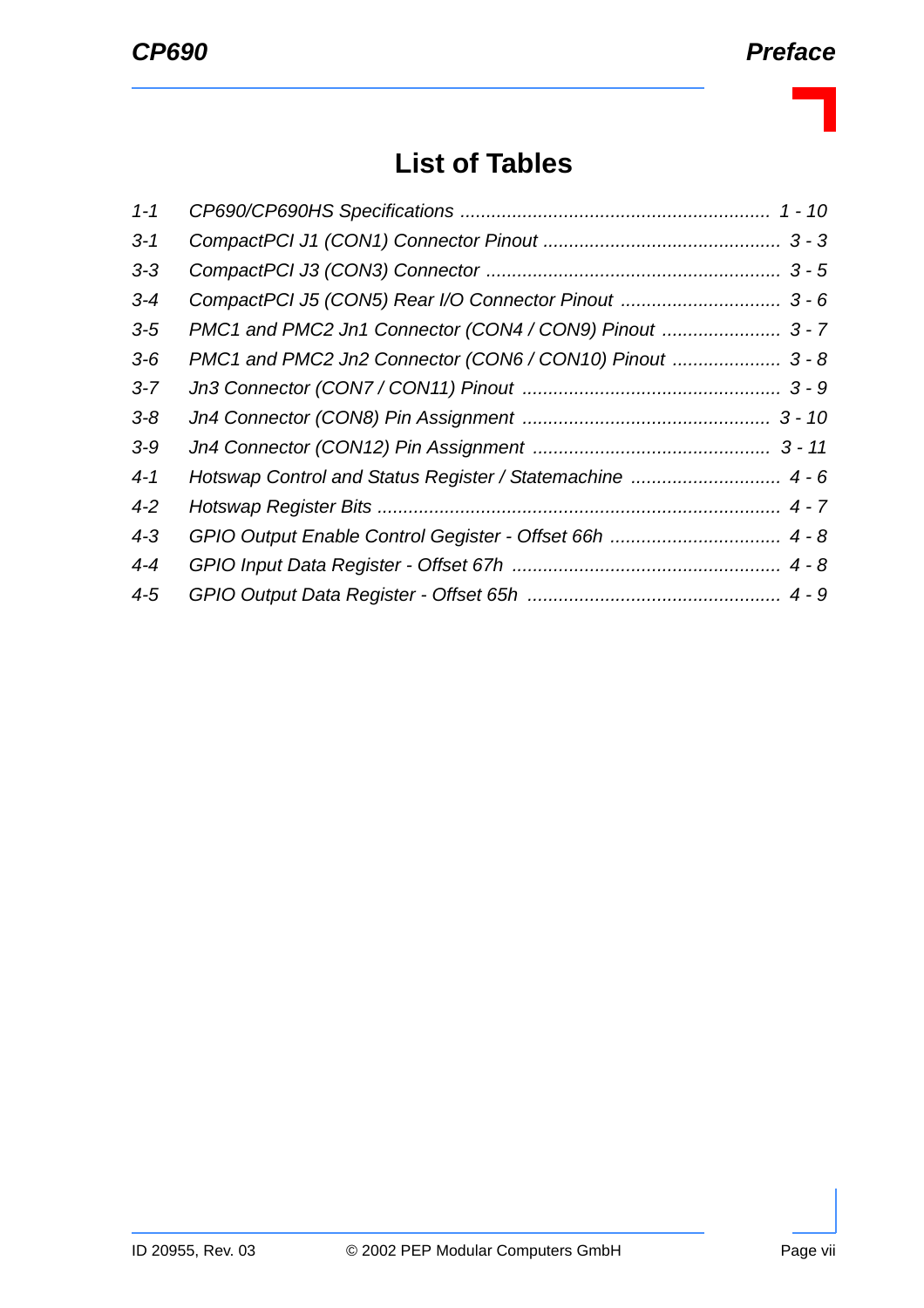This page was intentionally left blank.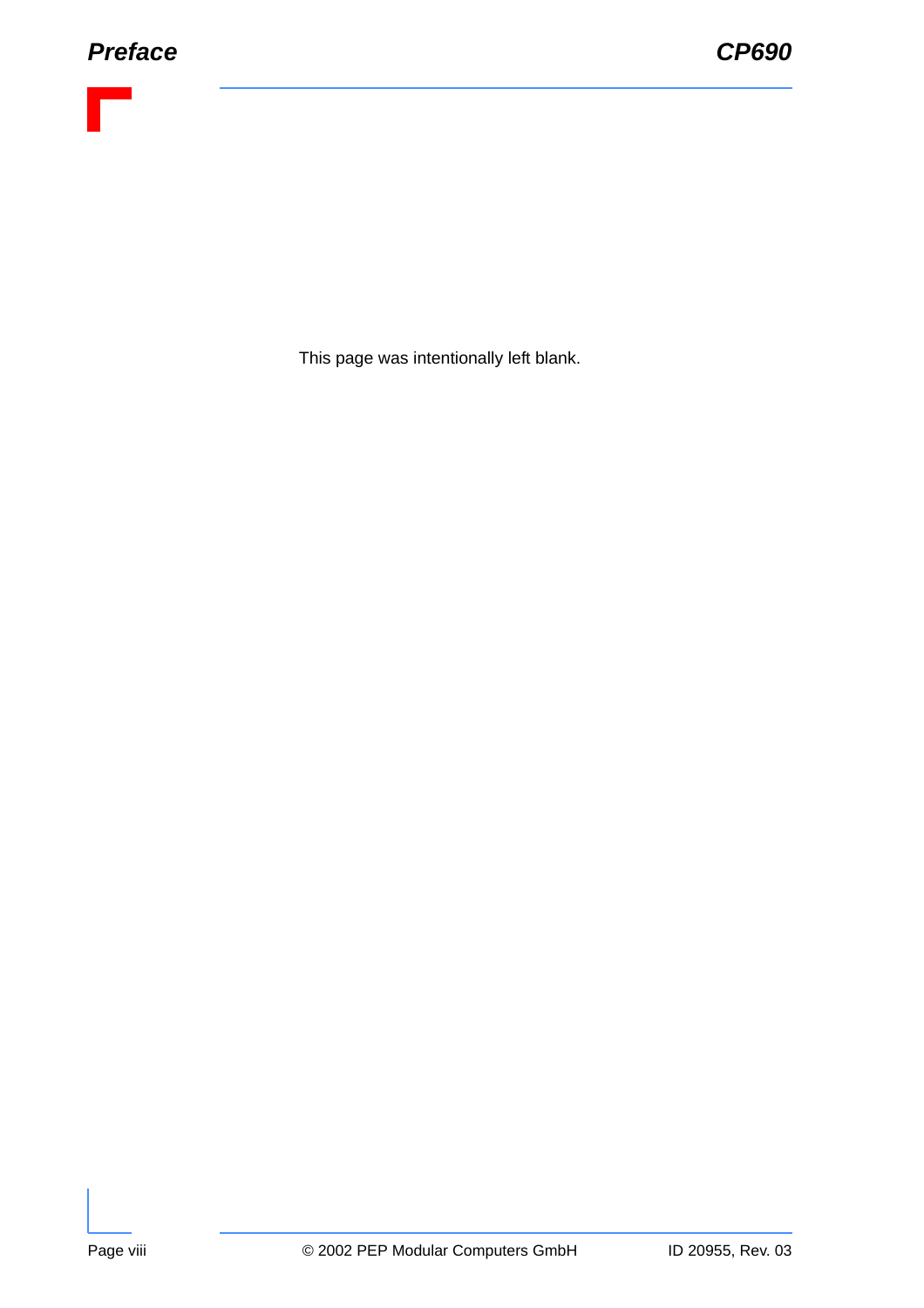# **List of Figures**

<span id="page-8-0"></span>

| 4-1 Illustration of Staggered Pinning on the Hotswap Backplane  4-4 |  |
|---------------------------------------------------------------------|--|
|                                                                     |  |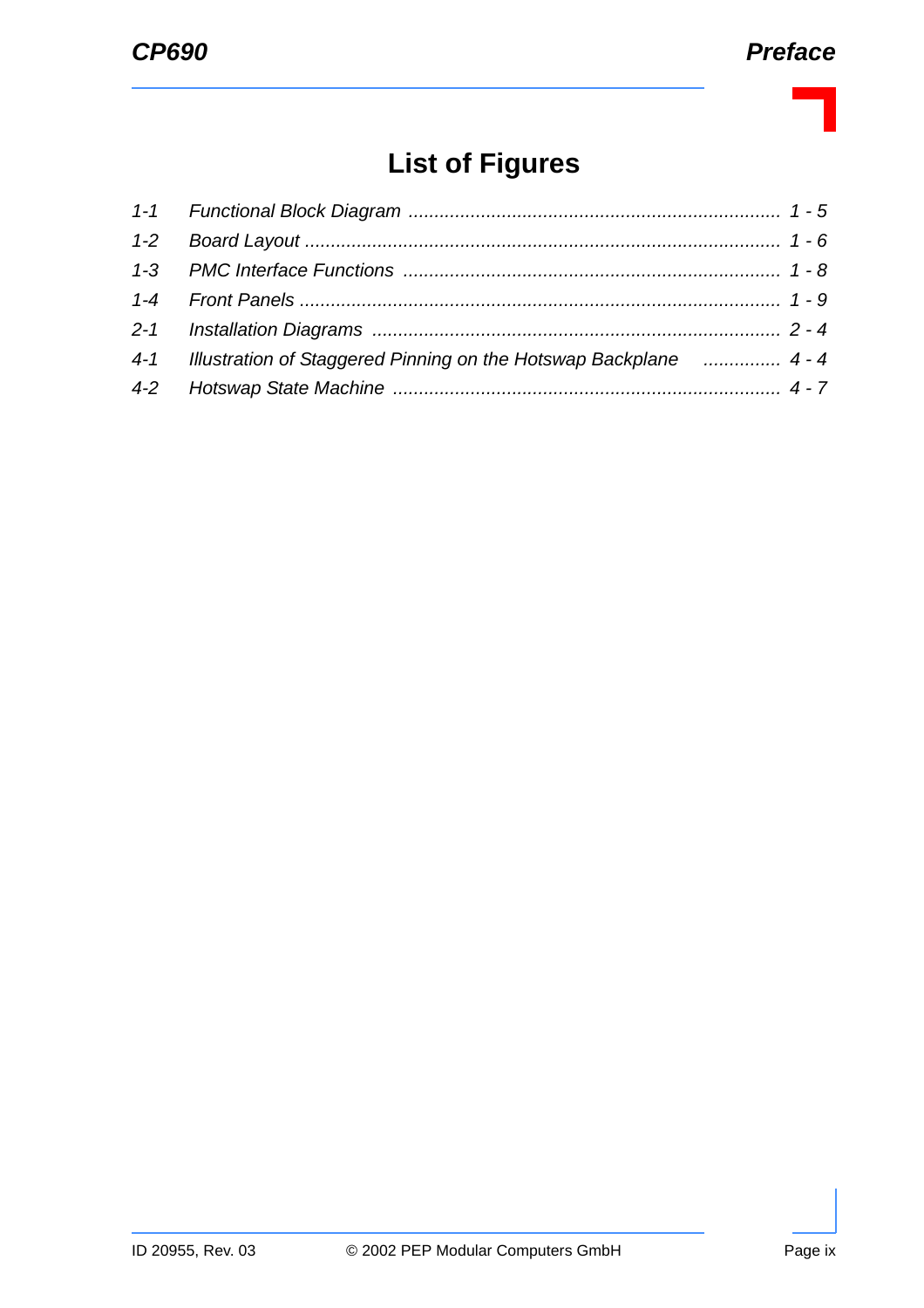This page was intentionally left blank.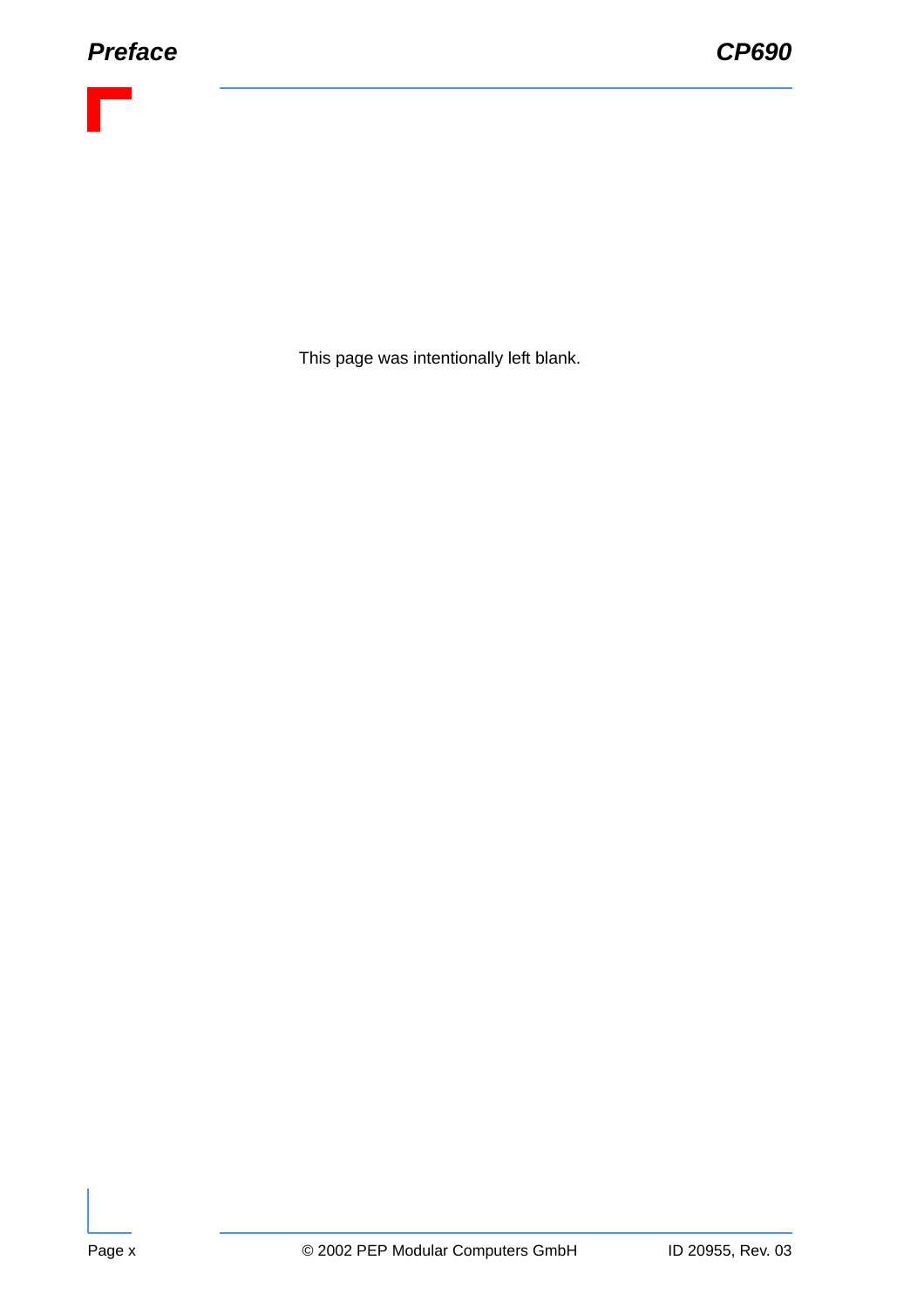

## <span id="page-10-0"></span>**Proprietary Note**

This document contains information proprietary to *PEP Modular Computers*. It may not be copied or transmitted by any means, disclosed to others, or stored in any retrieval system or media without the prior written consent of *PEP Modular Computers GmbH* or one of its authorized agents.

The information contained in this document is, to the best of our knowledge, entirely correct. However, *PEP Modular Computers* cannot accept liability for any inaccuracies or the consequences thereof, or for any liability arising from the use or application of any circuit, product, or example shown in this document.

*PEP Modular Computers* reserves the right to change, modify, or improve this document or the product described herein, as seen fit by *PEP Modular Computers* without further notice.

### <span id="page-10-1"></span>**Trademarks**

*PEP Modular Computers*, the *PEP* logo and, if occurring in this manual, "CXM" are trade marks owned by *PEP Modular Computers GmbH*, Kaufbeuren (Germany). In addition, this document may include names, company logos and trademarks, which are registered trademarks and, therefore, proprietary to their respective owners.

### <span id="page-10-2"></span>**Explanation of Symbols**



### *CE Conformity*

This symbol indicates that the product described in this manual is in compliance with all applied CE standards. Please refer also to the section "Applied Standards" in this manual.



### *Caution, Electric Shock!*

This symbol and title warn of hazards due to electrical shocks (> 60V) when touching products or parts of them. Failure to observe the precautions indicated and/or prescribed by the law may endanger your life/health and/or result in damage to your material.

Please refer also to the section "High Voltage Safety Instructions" on the following page.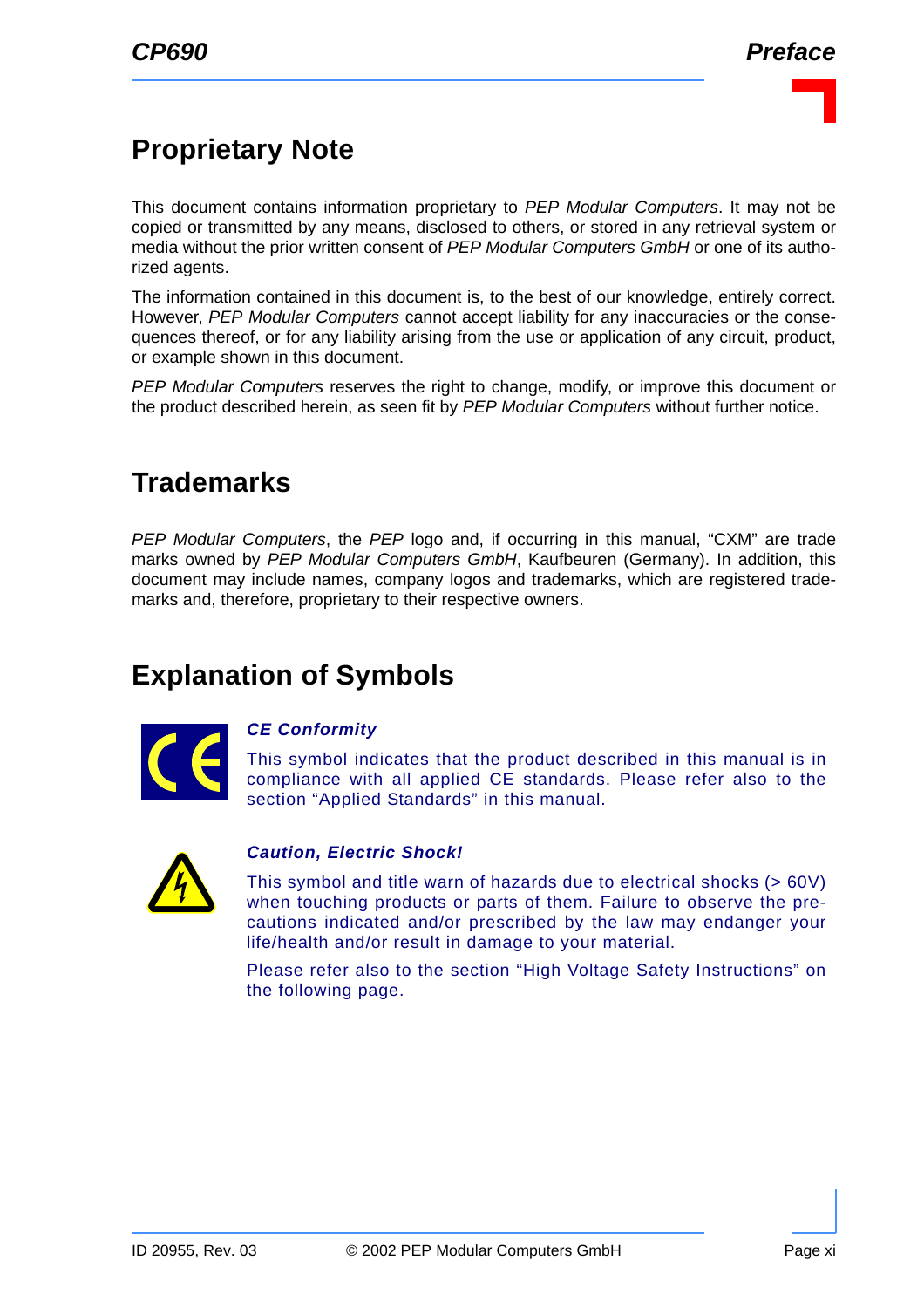

### *Warning, ESD Sensitive Device!*

This symbol and title inform that electronic boards and their components are sensitive to static electricity. Therefore, care must be taken during all handling operations and inspections of this product, in order to ensure product integrity at all times.

Please read also the section "Special Handling and Unpacking Instructions" on the following page.



#### *Warning!*

This symbol and title emphasize points which, if not fully understood and taken into consideration by the reader, may endanger your health and/or result in damage to your material.



### *Note...*

This symbol and title emphasize aspects the reader should read through carefully for his or her own advantage.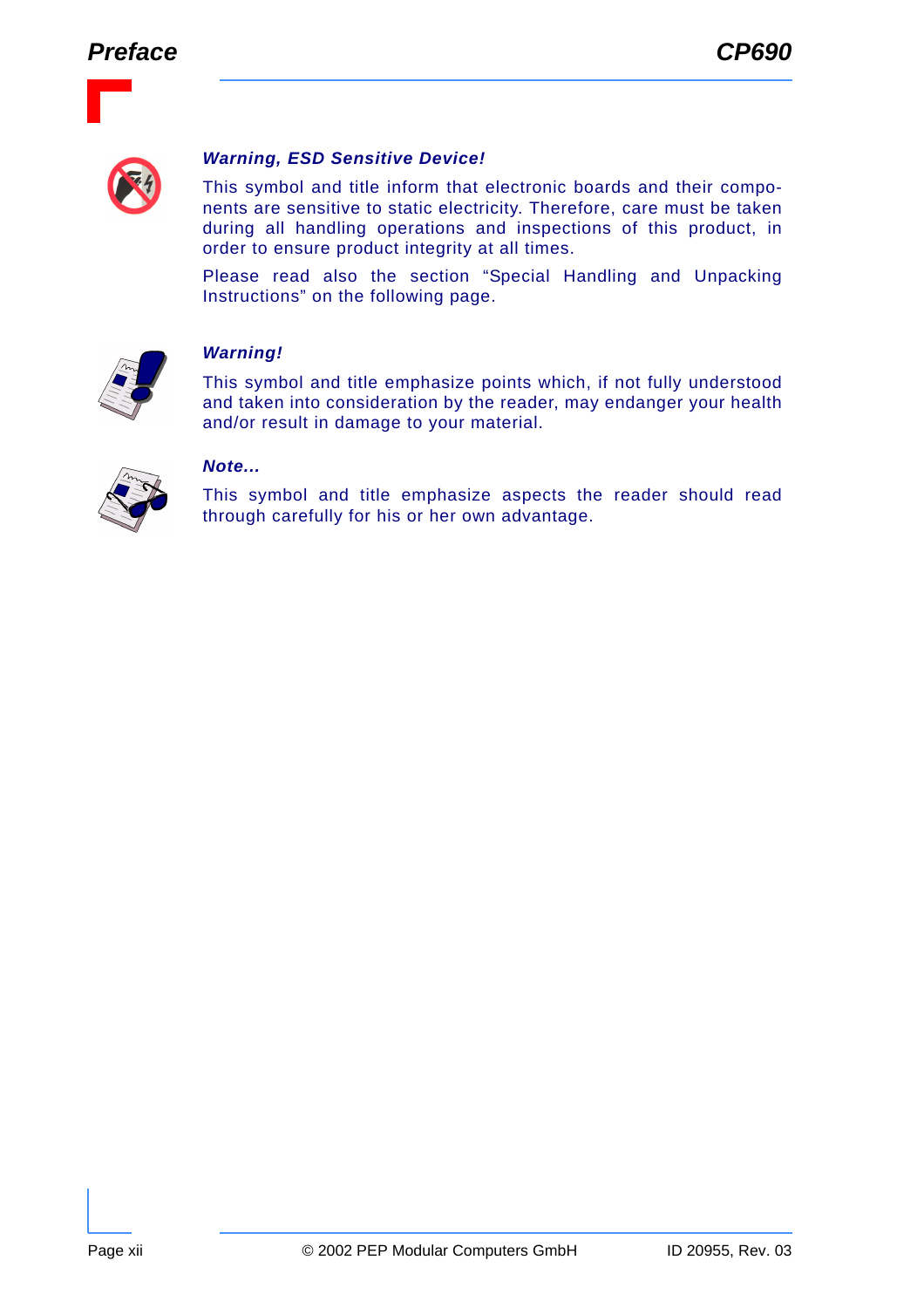<span id="page-12-0"></span>

Your new *PEP* product was developed and tested carefully to provide all features necessary to ensure its compliance with electrical safety requirements. It was also designed for a long fault-free life. However, the life expectancy of your product can be drastically reduced by improper treatment during unpacking and installation. Therefore, in the interest of your own safety and of the correct operation of your new *PEP* product, you are requested to conform with the following guidelines.

### <span id="page-12-1"></span>**High Voltage Safety Instructions**



### *Warning!*

All operations on this device must be carried out by sufficiently skilled personnel only.



#### *Caution, Electric Shock!*

Before installing your new *PEP* product into a system always ensure that your mains power is switched off. This applies also to the installation of piggybacks.

Serious electrical shock hazards can exist during all installation, repair and maintenance operations with this product. Therefore, always unplug the power cable and any other cables which provide external voltages before performing work.

### <span id="page-12-2"></span>**Special Handling and Unpacking Instructions**



#### ESD Sensitive Device!

Electronic boards and their components are sensitive to static electricity. Therefore, care must be taken during all handling operations and inspections of this product, in order to ensure product integrity at all times.

- Do not handle this product out of its protective enclosure while it is not used for operational purposes unless it is otherwise protected.
- Whenever possible, unpack or pack this product only at EOS/ESD safe work stations. Where a safe work station is not guaranteed, it is important for the user to be electrically discharged before touching the product with his/her hands or tools. This is most easily done by touching a metal part of your system housing.
- It is particularly important to observe standard anti-static precautions when changing piggybacks, ROM devices, jumper settings etc. If the product contains batteries for RTC or memory back-up, ensure that the board is not placed on conductive surfaces, including anti-static plastics or sponges. They can cause short circuits and damage the batteries or conductive circuits on the board.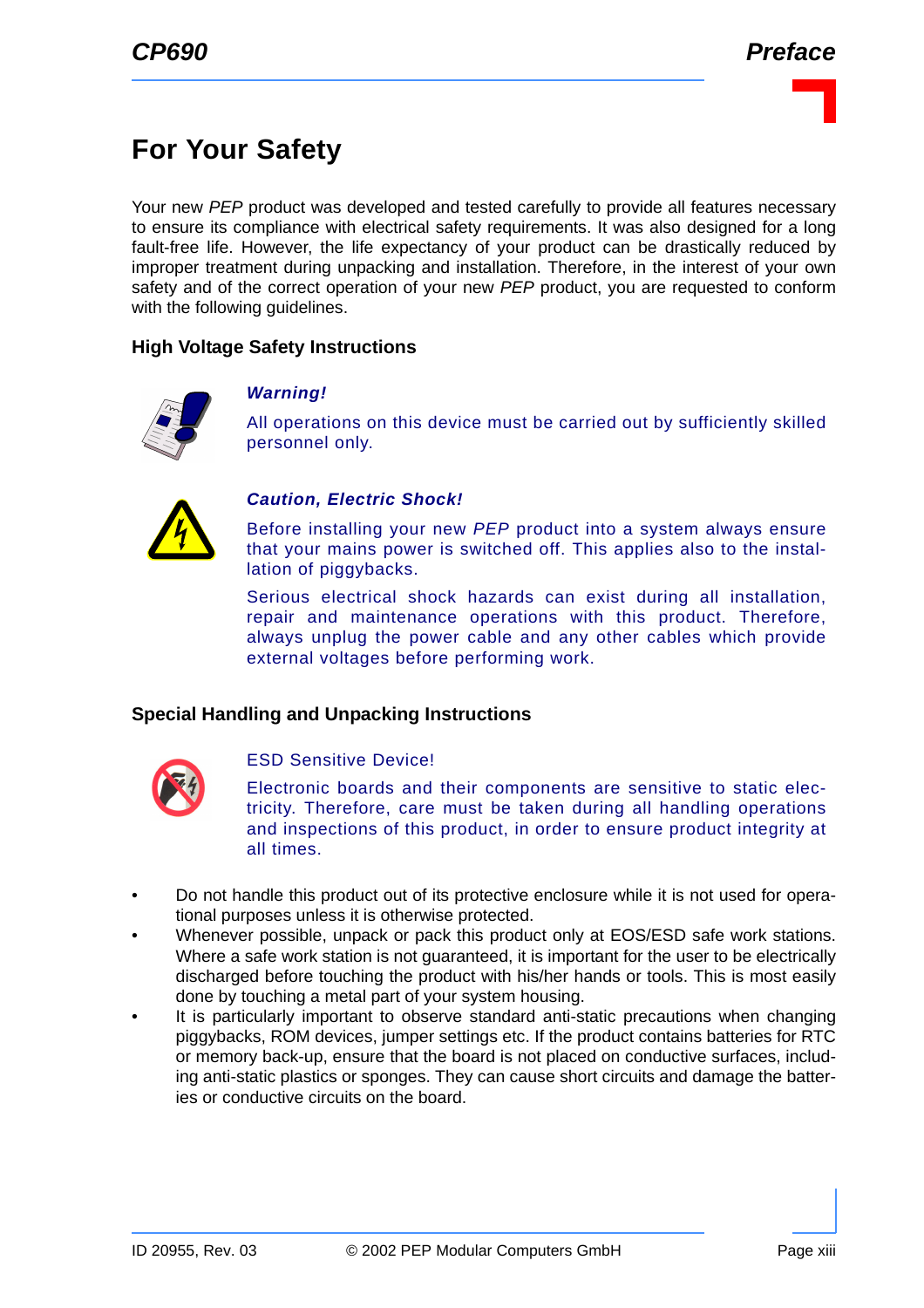

### <span id="page-13-0"></span>**General Instructions on Usage**

- In order to maintain *PEP's* product warranty, this product must not be altered or modified in any way. Changes or modifications to the device, which are not explicitly approved by *PEP Modular Computers* and described in this manual or received from *PEP* Technical Support as a special handling instruction, will void your warranty.
- This device should only be installed in or connected to systems that fulfill all necessary technical and specific environmental requirements. This applies also to the operational temperature range of the specific board version, which must not be exceeded. If batteries are present their temperature restrictions must be taken into account.
- In performing all necessary installation and application operations, please follow only the instructions supplied by the present manual.
- Keep all the original packaging material for future storage or warranty shipments. If it is necessary to store or ship the board please re-pack it as nearly as possible in the manner in which it was delivered.
- Special care is necessary when handling or unpacking the product. Please, consult the special handling and unpacking instruction on the previous page of this manual.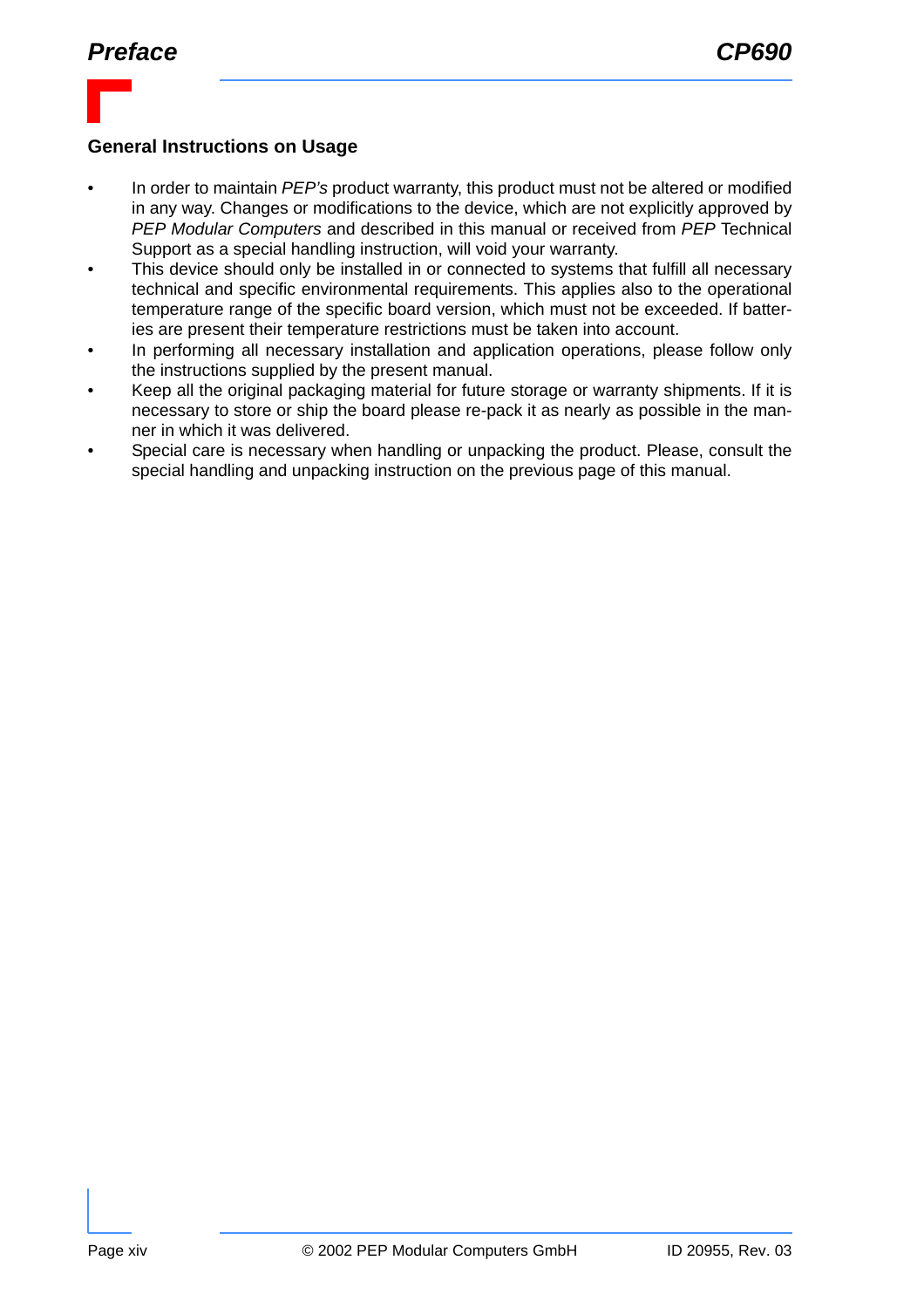### <span id="page-14-0"></span>**Two Year Warranty**

*PEP Modular Computers* grants the original purchaser of *PEP* products a *TWO YEAR LIMITED HARDWARE WARRANTY* as described in the following. However, no other warranties that may be granted or implied by anyone on behalf of *PEP* are valid unless the consumer has the express written consent of *PEP Modular Computers*.

*PEP Modular Computers* warrants their own products, excluding software, to be free from manufacturing and material defects for a period of 24 consecutive months from the date of purchase. This warranty is not transferable nor extendible to cover any other users or longterm storage of the product. It does not cover products which have been modified, altered or repaired by any other party than *PEP Modular Computers* or their authorized agents. Furthermore, any product which has been, or is suspected of being damaged as a result of negligence, improper use, incorrect handling, servicing or maintenance, or which has been damaged as a result of excessive current/voltage or temperature, or which has had its serial number(s), any other markings or parts thereof altered, defaced or removed will also be excluded from this warranty.

If the customer's eligibility for warranty has not been voided, in the event of any claim, he may return the product at the earliest possible convenience to the original place of purchase, together with a copy of the original document of purchase, a full description of the application the product is used on and a description of the defect. Pack the product in such a way as to ensure safe transportation (see our safety instructions).

*PEP* provides for repair or replacement of any part, assembly or sub-assembly at their own discretion, or to refund the original cost of purchase, if appropriate. In the event of repair, refunding or replacement of any part, the ownership of the removed or replaced parts reverts to *PEP Modular Computers*, and the remaining part of the original guarantee, or any new guarantee to cover the repaired or replaced items, will be transferred to cover the new or repaired items. Any extensions to the original guarantee are considered gestures of goodwill, and will be defined in the "Repair Report" issued by *PEP* with the repaired or replaced item.

*PEP Modular Computers* will not accept liability for any further claims resulting directly or indirectly from any warranty claim, other than the above specified repair, replacement or refunding. In particular, all claims for damage to any system or process in which the product was employed, or any loss incurred as a result of the product not functioning at any given time, are excluded. The extent of *PEP Modular Computers* liability to the customer shall not exceed the original purchase price of the item for which the claim exists.

*PEP Modular Computers* issues no warranty or representation, either explicit or implicit, with respect to its products' reliability, fitness, quality, marketability or ability to fulfil any particular application or purpose. As a result, the products are sold "as is," and the responsibility to ensure their suitability for any given task remains that of the purchaser. In no event will *PEP* be liable for direct, indirect or consequential damages resulting from the use of our hardware or software products, or documentation, even if PEP were advised of the possibility of such claims prior to the purchase of the product or during any period since the date of its purchase.

Please remember that no *PEP Modular Computers* employee, dealer or agent is authorized to make any modification or addition to the above specified terms, either verbally or in any other form, written or electronically transmitted, without the company's consent.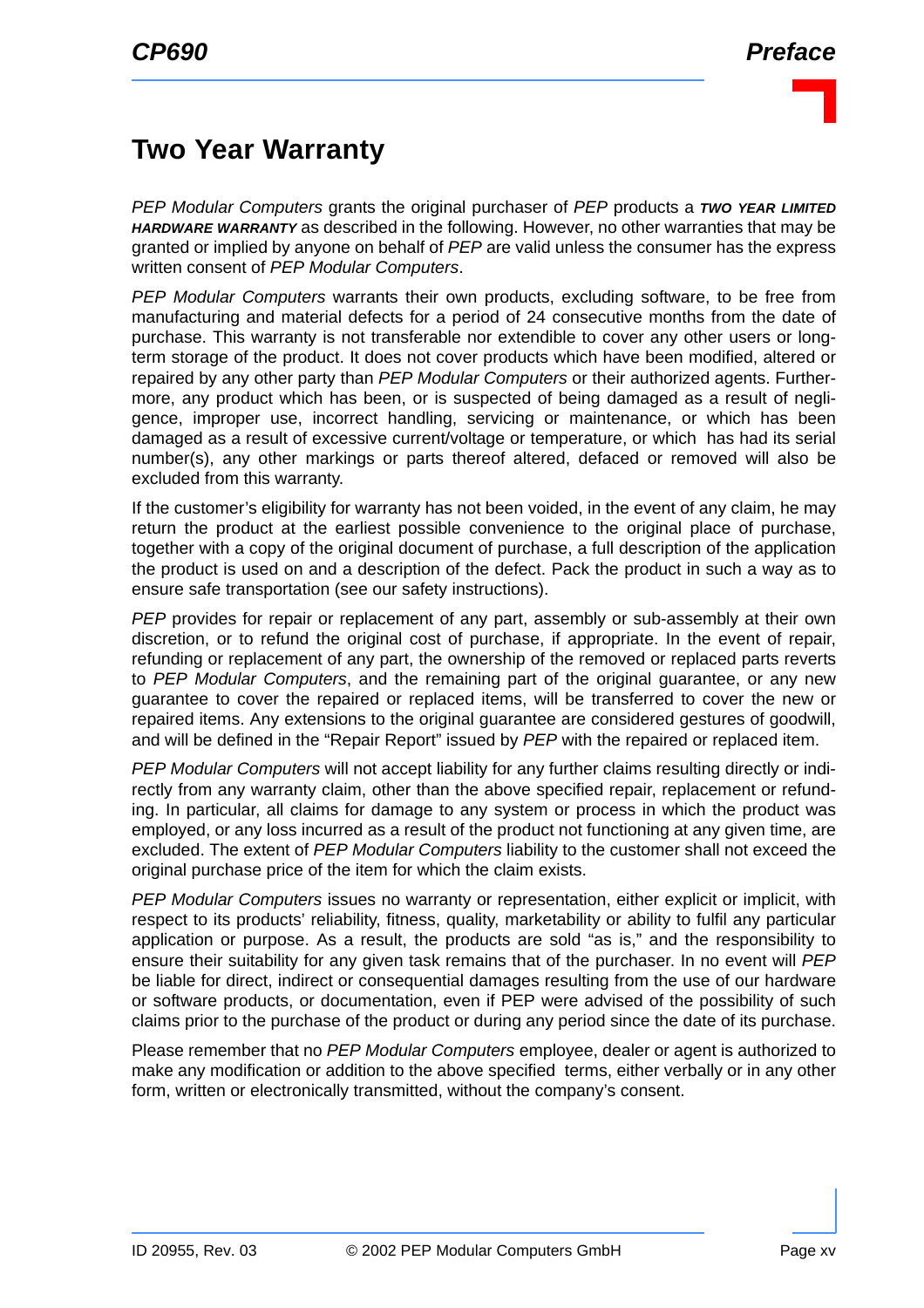This page was intentionally left blank.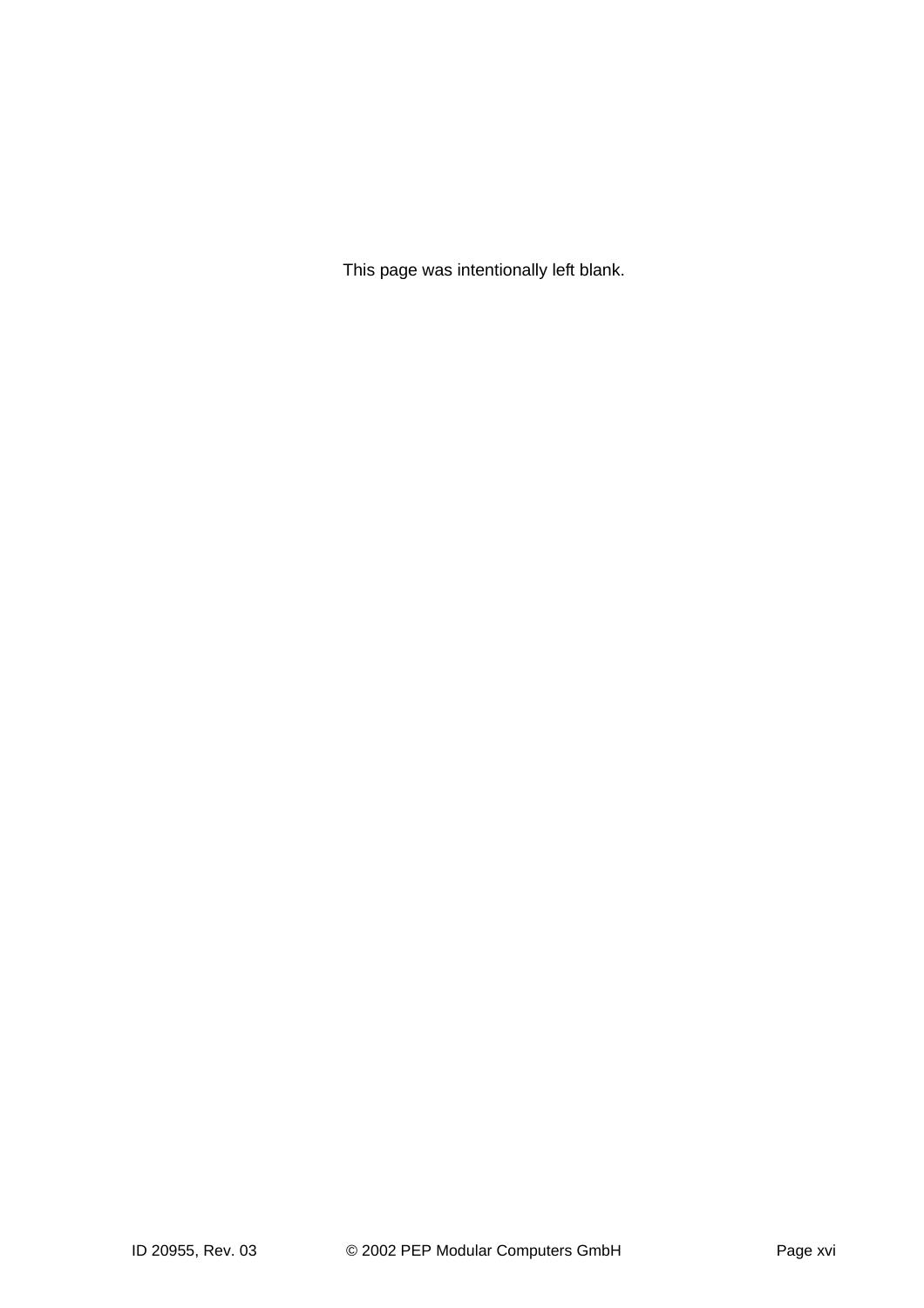

# **Introduction**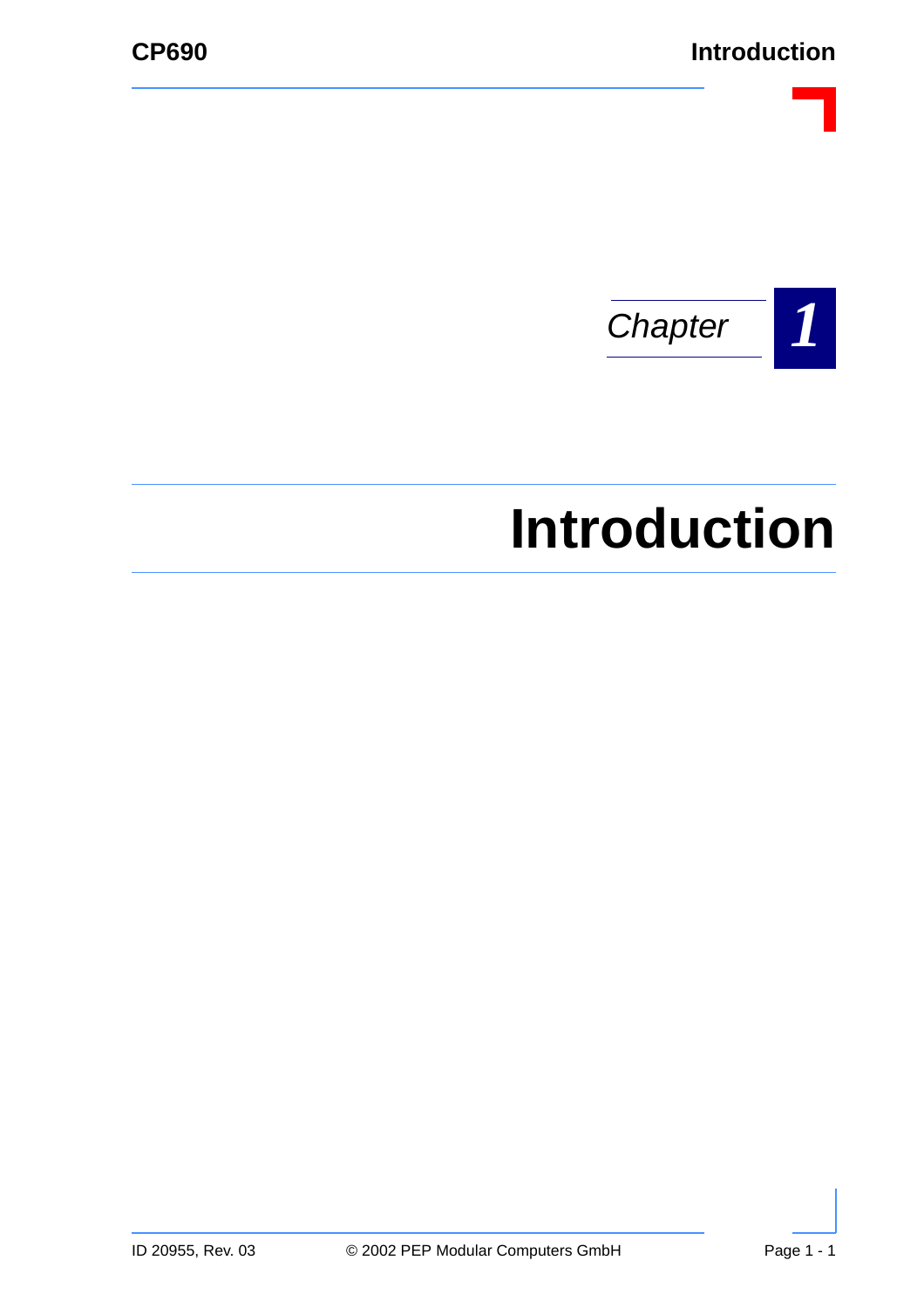### **Introduction CP690**



This page was intentionally left blank.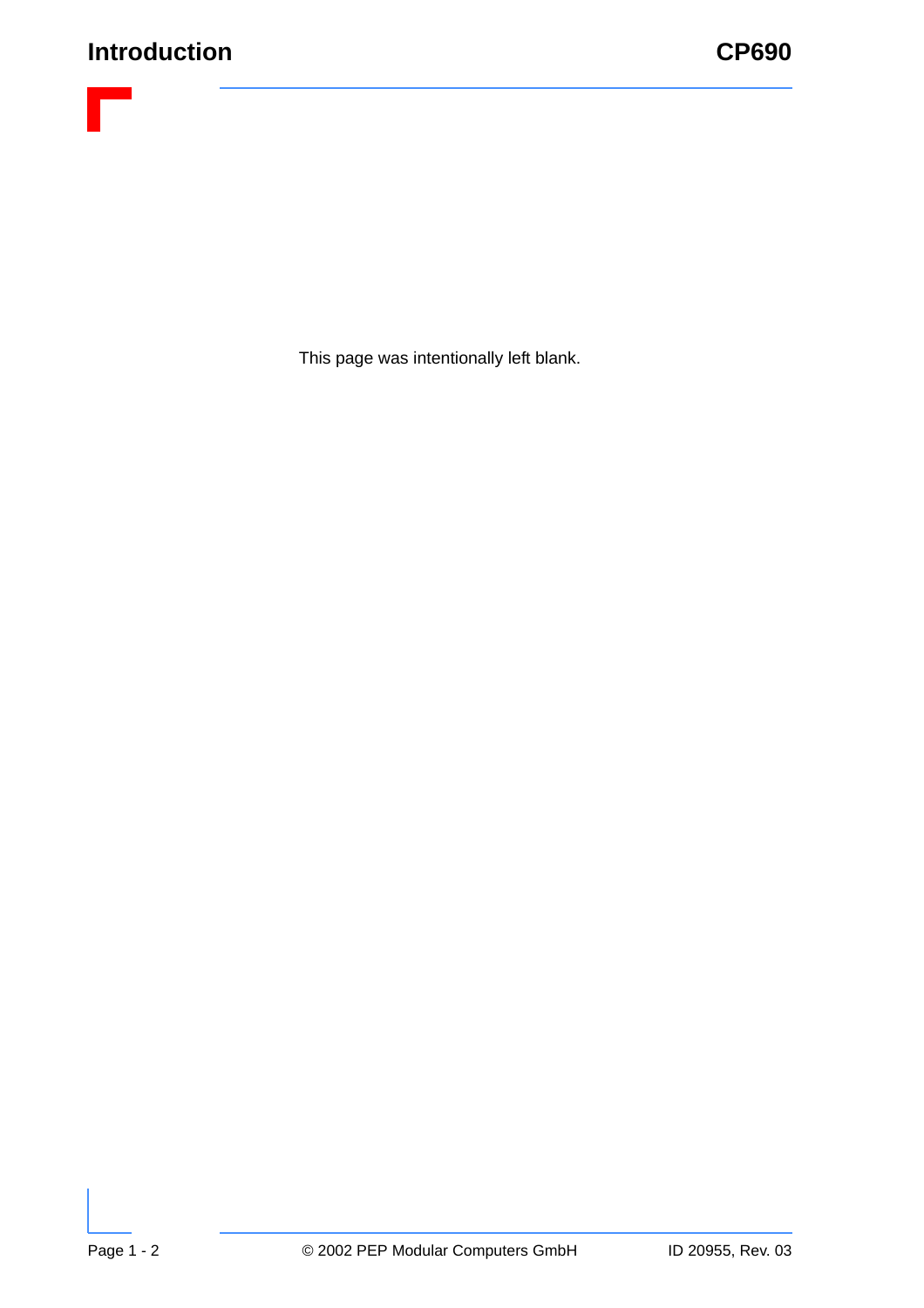### <span id="page-18-0"></span>**1. Introduction**

### <span id="page-18-1"></span>**1.1 Overview**

PMC modules are renowned for their flexibility and versatility of use. They afford the user wide ranging system independent solutions by means of easily interchanged or upgraded mezzanine add-on modules. The *PEP* CP690 has been designed to maximize the advantages provided by PMC modules in a 6U environment. Flexibility, versatility, convenience and ease of use have been keynotes throughout the design process. The result is a board which, although essentially a carrier for PMC modules, also includes a wide range of important features such as a PCI-PCI bridge, Rear I/O capability and (optionally available) the ability to hotswap. Use of the hotswap version means, of course, that all PMC modules employed on the board are effectively hotswapable.

The CP690 is a 6U non-intelligent, active CPCI carrier board with two PMC slots.

### **Some of the Outstanding Features of the CP690:**

- active carrier with PCI-to-PCI bridge: the primary and secondary PCI busses are capable of being operated independently of one another
- 64/32 Bit / 33MHz PCI Bus on the CPCI and on the PMC side (a 66MHz version is under development)
- it supports the Interrupts INTA, INTB, INTC and INTD
- software transparent: the non-hotswap version does not require a software driver.
- it may be configured for 5V or 3.3V signalling on the secondary PCI bus (PMC side)
- it supports all the signals of the PCI Bus on its connectors Jn1 (CON6/CON10), Jn2 (CON4/CON9) and Jn3 (CON7/CON11)
- The two Jn4 connectors CON8 and CON12 provide the possibility to implement Rear I/O through CPCI connectors J3 and J5.
- The connectors which connect the mezzanine board with the carrier include all the signals of a 33MHz, 64/32-bit, multi-master PCI bus, the power rails for 5V, 3.3V, V(I/O) and other specialised signals for Board Detection.
- A PCI-to-PCI bridge provides for coupling of the PMC side to the CompactPCI side, so that two independent PCI busses exist. The PCI-to-PCI bridge is the INTEL 21154. It is software transparent and consequently a software driver is not required to manage data transfer between the PMC module and the CPCI bus.
- The CP690 has been designed to function with all PEP CompactPCI backplanes. The fact that the J4 connector is not present on the CP690 means that this carrier board can also be used in systems employing an H110 backplane.
- The secondary (PMC) side of the board has been prepared for the new 64-bit PMC modules which are now starting to become available.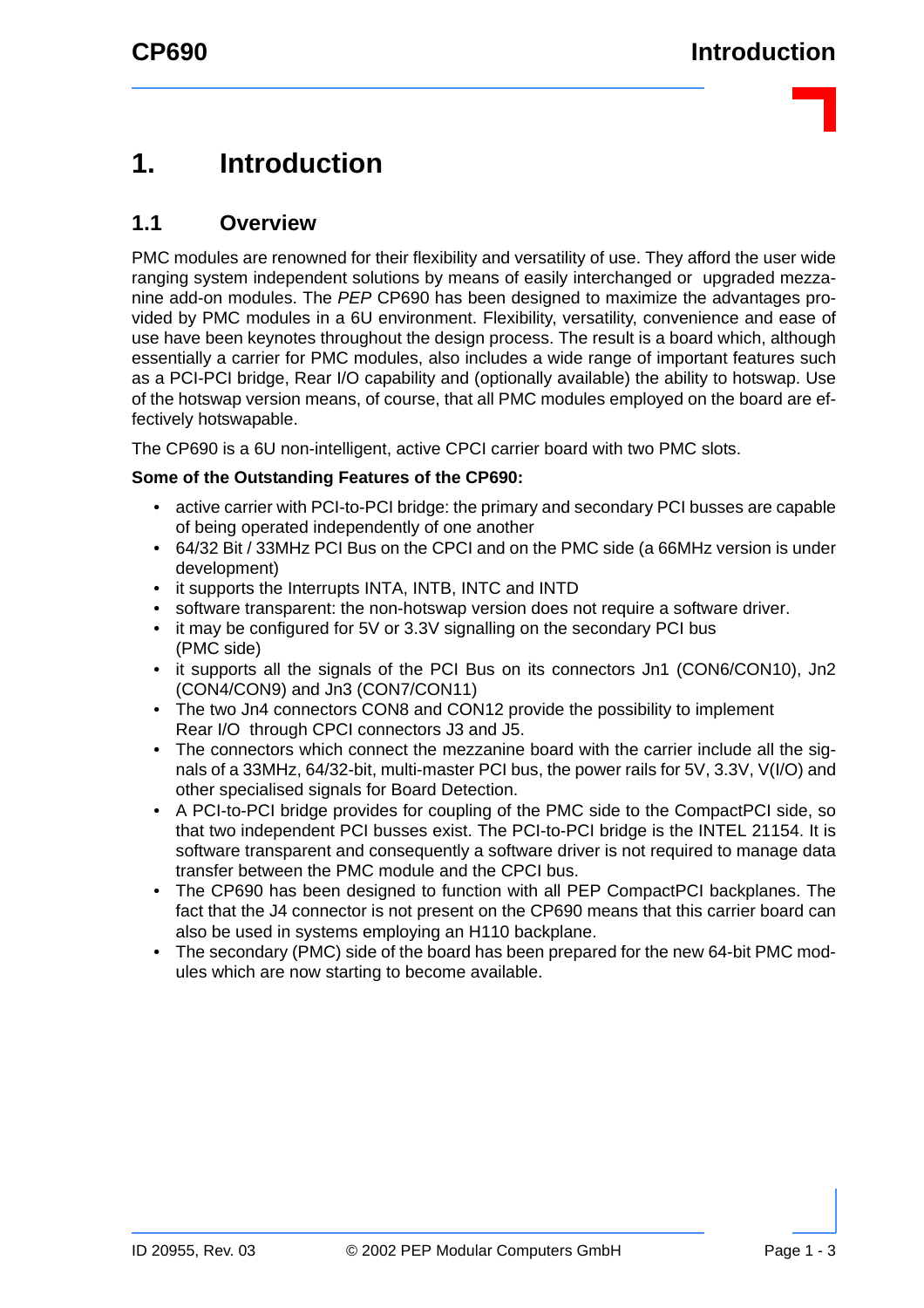### **Features of the** *Kontron Modular Computers***' PMC modules**

*Kontron Modular Computers*' PMC modules are operable in both CompactPCI and VME systems. They offer all the key benefits of PC I/O technology, namely:

- low cost solutions
- high performance
- a processor independent local I/O bus
- a broad range of I/O peripheral devices

*PEP Modular Computers'* PMC modules may be installed on a variety of different carrier boards, including:

- CompactPCI 3U/6U: CPU CP302 CP600, CP602, CP610, CP611, CP612
- CompactPCI PMC carrier boards such as the CP390 and the CP690

**Customers who additionally require the functionality of the CP690 in the smaller 3U Form Factor are referred to** *Kontron's* **single-height PMC Module carrier board, the CP390**.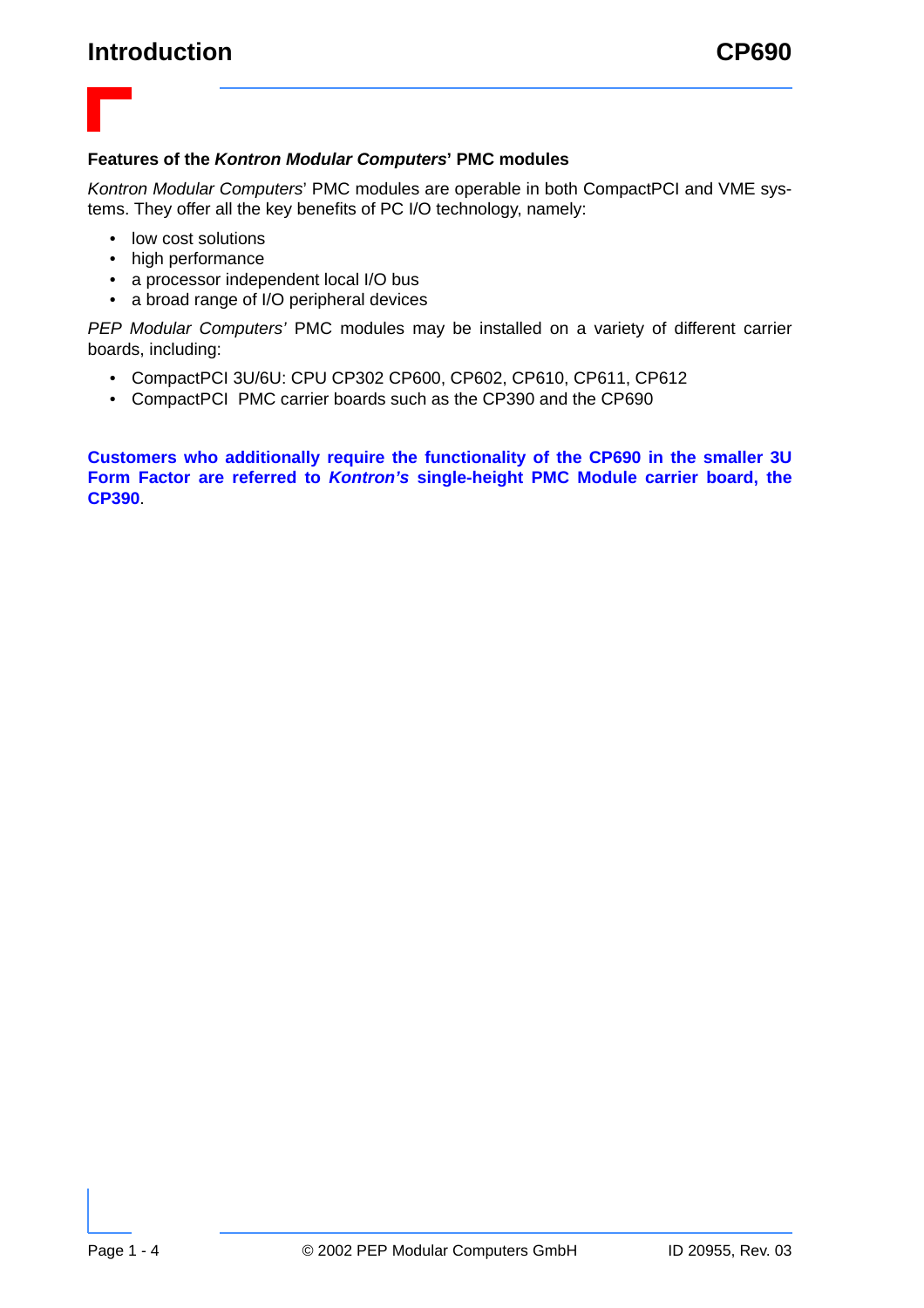

### <span id="page-20-0"></span>**1.2 Functional Block Diagram**

<span id="page-20-1"></span>**Figure 1-1: Functional Block Diagram**

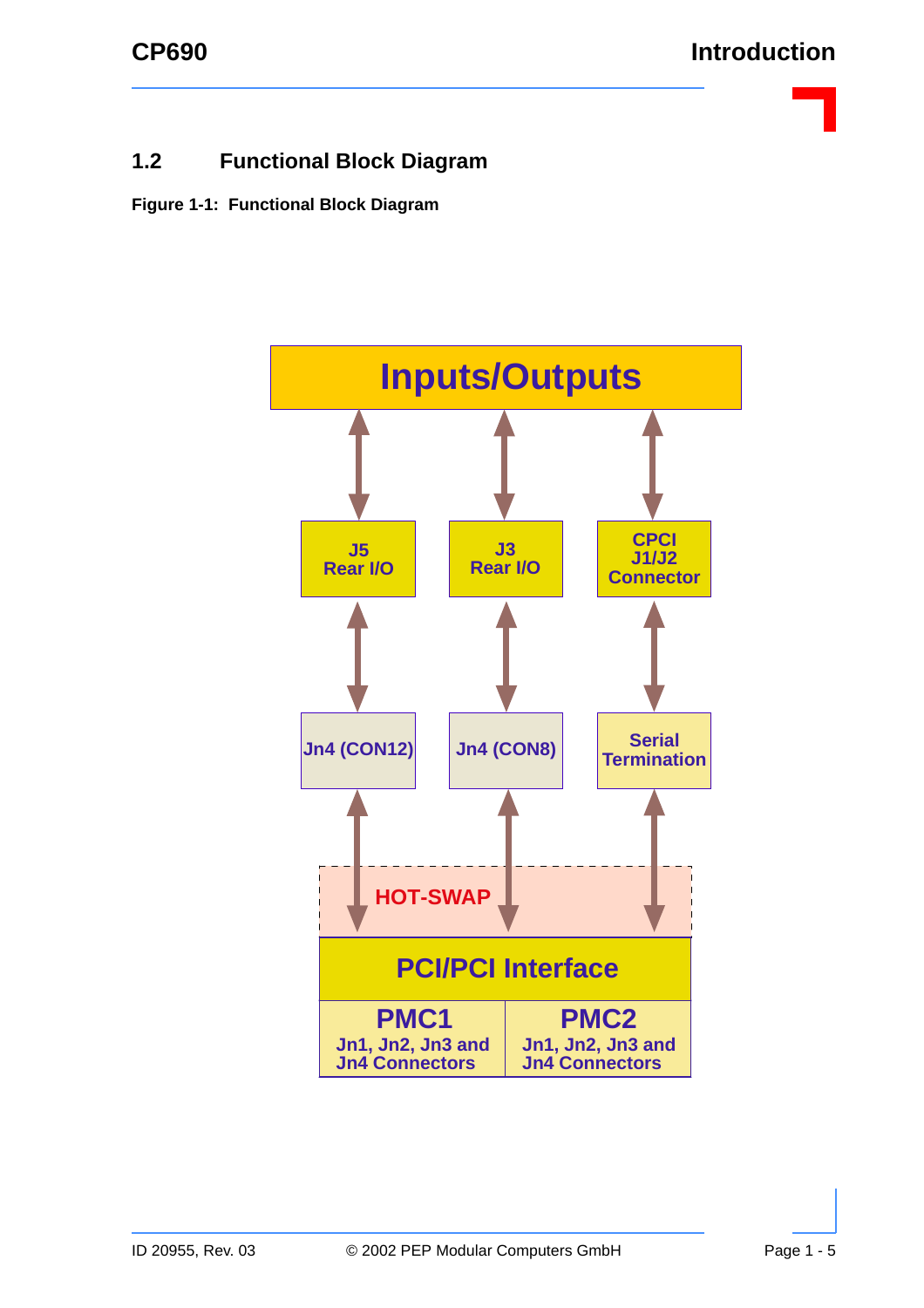<span id="page-21-0"></span>

<span id="page-21-1"></span>**Figure 1-2: Board Layout**

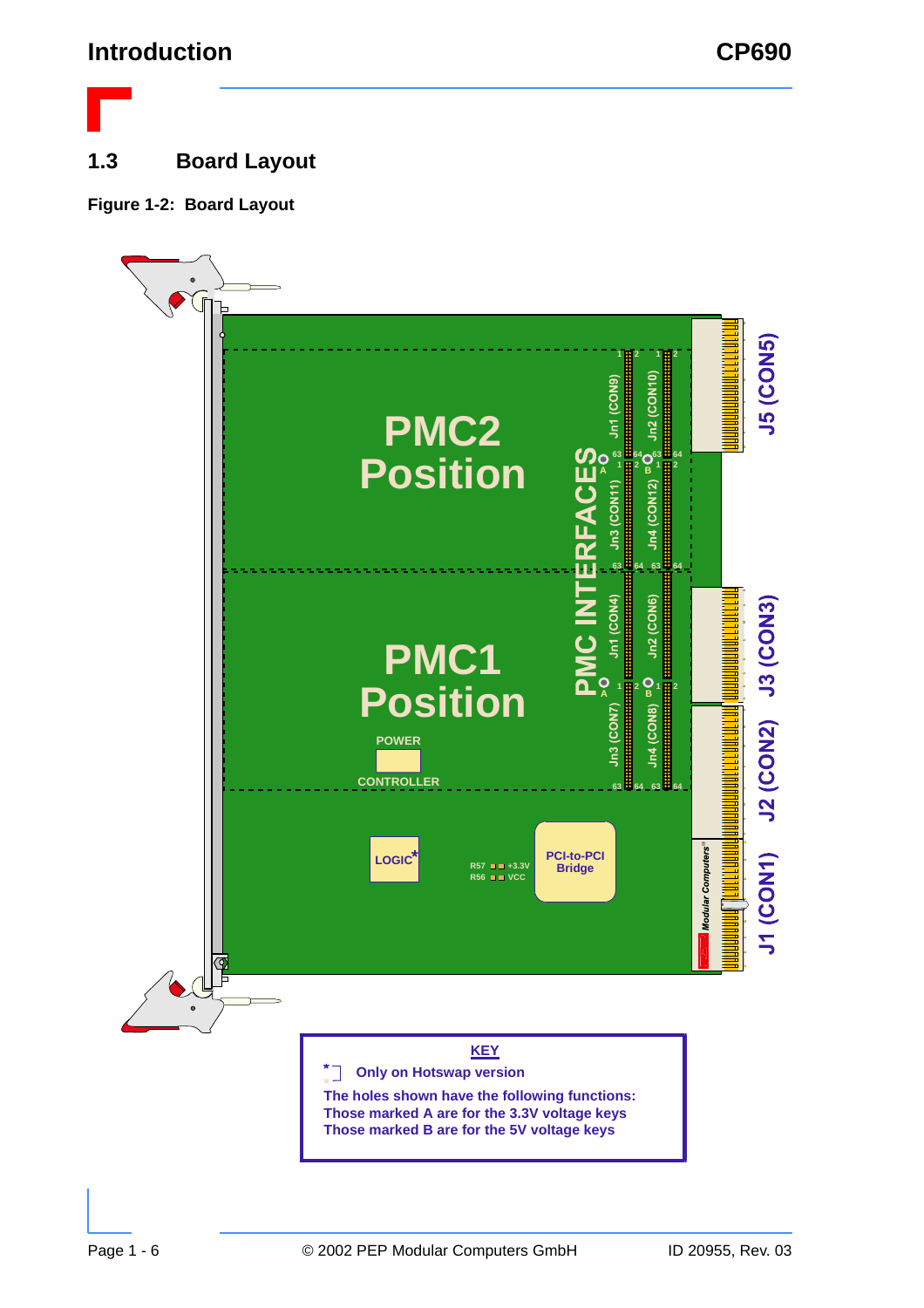

### <span id="page-22-0"></span>**1.4 Functions of Onboard Connectors**

### <span id="page-22-1"></span>**1.4.1 CompactPCI Connector**

The CPCI interface provides all the necessary signals for data transfer as defined by PCI Specification Rev. 2.1.

The CP690 is routed to the CompactPCI backplane using the Intel 21154 PCI-to-PCI bridge which interfaces the board with a data path width of 32 or 64-bit and a speed up to 33 / 66MHz. All the signals are provided on the CPCI connectors J1 and J2 (64-bit extension). In addition to meeting the requirements of the interface definition of the CPCI Specification PICMG 2.0 R2.1, the CP690-HS is additionally designed to comply with the CPCI Hotswap specification PICMG 2.1 R1.0, a consequence of which is that the CPCI interface of the board will be precharged when the board is plugged into a running system.

### <span id="page-22-2"></span>**1.4.2 PMC Interfaces**

The two PMC interfaces on the CP690 provide an easy way to extend a CPCI system via the wide array of interfaces and functions which are available from all PMC vendors. The secondary (PMC) side of the PCI-to-PCI bridge provides a 32/64-bit wide PCI data path with a speed of up to 66 MHz which is routed to the onboard connectors Jn1, Jn2 and Jn3. These connectors also provide the power supply for the PMC module. The interfaces have been designed to comply with the IEEE 1386.1 specification which defines a PCI electrical interface for the CMC (Common Mezzanine Card) form factor.

Additionally, the CP690-HS (Hotswap version) has been designed to comply with the CPCI Hotswap specification PICMG 2.1 R1.0, which means that the power supply of the PMC modules will be ramped up and a reset generated whenever the board is plugged into a running system.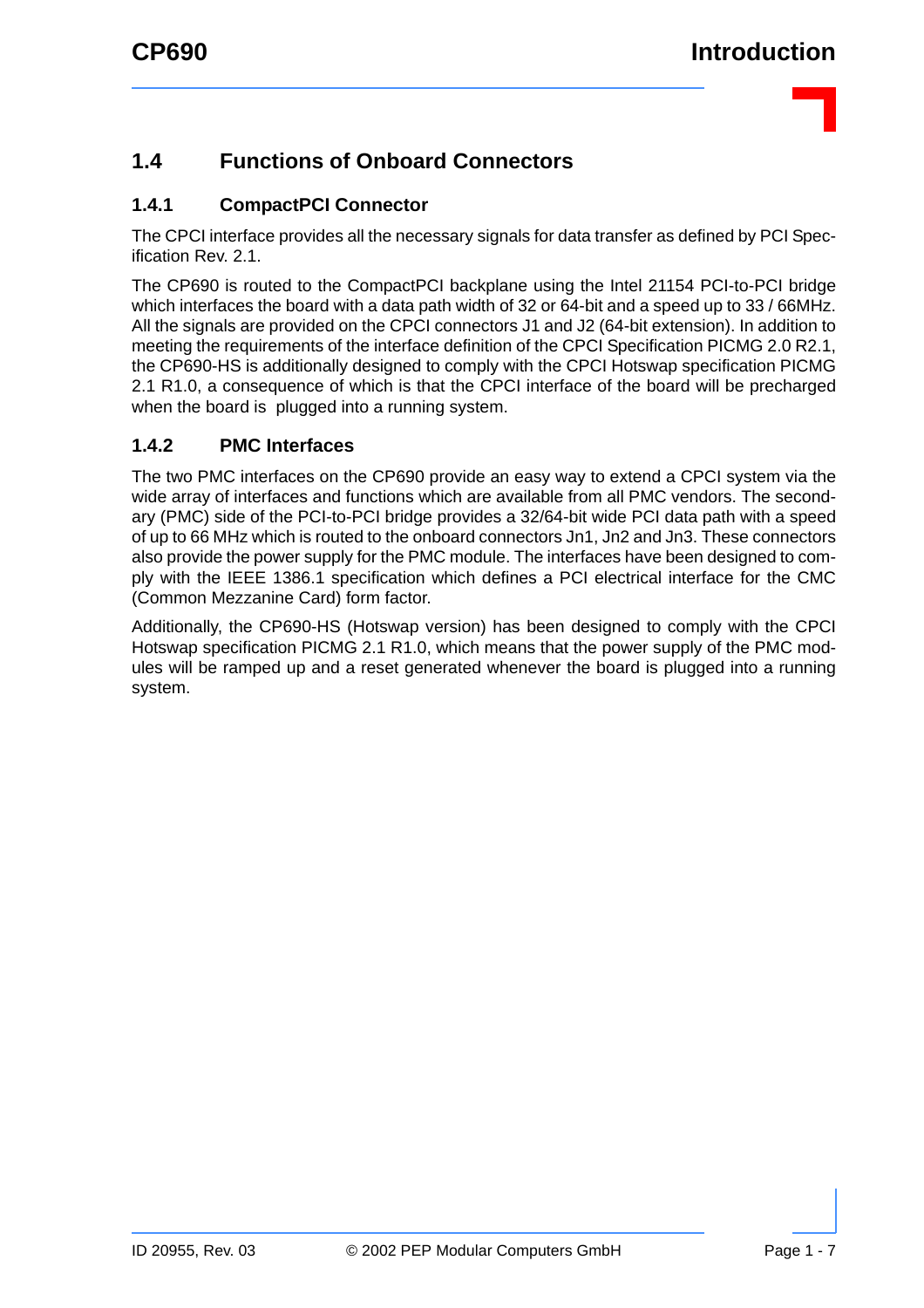### **Introduction CP690**

### <span id="page-23-0"></span>**1.4.2.1 Functions of the PMC Interface Connectors**

#### <span id="page-23-1"></span>**Figure 1-3: PMC Interface Functions**

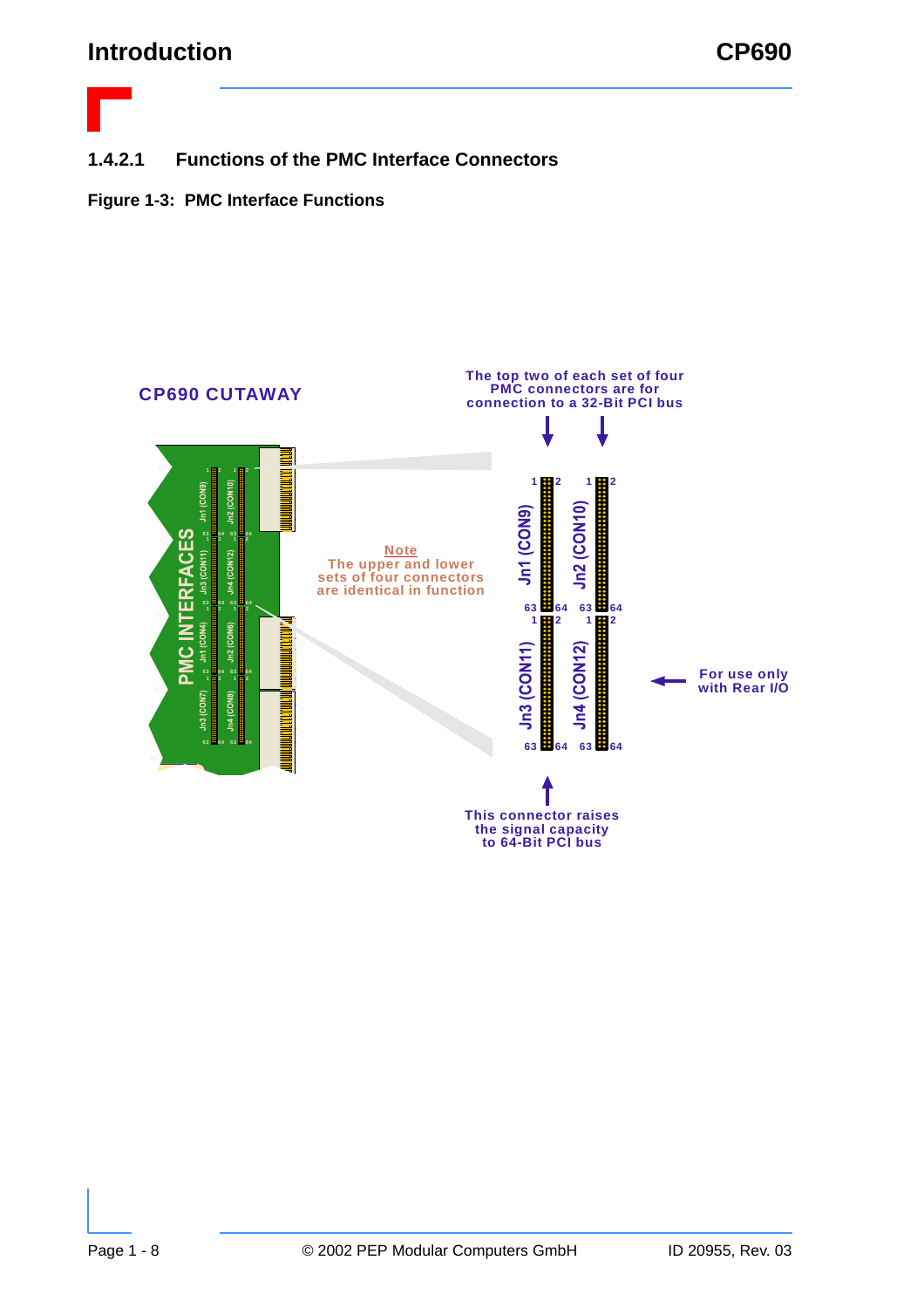

### <span id="page-24-0"></span>**1.5 Front Panels**

<span id="page-24-1"></span>**Figure 1-4: Front Panels**

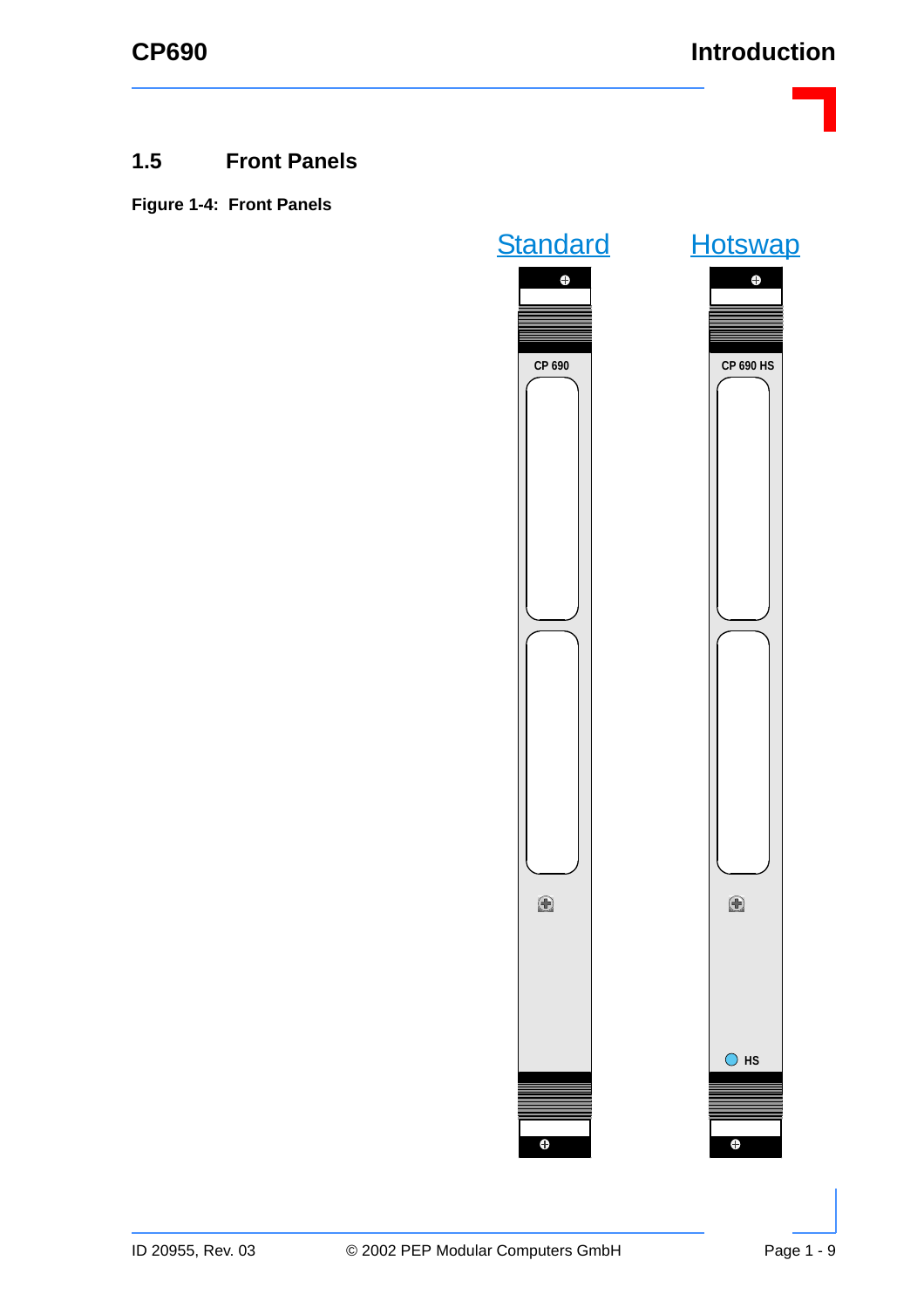### <span id="page-25-0"></span>**1.6 Technical Specifications**

### <span id="page-25-1"></span>**Table 1-1: CP690/CP690HS Specifications**

| <b>CP690/CP690HS</b>                                | <b>Specifications</b>                                                                                                                                 |
|-----------------------------------------------------|-------------------------------------------------------------------------------------------------------------------------------------------------------|
| PCI-Standard                                        | Compliant with PCI 2.1                                                                                                                                |
| <b>Signaling Voltage</b>                            | CPCI-Side: 3.3V / 5V tolerant<br>PMC-Side: can be jumpered to 5V or 3.3V<br>signaling (default 3.3 V)                                                 |
| Driver Support                                      | A software driver is not required for data<br>transfer                                                                                                |
| Connectors                                          | PMC connectors: Jn1 (CON4, CON9),<br>Jn2 (CON6, CON10), Jn3 (CON7, CON11), Jn4<br>(CON8, CON12)<br>CPCI connectors: J1, J2, J3, J5                    |
| Mechanical Compliance                               | <b>IEEE 1101.10</b><br>CMC IEEE P1386/Draft 2.0 (with minor exceptions)                                                                               |
| Operating Voltage and Current                       | $3.3V / 0.07 A (Core-Supply)$                                                                                                                         |
| Temperature Range                                   | Operation:<br>$0^{\circ}$ to +60 $^{\circ}$ C (standard)<br>$-25^\circ$ to $+75^\circ$ C (extended)<br>Storage:<br>-55 $^{\circ}$ to +85 $^{\circ}$ C |
| <b>Operating Humidity</b>                           | $5 - 95\%$ (non-condensing)                                                                                                                           |
| Vibration and<br><b>Broad-Band Random Vibration</b> | IEC68-2-6 compliant<br>IEC68-2-64                                                                                                                     |
| Shocks:<br><b>Permanent Shocks</b><br>Single Shock  | IEC68-2-29<br>IEC68-2-27                                                                                                                              |
| <b>Board Dimensions</b>                             | Double-height Eurocard:<br>233,35 mm x 160 mm<br>$1 x 4 HP$ slot                                                                                      |
| <b>Board Weight</b>                                 | 275 grams                                                                                                                                             |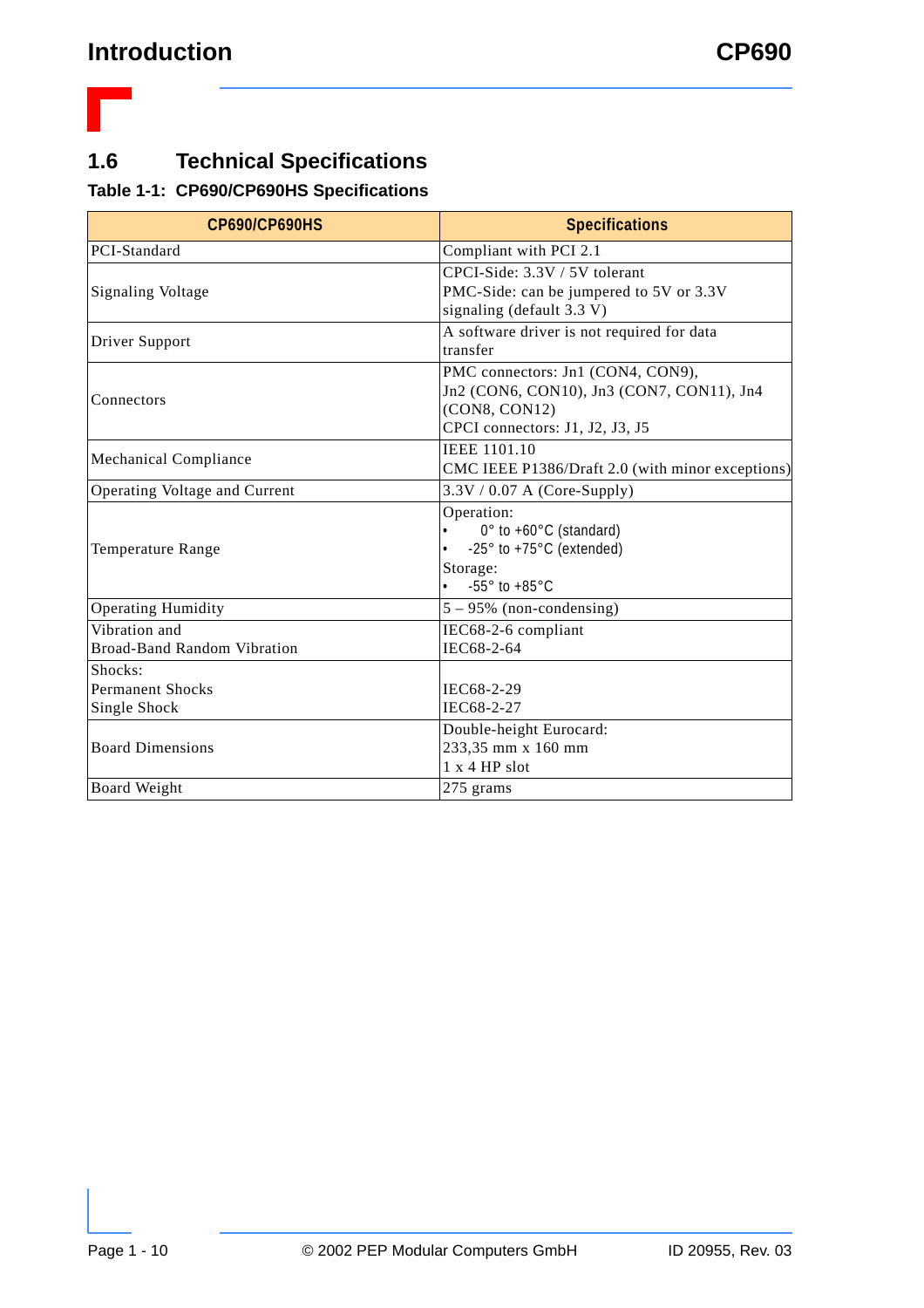

### <span id="page-26-0"></span>**1.7 Applied Standards**

### <span id="page-26-1"></span>**1.7.1 CE Compliance**

The *Kontron Modular Computers'* CompactPCI systems comply with the requirements of the following CE-relevant standards:

- EmissionEN50081-1
- ImmissionEN50082-2
- Electrical SafetyEN60950

### <span id="page-26-2"></span>**1.7.2 Mechanical Compliance**

• Mechanical DimensionsIEEE 1101.10

#### <span id="page-26-3"></span>**1.7.3 Environmental Tests**

- VibrationIEC68-2-6 Random Vibration, BroadbandIEC68-2-64 (3U boards)
- Permanent ShockIEC68-2-29
- Single ShockIEC68-2-27

### <span id="page-26-4"></span>**1.8 Related Publications**

### <span id="page-26-5"></span>**1.8.1 CompactPCI Systems/Boards**

CompactPCI Specification, V. 2.0, Rev. 2.1

CompactPCI hotswap Specification, PICMG 2.1 R1.0

### <span id="page-26-6"></span>**1.8.2 PMC Add-on Modules/Carriers**

- Draft Standard for a Common Mezzanine Card Family, P1386/Draft 2.0
- Draft Standard Physical and Environment Layers for PCI Mezzanine Cards, P1386.1/Draft 2.0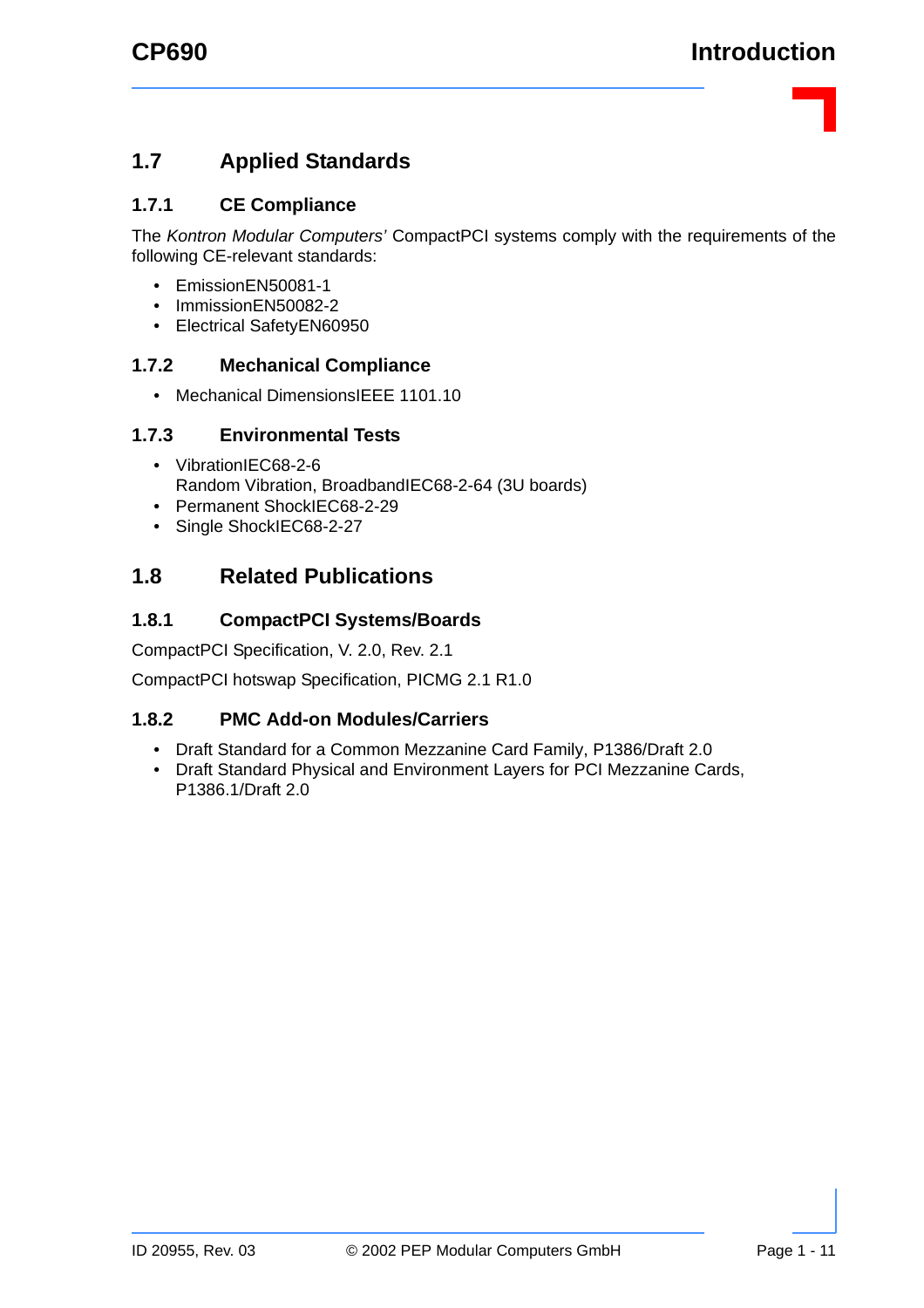### **Introduction CP690**



This page was intentionally left blank.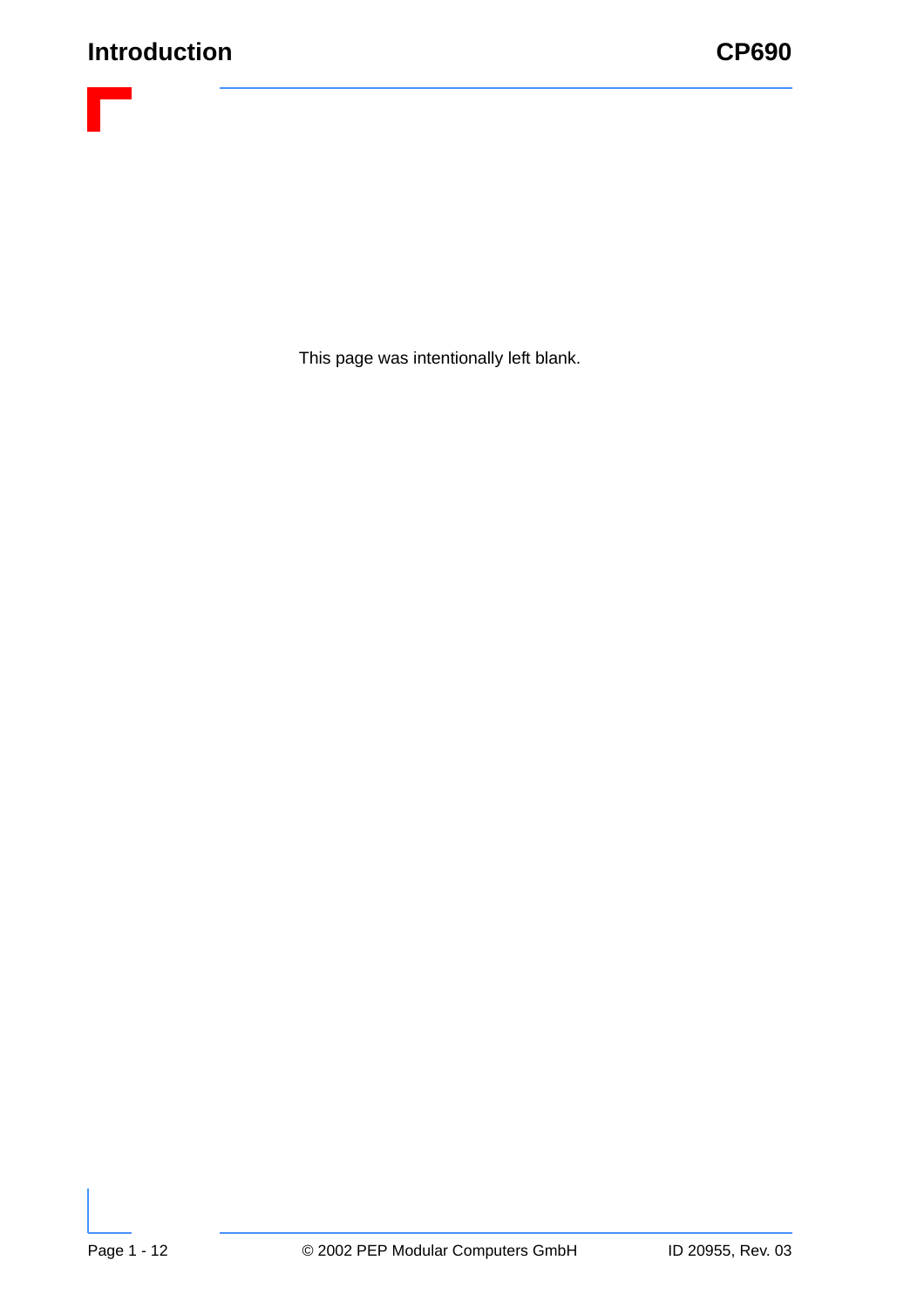

# **Installation**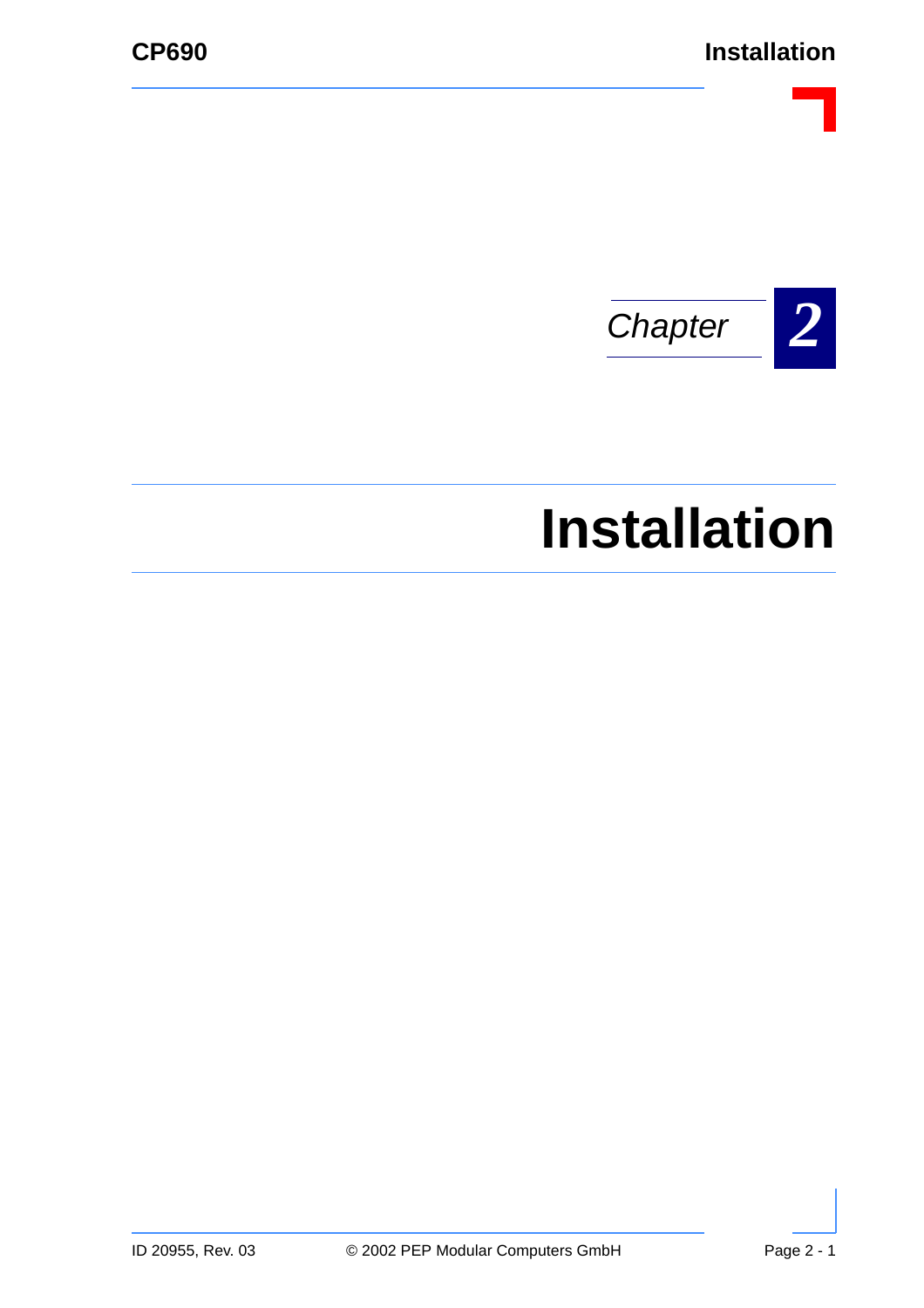### **Installation CP690**



This page was intentionally left blank.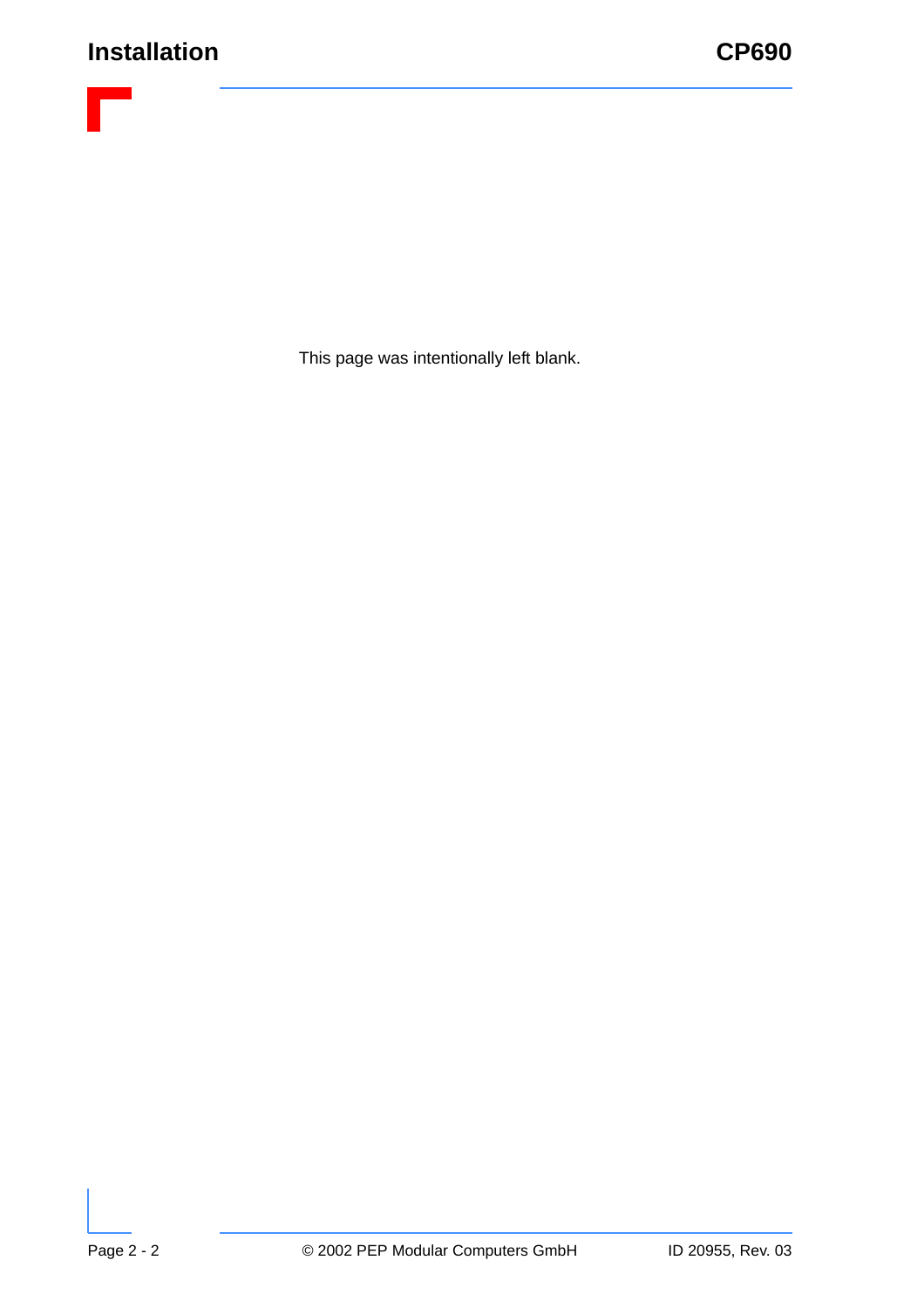

### <span id="page-30-0"></span>**2. Installation**

### <span id="page-30-1"></span>**2.1 Board Installation**



### *Caution!*

If your CP690 carrier board is not the hotswap variant, it is essential to switch off the target system before installing the board in a free slot. Failure to do so could endanger your life/health and may damage your board or system.

#### *ESD Equipment!*

Your carrier board and PMC module contain electrostatically sensitive devices. Please observe the necessary precautions to avoid damage to your board:

Discharge your clothing before touching the assembly. Tools must be discharged before use.

Do not touch components, connector-pins or traces.

If working at an anti-static workbench with professional discharging equipment, please do not omit to use it.

#### **PMC Module Installation**

1. Place the EMC gasket on the bezel of your PMC-Module.



#### *Note:*

In order to support an active PMC carrier and thereby comply with the CompactPCI specification, it was necessary to place the PCI-to-PCI bridge in the position where one of the sockets for mounting a stand-off would normally be (PMC specification). There is, therefore, no second stand-off.

- 2. Push the PMC bezel into the window of the front-panel of the CP690 and plug the connectors together.
- 3. Use four screws (M2.5 x 6mm) to fix the board.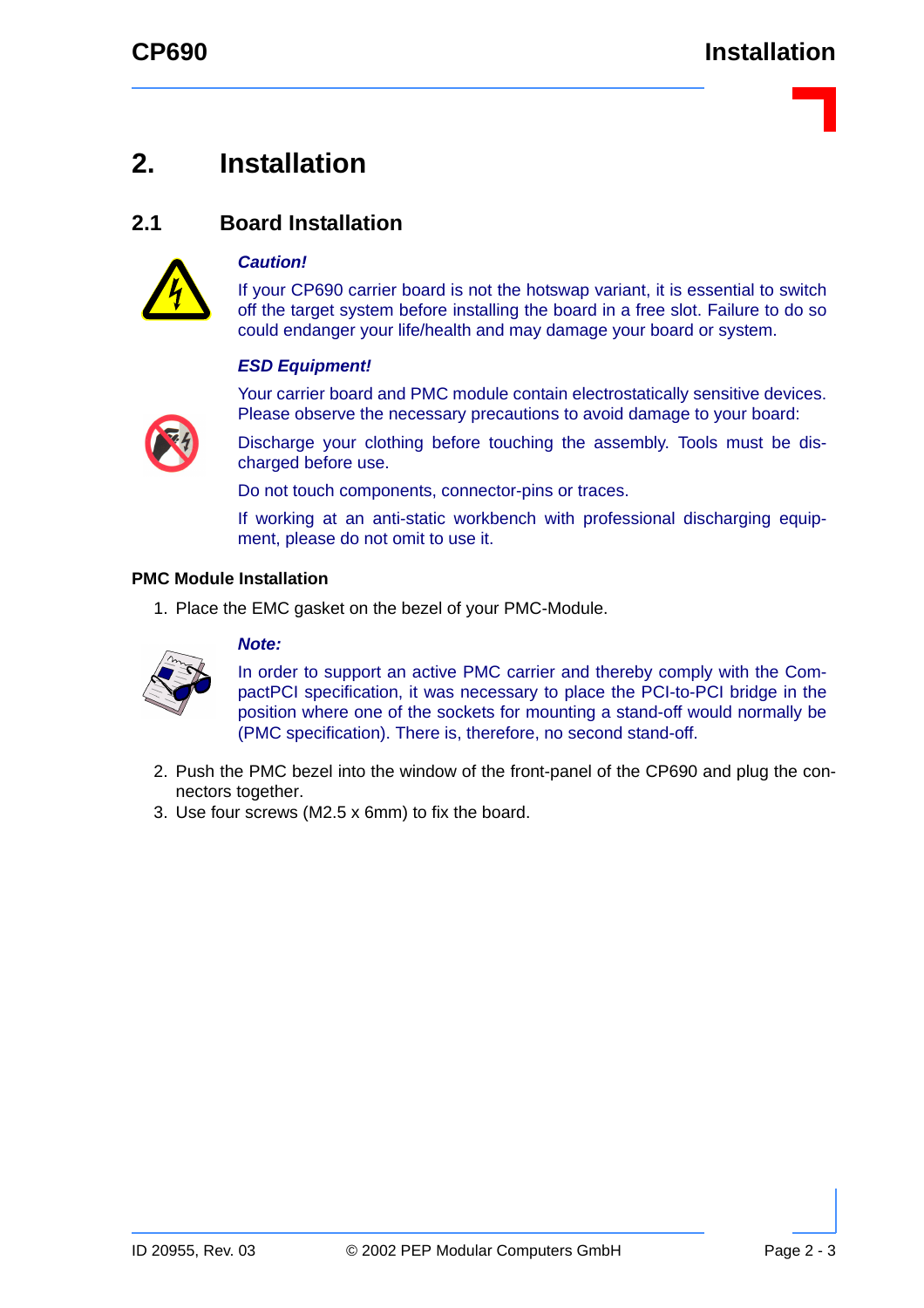### <span id="page-31-1"></span>**Figure 2-1: Installation Diagrams**





### *Note:*

Only one key is present on each carrier board, either 3.3V or 5V, depending on the signaling used. The two PMC modules must both be set to the same voltage, i.e. either both 3.3V or both 5V.



### <span id="page-31-0"></span>**2.1.1 CPCI Signaling Voltage**

The primary side of the PCI-to-PCI bridge, i.e. the CPCI side, has buffers for 3.3V signaling but works equally well in a 5V signaling environment.

The secondary (PMC) side of the PCI-to-PCI bridge may be configured either for a 3.3V or a 5V signaling environment. Please refer to chapter 3.2 Jumper Settings.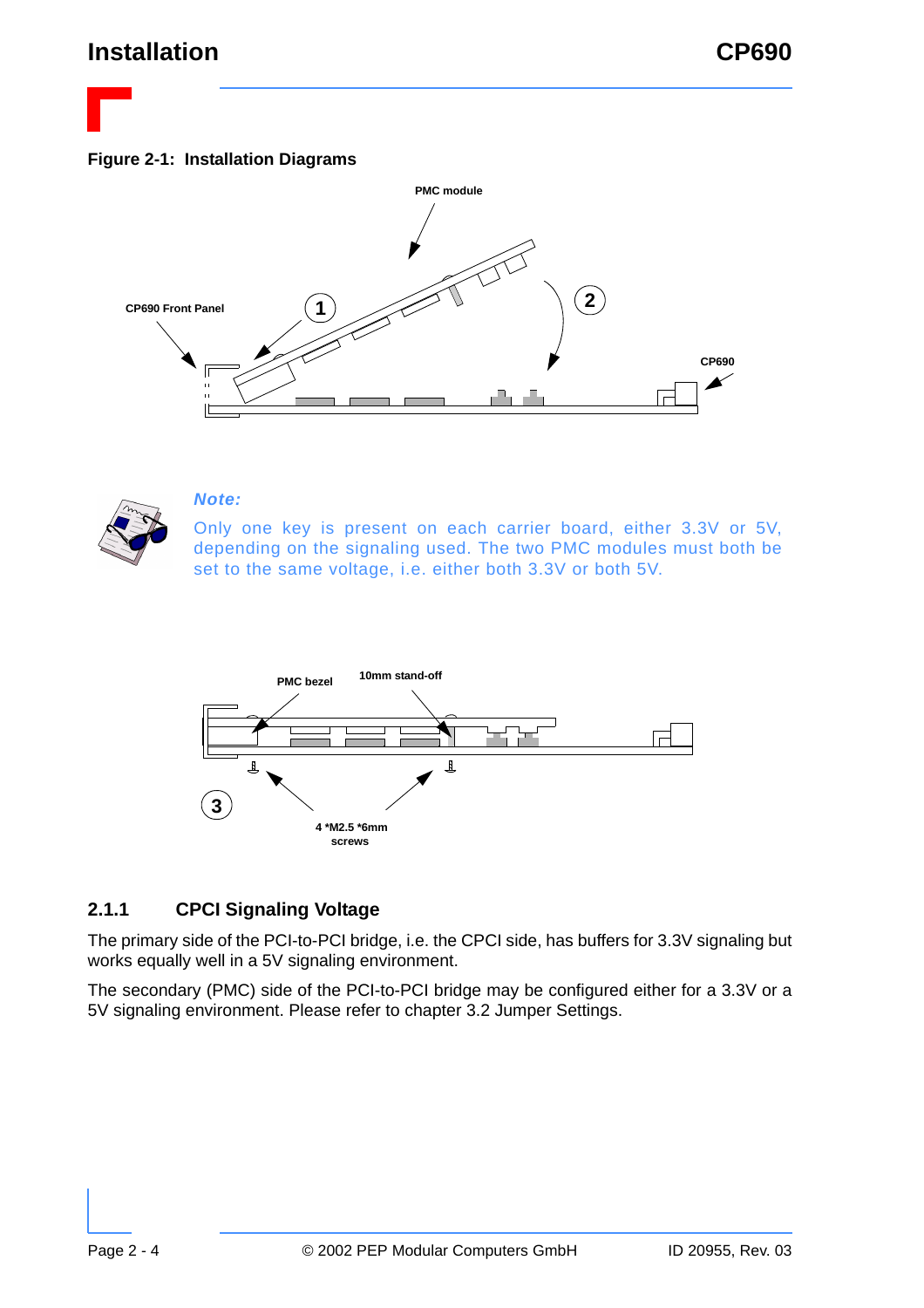

# **Configuration**

| 3.1.1 | CompactPCI J1 (CON1) Connector  3 - 3                    |
|-------|----------------------------------------------------------|
|       |                                                          |
| 3.1.3 | CompactPCI J3 (CON3) Rear I/O Connector  3 - 5           |
| 3.1.4 | CompactPCI J5 (CON5) Rear I/O Connector  3 - 6           |
|       | 3.1.5 PMC1 and 2: Jn1 (CON4 / CON9) Pin Assignment 3 - 7 |
| 3.1.6 | PMC1 and 2: Jn2 (CON6 / CON10) Pin Assignment 3 - 8      |
|       | 3.1.7 PMC1 and 2: Jn3 64-bit PCI Extension Pinout 3 - 9  |
|       |                                                          |
|       |                                                          |
|       |                                                          |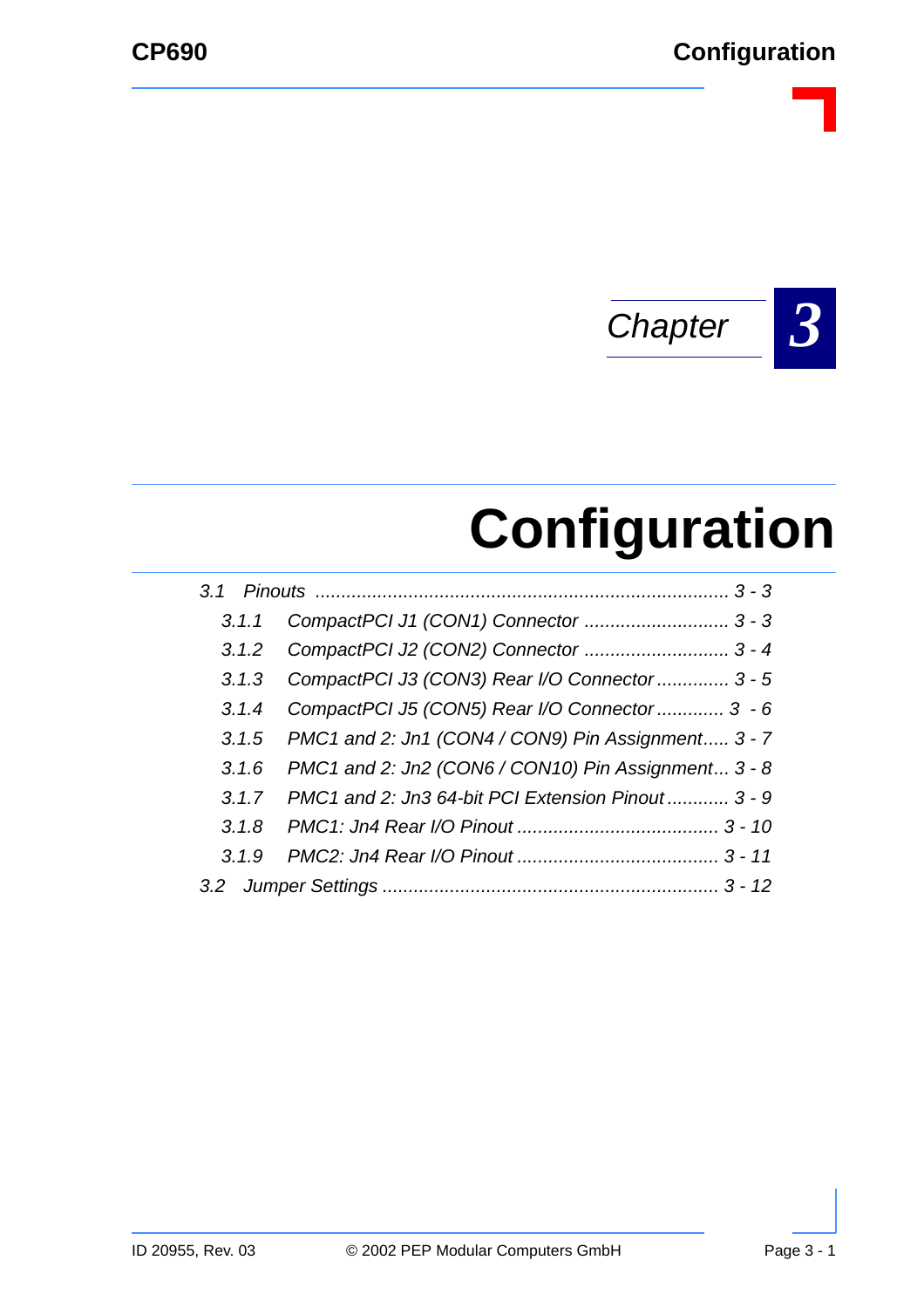## **Configuration CP690**



This page was intentionally left blank.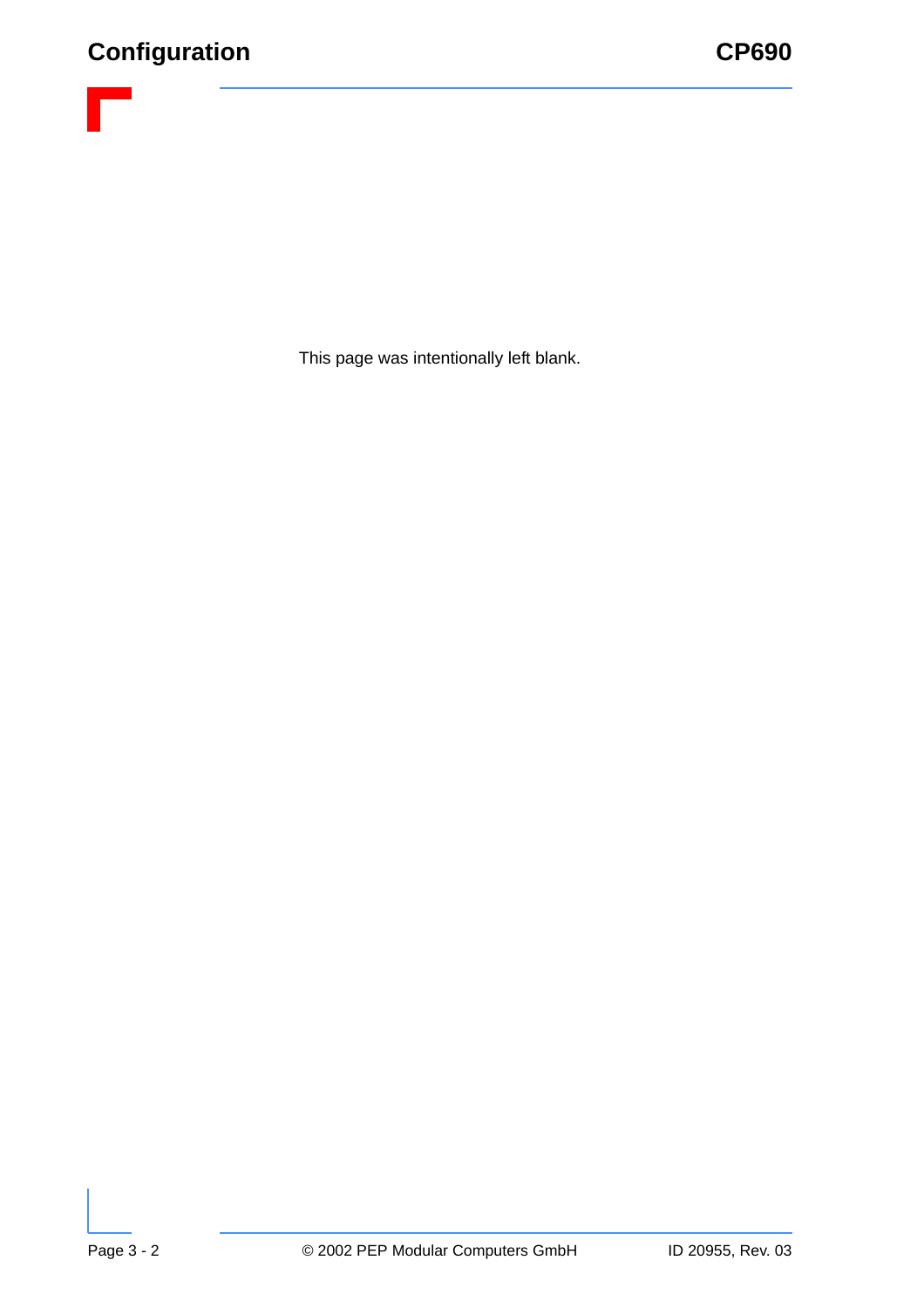

## <span id="page-34-0"></span>**3. Configuration**

### <span id="page-34-1"></span>**3.1 Pinouts**

### <span id="page-34-2"></span>**3.1.1 CompactPCI J1 (CON1) Connector**

### <span id="page-34-3"></span>**Table 3-1: CompactPCI J1 (CON1) Connector Pinout**

| Pin            | Z                    | $\mathbf{A}$   | B              | $\mathbf{C}$              | D                        | E           | F          |
|----------------|----------------------|----------------|----------------|---------------------------|--------------------------|-------------|------------|
| 25             | <b>GND</b>           | BE_5V          | REQ64#         | ENUM#                     | BE_3.3V                  | BE_5V       | <b>GND</b> |
| 24             | <b>GND</b>           | AD[1]          | BE_5V          | $E/V( I/O)$ <sub>2)</sub> | AD[0]                    | ACK64#      | <b>GND</b> |
| 23             | <b>GND</b>           | <b>BE_3.3V</b> | AD[4]          | AD[3]                     | $E_5V_2$                 | AD[2]       | <b>GND</b> |
| 22             | <b>GND</b>           | AD[7]          | <b>GND</b>     | $E_3.3V_2$                | AD[6]                    | AD[5]       | <b>GND</b> |
| 21             | <b>GND</b>           | <b>BE_3.3V</b> | AD[9]          | AD[8]                     | NC                       | $C/BE[0]\#$ | <b>GND</b> |
| 20             | <b>GND</b>           | AD[12]         | <b>GND</b>     | V(I/O)                    | AD[11]                   | AD[10]      | <b>GND</b> |
| 19             | $\operatorname{GND}$ | BE_3.3V        | AD[15]         | AD[14]                    | $GND_{2}$                | AD[13]      | <b>GND</b> |
| 18             | <b>GND</b>           | SERR#          | <b>GND</b>     | BE_3.3V                   | PAR                      | $C/BE[1]$ # | <b>GND</b> |
| 17             | <b>GND</b>           | BE_3.3V        | NC             | NC                        | $GND$ <sub>2)</sub>      | PERR#       | <b>GND</b> |
| 16             | <b>GND</b>           | DEVSEL#        | <b>GND</b>     | V(I/O)                    | STOP#                    | LOCK#       | <b>GND</b> |
| 15             | <b>GND</b>           | <b>BE_3.3V</b> | FRAME#         | IRDY#                     | $BD\_SEL#$ <sub>1)</sub> | TRDY#       | <b>GND</b> |
| 14             | $\overline{a}$       | 44             |                |                           |                          |             |            |
| 13             | --                   | --             | Ξ.             | --                        | --                       |             | --         |
| 12             |                      |                |                |                           |                          |             |            |
| 11             | <b>GND</b>           | AD[18]         | AD[17]         | AD[16]                    | $GND_{2}$                | $C/BE[2]\#$ | <b>GND</b> |
| 10             | $\operatorname{GND}$ | AD[21]         | <b>GND</b>     | BE_3.3V                   | AD[20]                   | AD[19]      | <b>GND</b> |
| 9              | <b>GND</b>           | $C/BE[3]$ #    | $IDSEL_{1)}$   | AD[23]                    | $GND_{2)}$               | AD[22]      | <b>GND</b> |
| $\,8\,$        | <b>GND</b>           | AD[26]         | <b>GND</b>     | V(I/O)                    | AD[25]                   | AD[24]      | <b>GND</b> |
| $\overline{7}$ | <b>GND</b>           | AD[30]         | AD[29]         | AD[28]                    | $GND_{_{2)}}$            | AD[27]      | <b>GND</b> |
| $6\,$          | <b>GND</b>           | REQ#           | <b>GND</b>     | $E_3.3V_2$                | <b>CLK</b>               | AD[31]      | <b>GND</b> |
| 5              | <b>GND</b>           | NC             | NC             | PCI_RST#                  | $GND$ <sub>2)</sub>      | GNT#        | <b>GND</b> |
| $\overline{4}$ | <b>GND</b>           | NC             | HEALTHY#       | $E/V(IO)$ <sub>2)</sub>   | $\rm NC$                 | NC          | <b>GND</b> |
| $\mathfrak{Z}$ | <b>GND</b>           | INTA#          | INTB#          | INTC#                     | $E_{5}V_{2}$             | INTD#       | <b>GND</b> |
| $\sqrt{2}$     | <b>GND</b>           | NC             | BE_5V          | N <sub>C</sub>            | <b>TDO</b>               | TDI         | <b>GND</b> |
| $\mathbf{1}$   | <b>GND</b>           | BE_5V          | <b>BE_-12V</b> | NC                        | $BE_{-}+12V$             | BE_5V       | <b>GND</b> |

*1) Indicates pins which connect with the shortest pins on the backplane 2) Indicates pins which connect with the longest pins on the backplane The different pin lengths are related to Hot-swap functionality*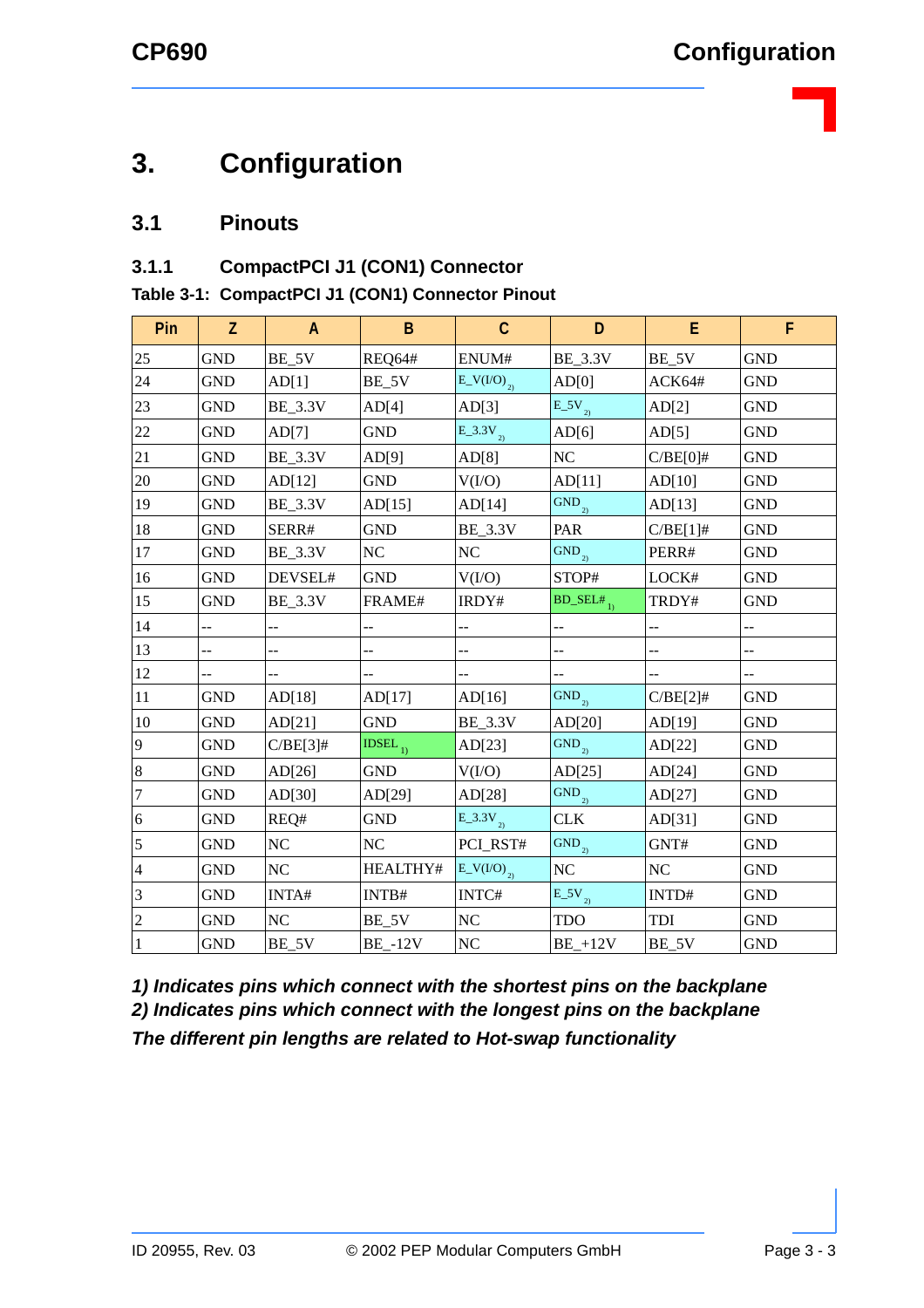

### <span id="page-35-0"></span>**3.1.2 CompactPCI J2 (CON2) Connector**

### **Table 1-2: CompactPCI J2 (CON2) Connector**

| Pin            | Z          | $\mathbf{A}$ | B         | $\mathsf{C}$ | D         | E                 | F          |
|----------------|------------|--------------|-----------|--------------|-----------|-------------------|------------|
| 22             | <b>GND</b> | <b>NC</b>    | <b>NC</b> | <b>NC</b>    | NC        | <b>NC</b>         | <b>GND</b> |
| 21             | <b>GND</b> | <b>NC</b>    | GND       | NC           | NC        | <b>NC</b>         | <b>GND</b> |
| 20             | GND        | <b>NC</b>    | GND       | NC           | GND       | NC                | GND        |
| 19             | <b>GND</b> | GND          | GND       | NC           | NC        | <b>NC</b>         | <b>GND</b> |
| 18             | <b>GND</b> | <b>NC</b>    | <b>NC</b> | NC           | GND       | <b>NC</b>         | <b>GND</b> |
| 17             | GND        | NC           | GND       | NC           | NC        | <b>NC</b>         | GND        |
| 16             | <b>GND</b> | <b>NC</b>    | <b>NC</b> | NC           | GND       | <b>NC</b>         | <b>GND</b> |
| 15             | GND        | <b>NC</b>    | GND       | <b>NC</b>    | NC        | <b>NC</b>         | GND        |
| 14             | <b>GND</b> | AD35#        | AD34#     | AD33#        | GND       | AD32#             | <b>GND</b> |
| 13             | <b>GND</b> | AD38#        | GND       | V(1/O)       | AD37#     | AD36#             | <b>GND</b> |
| 12             | <b>GND</b> | AD42#        | AD41#     | AD40#        | GND       | AD39#             | GND        |
| 11             | <b>GND</b> | AD45#        | GND       | V(1/O)       | AD44#     | AD43#             | <b>GND</b> |
| 10             | GND        | AD49#        | AD48#     | AD47#        | GND       | AD46#             | GND        |
| 9              | <b>GND</b> | AD52#        | GND       | V(1/O)       | AD51#     | AD50#             | <b>GND</b> |
| 8              | <b>GND</b> | AD56#        | AD55#     | AD54#        | GND       | AD53#             | <b>GND</b> |
| 7              | <b>GND</b> | AD59#        | GND       | V(1/O)       | AD58#     | AD57#             | GND        |
| 6              | <b>GND</b> | AD63#        | AD62#     | AD61#        | GND       | AD60#             | <b>GND</b> |
| 5              | GND        | C/BE5        | 64EN#     | V(1/O)       | C/BE4#    | PAR <sub>64</sub> | GND        |
| $\overline{4}$ | <b>GND</b> | V(1/O)       | NC        | C/BE7#       | GND       | C/BE6#            | GND        |
| 3              | <b>GND</b> | NC           | GND       | NC           | NC        | <b>NC</b>         | <b>GND</b> |
| $\overline{2}$ | <b>GND</b> | <b>NC</b>    | NC        | NC           | NC        | <b>NC</b>         | <b>GND</b> |
| 1              | <b>GND</b> | <b>NC</b>    | GND       | <b>NC</b>    | <b>NC</b> | <b>NC</b>         | <b>GND</b> |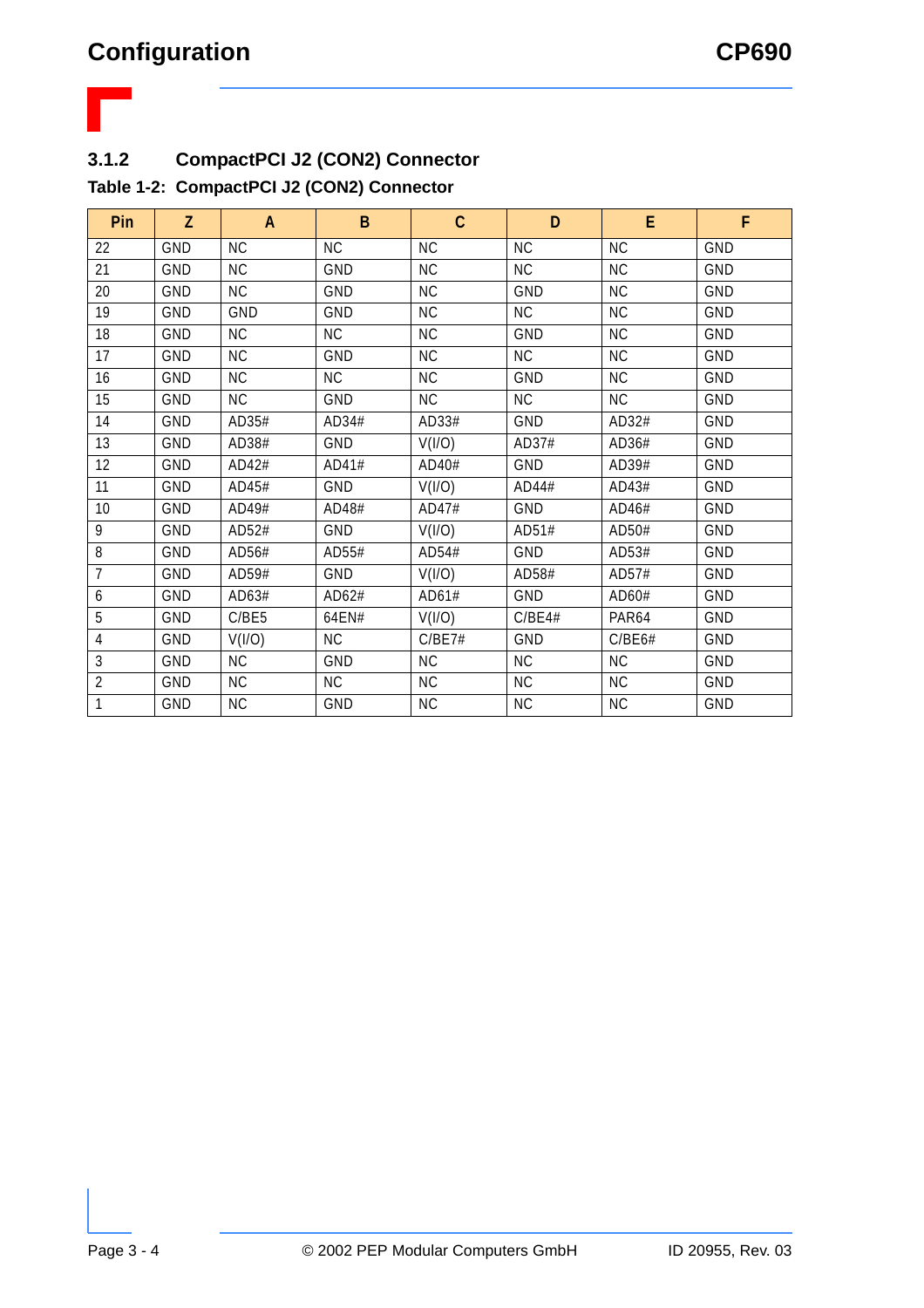

### <span id="page-36-0"></span>**3.1.3 CompactPCI J3 (CON3) Connector**

### <span id="page-36-1"></span>**Table 3-3: CompactPCI J3 (CON3) Connector**

| Pin            | A               | B                        | $\mathsf{C}$             | D                          | E               | F          |
|----------------|-----------------|--------------------------|--------------------------|----------------------------|-----------------|------------|
| 19             | $- -$           | $-$                      | $- -$                    | $\overline{\phantom{a}}$ . | $-$             | GND        |
| 18             | --              | $- -$                    | $ -$                     | $\overline{\phantom{a}}$ . | $ -$            | GND        |
| 17             | $\overline{a}$  | $\overline{\phantom{a}}$ | $\overline{\phantom{a}}$ | $ -$                       | $ -$            | GND        |
| 16             | $-$             | $ -$                     | $-$                      | $- -$                      | $- -$           | GND        |
| 15             | --              | $ -$                     | $\overline{\phantom{a}}$ | $-$                        |                 | GND        |
| 14             | 3.3V            | 3.3V                     | 3.3V                     | <b>VCC</b>                 | <b>VCC</b>      | <b>GND</b> |
| 13             | <b>PMC1IO5</b>  | <b>PMC1IO4</b>           | <b>PMC1IO3</b>           | <b>PMC1IO2</b>             | <b>PMC1IO1</b>  | GND        |
| 12             | PMC1IO10        | <b>PMC1IO9</b>           | <b>PMC1IO8</b>           | <b>PMC1IO7</b>             | <b>PMC1IO6</b>  | GND        |
| 11             | <b>PMC1IO15</b> | <b>PMC1IO14</b>          | PMC1I013                 | <b>PMC1IO12</b>            | <b>PMC1IO11</b> | GND        |
| 10             | <b>PMC1IO20</b> | PMC1I019                 | <b>PMC1IO18</b>          | <b>PMC1IO17</b>            | <b>PMC1IO16</b> | GND        |
| 9              | <b>PMC1IO25</b> | <b>PMC1IO24</b>          | <b>PMC1IO23</b>          | <b>PMC1IO22</b>            | PMC1I021        | GND        |
| 8              | PMC1I030        | <b>PMC1IO29</b>          | <b>PMC1IO28</b>          | <b>PMC1IO27</b>            | <b>PMC1IO26</b> | GND        |
| $\overline{1}$ | <b>PMC1IO35</b> | <b>PMC1IO34</b>          | PMC1I033                 | <b>PMC1IO32</b>            | PMC1I031        | GND        |
| 6              | <b>PMC1IO40</b> | PMC1I039                 | <b>PMC1IO38</b>          | <b>PMC1IO37</b>            | PMC1I036        | GND        |
| 5              | <b>PMC1IO45</b> | <b>PMC1IO44</b>          | <b>PMC1IO43</b>          | <b>PMC1IO42</b>            | <b>PMC1IO41</b> | GND        |
| 4              | <b>PMC1IO50</b> | <b>PMC1IO49</b>          | <b>PMC1IO48</b>          | <b>PMC1IO47</b>            | <b>PMC1IO46</b> | GND        |
| 3              | <b>PMC1IO55</b> | <b>PMC1IO54</b>          | <b>PMC1IO53</b>          | <b>PMC1IO52</b>            | <b>PMC1IO51</b> | GND        |
| 2              | PMC1IO60        | <b>PMC1IO59</b>          | <b>PMC1IO58</b>          | <b>PMC1IO57</b>            | <b>PMC1IO56</b> | GND        |
|                | V(1/O)          | <b>PMC1IO64</b>          | PMC1I063                 | <b>PMC1IO62</b>            | <b>PMC1IO61</b> | GND        |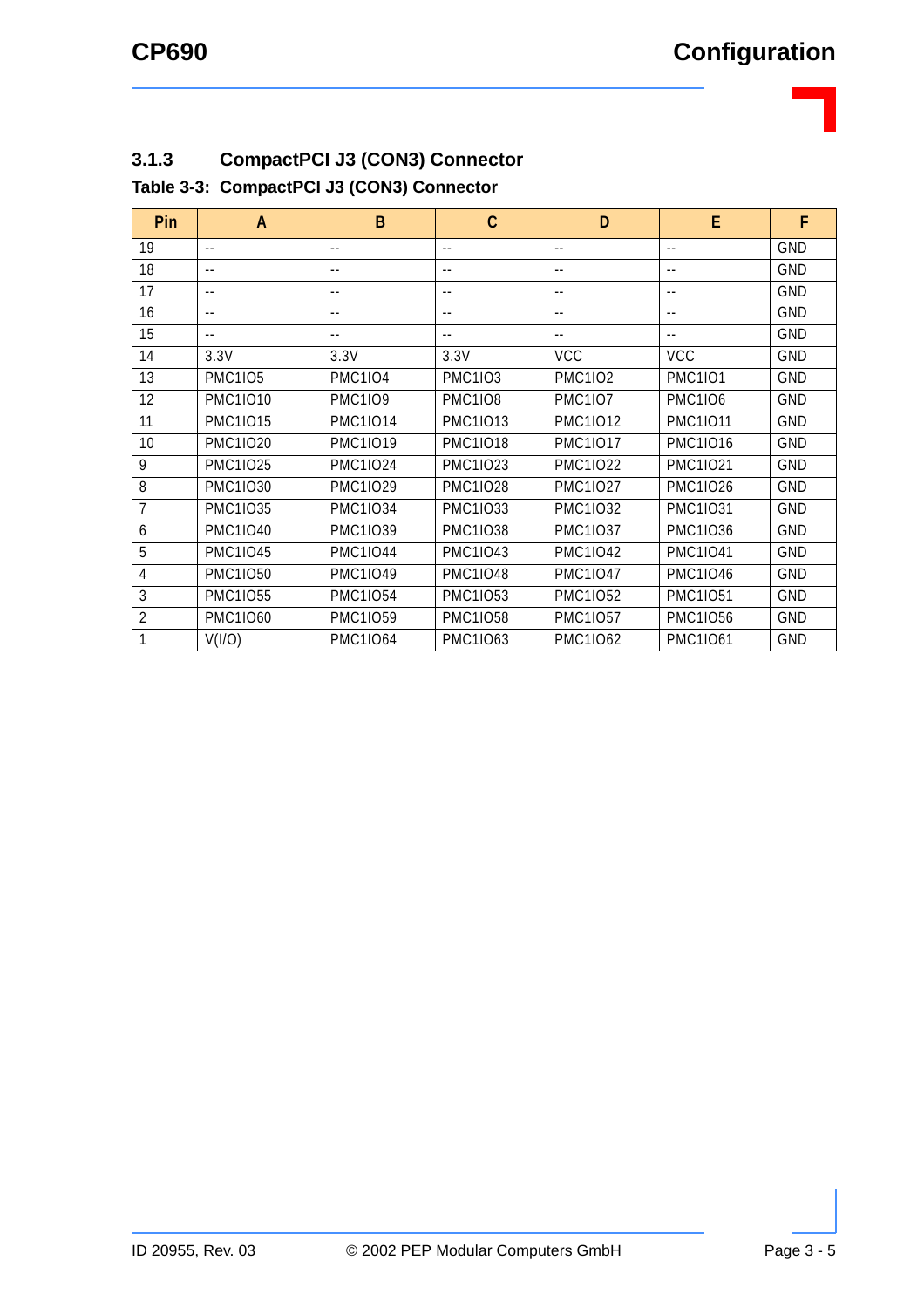

### <span id="page-37-0"></span>**3.1.4 CompactPCI J5 (CON5) Rear I/O Connector**

### <span id="page-37-1"></span>**Table 3-4: CompactPCI J5 (CON5) Rear I/O Connector Pinout**

| Pin            | A                          | B                          | $\mathsf{C}$    | D                          | E               | F          |
|----------------|----------------------------|----------------------------|-----------------|----------------------------|-----------------|------------|
| 22             | $\overline{a}$             | $\sim$ $\sim$              | $-$             | $\sim$ $\sim$              | $-$             | GND        |
| 21             | $-$                        | $\sim$ $\sim$              | $ -$            | $\overline{\phantom{a}}$ . | $ -$            | <b>GND</b> |
| 20             | $\overline{\phantom{a}}$ . | $\overline{\phantom{a}}$ . | $ -$            | $\overline{\phantom{a}}$ . | $ -$            | GND        |
| 19             | $\overline{\phantom{a}}$ . | $\overline{\phantom{a}}$ . | $ -$            | $\overline{\phantom{a}}$ . | $ -$            | GND        |
| 18             | $\overline{\phantom{a}}$ . | $\overline{\phantom{a}}$ . | $ -$            | $-$                        | $-$             | GND        |
| 17             | $\overline{\phantom{a}}$ . | $\sim$ $-$                 | $-$             | $-$                        | $-$             | GND        |
| 16             | $\overline{\phantom{a}}$ . | $\overline{\phantom{a}}$ . | $ -$            | $\overline{\phantom{a}}$ . | $ -$            | <b>GND</b> |
| 15             | $-$                        | $\sim$ $-$                 | $ -$            | $-$                        | $ -$            | GND        |
| 14             | $-$                        | $-$                        | $ -$            | $-$                        | $ -$            | GND        |
| 13             | <b>PMC2IO5</b>             | <b>PMC2IO4</b>             | <b>PMC2IO3</b>  | <b>PMC2IO2</b>             | <b>PMC2IO1</b>  | GND        |
| 12             | <b>PMC2IO10</b>            | <b>PMC2IO9</b>             | <b>PMC2IO8</b>  | <b>PMC2IO7</b>             | <b>PMC2IO6</b>  | GND        |
| 11             | <b>PMC2IO15</b>            | <b>PMC2IO14</b>            | PMC2IO13        | PMC2IO12                   | <b>PMC2IO11</b> | GND        |
| 10             | <b>PMC2IO20</b>            | <b>PMC2IO19</b>            | <b>PMC2IO18</b> | <b>PMC2IO17</b>            | PMC2IO16        | <b>GND</b> |
| 9              | <b>PMC2IO25</b>            | <b>PMC2IO24</b>            | <b>PMC2IO23</b> | <b>PMC2IO22</b>            | <b>PMC2IO21</b> | GND        |
| 8              | PMC2IO30                   | <b>PMC2IO29</b>            | <b>PMC2IO28</b> | <b>PMC2IO27</b>            | <b>PMC2IO26</b> | GND        |
| $\overline{1}$ | <b>PMC2IO35</b>            | PMC2IO34                   | PMC2IO33        | PMC2IO32                   | PMC2IO31        | GND        |
| 6              | <b>PMC2IO40</b>            | PMC2I039                   | <b>PMC2IO38</b> | <b>PMC2IO37</b>            | PMC2IO36        | GND        |
| 5              | <b>PMC2IO45</b>            | <b>PMC2IO44</b>            | <b>PMC2IO43</b> | <b>PMC2IO42</b>            | <b>PMC2IO41</b> | GND        |
| 4              | <b>PMC2IO50</b>            | <b>PMC2IO49</b>            | <b>PMC2IO48</b> | <b>PMC2IO47</b>            | <b>PMC2IO46</b> | <b>GND</b> |
| 3              | <b>PMC2IO55</b>            | <b>PMC2IO54</b>            | <b>PMC2IO53</b> | <b>PMC2IO52</b>            | <b>PMC2IO51</b> | GND        |
| $\overline{2}$ | PMC2IO60                   | <b>PMC2IO59</b>            | <b>PMC2IO58</b> | <b>PMC2IO57</b>            | <b>PMC2IO56</b> | GND        |
| 1              | V(1/O)                     | <b>PMC2IO64</b>            | PMC2IO63        | PMC2IO62                   | <b>PMC2IO61</b> | GND        |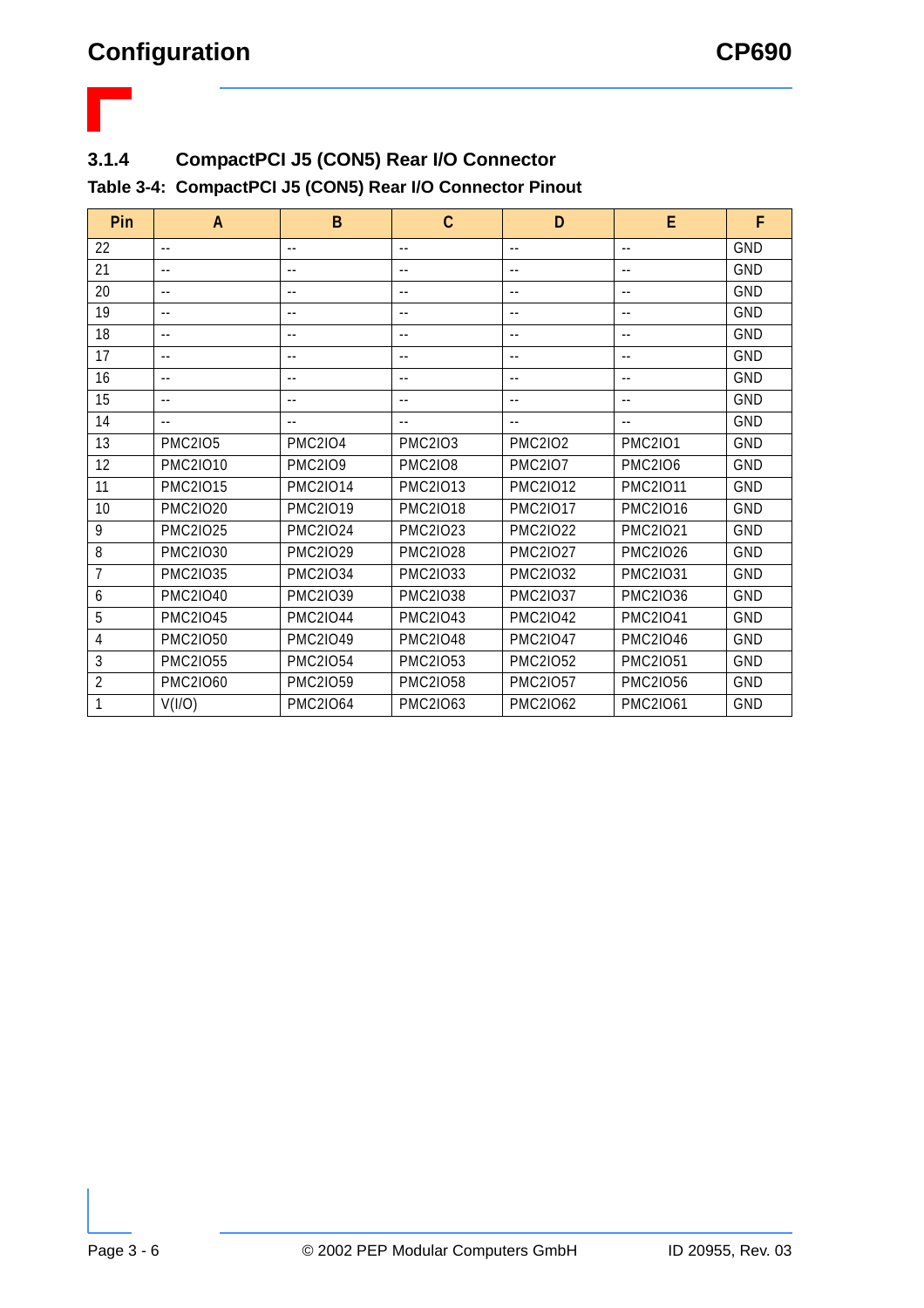

### <span id="page-38-0"></span>**3.1.5 PMC1 and PMC2 Jn1 Connector (CON4 / CON9) Pinout**

### <span id="page-38-1"></span>**Table 3-5: PMC1 and PMC2 Jn1 Connector (CON4 / CON9) Pinout**

| <b>Pin Number</b> | <b>Signal Name</b> | <b>Signal Name</b>    | <b>Pin Number</b> |
|-------------------|--------------------|-----------------------|-------------------|
| 1                 | <b>TCK</b>         | $-12V$                | $\overline{2}$    |
| $\overline{3}$    | Ground             | INTA#                 | $\overline{4}$    |
| 5                 | INTB#              | INTC#                 | 6                 |
| $\overline{7}$    | BUSMODE1#          | $+5V$                 | $\overline{8}$    |
| 9                 | INTD#              | PCI-RSVD*             | 10                |
| $\overline{11}$   | Ground             | PCI-RSVD <sup>*</sup> | $\overline{12}$   |
| 13                | <b>CLK</b>         | Ground                | $\overline{14}$   |
| 15                | Ground             | GNT#                  | $\overline{16}$   |
| 17                | REQ#               | $+5V$                 | 18                |
| $\overline{19}$   | V(1/O)             | AD[31]                | $\overline{20}$   |
| 21                | AD[28]             | AD[27]                | $\overline{22}$   |
| $\overline{23}$   | AD[25]             | Ground                | $\overline{24}$   |
| $\overline{25}$   | Ground             | $C/BE[3]\#$           | $\overline{26}$   |
| $\overline{27}$   | AD[22]             | AD[21]                | 28                |
| 29                | AD[19]             | $+5V$                 | $\overline{30}$   |
| 31                | V(1/O)             | AD[17]                | $\overline{32}$   |
| 33                | FRAME#             | Ground                | $\overline{34}$   |
| 35                | Ground             | IRDY#                 | 36                |
| $\overline{37}$   | DEVSEL#            | $+5V$                 | 38                |
| 39                | Ground             | LOCK#                 | 40                |
| 41                | SDONE#             | SBO#                  | 42                |
| 43                | PAR                | Ground                | 44                |
| 45                | V(1/O)             | AD[15]                | 46                |
| 47                | AD[12]             | AD[11]                | 48                |
| 49                | AD[09]             | $+5V$                 | 50                |
| $\overline{51}$   | Ground             | $C/BE[0]\#$           | $\overline{52}$   |
| 53                | AD[06]             | AD[05]                | $\overline{54}$   |
| $\overline{55}$   | AD[04]             | Ground                | $\overline{56}$   |
| 57                | V(1/O)             | AD[03]                | 58                |
| 59                | AD[02]             | AD[01]                | 60                |
| 61                | AD[00]             | $+5V$                 | 62                |
| 63                | Ground             | <b>REQ64#</b>         | 64                |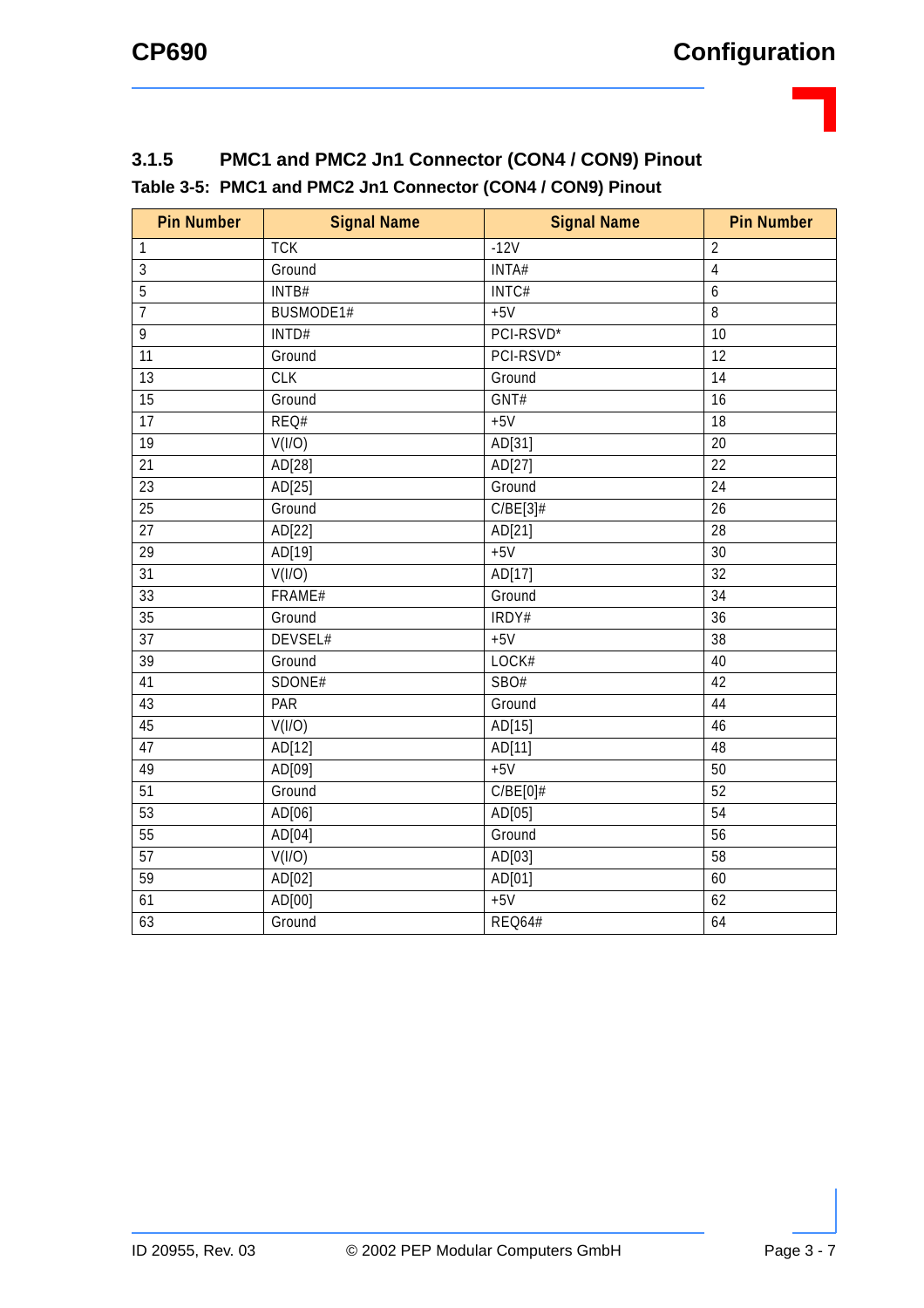

<span id="page-39-0"></span>**3.1.6 PMC1 and PMC2 Jn2 Connector (CON6 / CON10) Pinout**

### <span id="page-39-1"></span>**Table 3-6: PMC1 and PMC2 Jn2 Connector (CON6 / CON10) Pinout**

| <b>Pin Number</b> | <b>Signal Name</b> | <b>Signal Name</b> | <b>Pin Number</b> |
|-------------------|--------------------|--------------------|-------------------|
| $\mathbf{1}$      | $+12V$             | TRST#              | $\overline{2}$    |
| $\overline{3}$    | <b>TMS</b>         | T <sub>D</sub> O   | $\overline{4}$    |
| 5                 | TDI                | Ground             | 6                 |
| $\overline{1}$    | Ground             | PCI-RSVD*          | $\overline{8}$    |
| 9                 | PCI-RSVD*          | PCI-RSVD*          | 10                |
| 11                | BUSMODE2#          | $+3.3V$            | 12                |
| 13                | RST#               | BUSMODE3#          | 14                |
| $\overline{15}$   | 3.3V               | BUSMODE4#          | $\overline{16}$   |
| 17                | PCI-RSVD*          | Ground             | 18                |
| 19                | AD[30]             | AD[29]             | $\overline{20}$   |
| 21                | Ground             | AD[26]             | 22                |
| $\overline{23}$   | AD[24]             | $+3.3V$            | $\overline{24}$   |
| $\overline{25}$   | <b>IDSEL</b>       | AD[24]             | $\overline{26}$   |
| $\overline{27}$   | $+3.3V$            | AD[20]             | $\overline{28}$   |
| 29                | AD[18]             | Ground             | 30                |
| $\overline{31}$   | AD[16]             | $C/BE[2]\#$        | $\overline{32}$   |
| 33                | Ground             | PCI-RSVD           | $\overline{34}$   |
| 35                | TRDY#              | $+3.3V$            | 36                |
| $\overline{37}$   | Ground             | STOP#              | 38                |
| 39                | PERR#              | Ground             | 40                |
| 41                | $+3.3V$            | SERR#              | 42                |
| 43                | $C/BE[1]\#$        | Ground             | 44                |
| 45                | AD[14]             | AD[13]             | 46                |
| 47                | Ground             | AD[10]             | 48                |
| 49                | AD[08]             | $+3.3V$            | 50                |
| $\overline{51}$   | AD[07]             | PCI-RSVD           | 52                |
| 53                | $+3.3V$            | PCI-RSVD           | $\overline{54}$   |
| 55                | PMC-RSVD           | Ground             | 56                |
| 57                | PMC-RSVD           | PCI-RSVD           | 58                |
| 59                | Ground             | PCI-RSVD           | 60                |
| 61                | ACK64#             | $+3.3V$            | 62                |
| 63                | Ground             | PCI-RSVD           | 64                |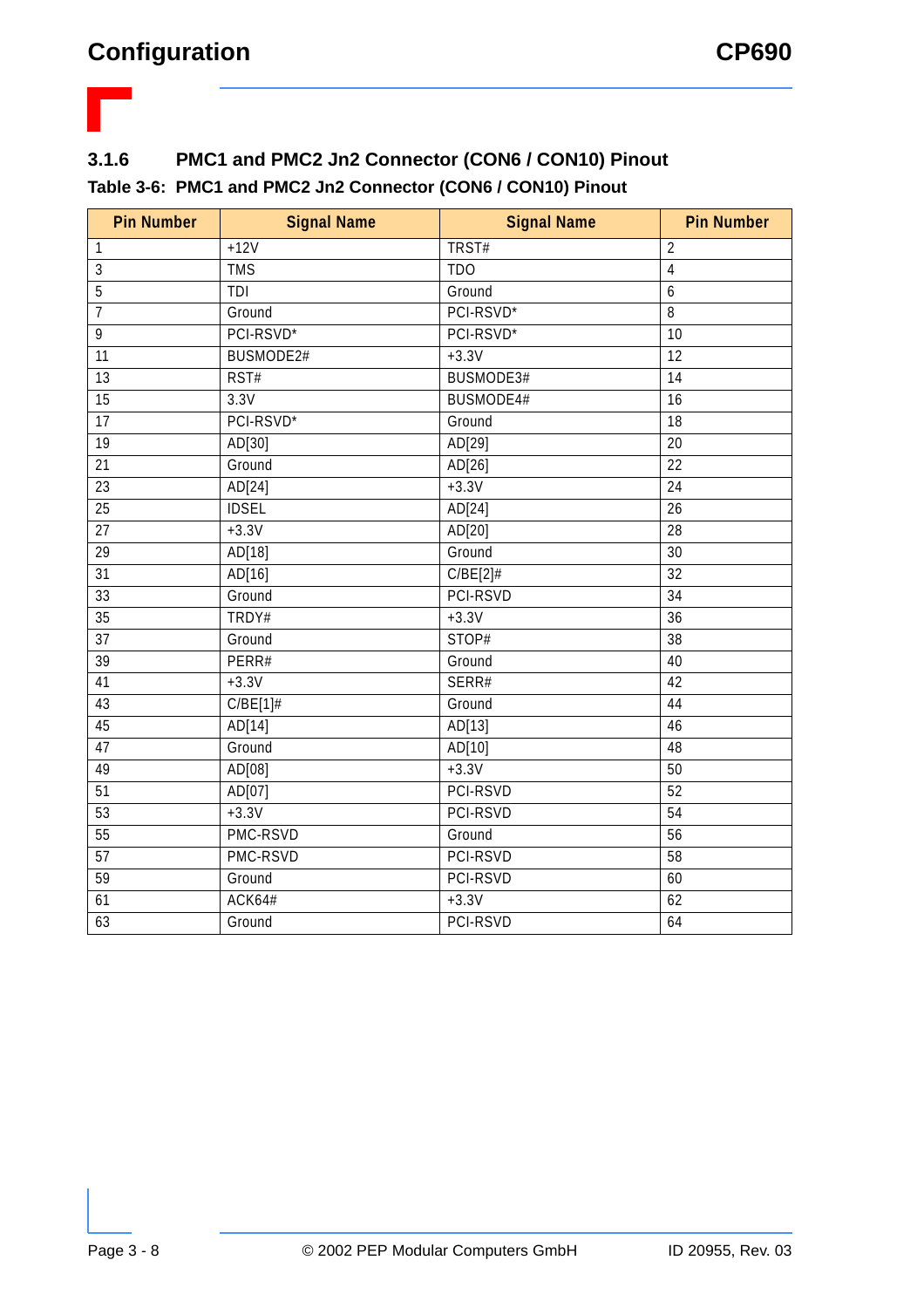

### <span id="page-40-0"></span>**3.1.7 PMC1 and PMC2 Jn3 64-bit PCI Extension Pinoutt**

### <span id="page-40-1"></span>**Table 3-7: Jn3 Connector (CON7 / CON11) Pinout**

| <b>Pin Number</b> | <b>Signal Name</b> | <b>Signal Name</b>       | <b>Pin Number</b> |
|-------------------|--------------------|--------------------------|-------------------|
| 1                 | PCI-RSVD           | Ground                   | $\overline{2}$    |
| $\overline{3}$    | Ground             | $\overline{C/BE[7]^{#}}$ | $\overline{4}$    |
| 5                 | $C/BE[6]\#$        | $C/BE[5]\#$              | $\boldsymbol{6}$  |
| $\overline{1}$    | $C/BE[4]\#$        | Ground                   | $\overline{8}$    |
| $\overline{9}$    | V(1/O)             | PAR64                    | $\overline{10}$   |
| $\overline{11}$   | AD[63]             | AD[62]                   | $\overline{12}$   |
| 13                | AD[61]             | Ground                   | 14                |
| $\overline{15}$   | Ground             | AD[60]                   | 16                |
| $\overline{17}$   | AD[59]             | AD[58]                   | 18                |
| 19                | AD[57]             | Ground                   | 20                |
| 21                | V(1/O)             | AD[56]                   | $\overline{22}$   |
| 23                | AD[55]             | AD[54]                   | 24                |
| $\overline{25}$   | AD[53]             | Ground                   | $\overline{26}$   |
| $\overline{27}$   | Ground             | AD[52]                   | 28                |
| 29                | AD[51]             | AD[50]                   | $\overline{30}$   |
| 31                | AD[49]             | Ground                   | $\overline{32}$   |
| 33                | Ground             | AD[48]                   | 34                |
| $\overline{35}$   | AD[47]             | AD[46]                   | $\overline{36}$   |
| $\overline{37}$   | AD[45]             | Ground                   | 38                |
| $\overline{39}$   | V(1/O)             | AD[44]                   | 40                |
| 41                | AD[43]             | AD[42]                   | 42                |
| 43                | AD[41]             | Ground                   | 44                |
| 45                | Ground             | AD[40]                   | 46                |
| 47                | AD[39]             | AD[38]                   | 48                |
| 49                | AD[37]             | Ground                   | 50                |
| $\overline{51}$   | Ground             | AD[36]                   | 52                |
| 53                | AD[35]             | AD[34]                   | 54                |
| $\overline{55}$   | AD[33]             | Ground                   | $\overline{56}$   |
| 57                | V(1/O)             | AD[32]                   | 58                |
| 59                | PCI-RSVD           | PCI-RSVD                 | 60                |
| 61                | PCI-RSVD           | Ground                   | 62                |
| 63                | Ground             | PCI-RSVD                 | 64                |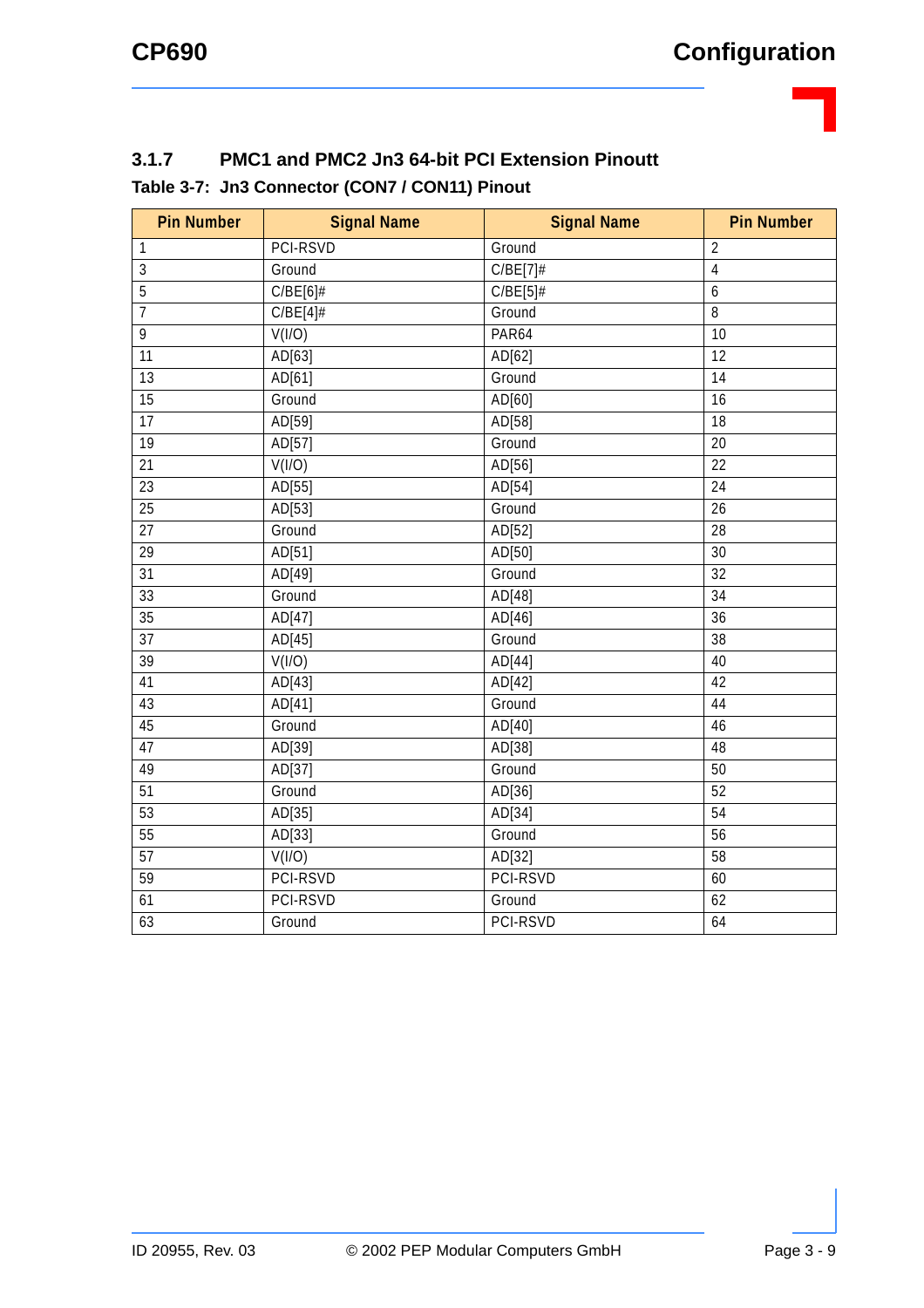

### <span id="page-41-0"></span>**3.1.8 PMC1: Jn4 Rear I/O Pinout**

### <span id="page-41-1"></span>**Table 3-8: Jn4 Connector (CON8) Pin Assignment**

| <b>Pin Number</b> | <b>Signal Name</b> | <b>Signal Name</b> | <b>Pin Number</b> |
|-------------------|--------------------|--------------------|-------------------|
| 1                 | <b>PMC1IO1</b>     | <b>PMC1IO2</b>     | $\overline{2}$    |
| 3                 | <b>PMC1IO3</b>     | <b>PMC1IO4</b>     | $\overline{4}$    |
| 5                 | <b>PMC1IO5</b>     | <b>PMC1IO6</b>     | 6                 |
| 7                 | <b>PMC1IO7</b>     | <b>PMC1IO8</b>     | $\overline{8}$    |
| 9                 | <b>PMC1IO9</b>     | <b>PMC1IO10</b>    | 10                |
| 11                | <b>PMC1IO11</b>    | <b>PMC1IO12</b>    | 12                |
| $\overline{13}$   | <b>PMC1IO13</b>    | <b>PMC1IO14</b>    | $\overline{14}$   |
| $\overline{15}$   | <b>PMC1IO15</b>    | <b>PMC1IO16</b>    | $\overline{16}$   |
| $\overline{17}$   | <b>PMC1IO17</b>    | <b>PMC1IO18</b>    | 18                |
| 19                | <b>PMC1IO19</b>    | <b>PMC1IO20</b>    | 20                |
| 21                | PMC1IO21           | <b>PMC1IO22</b>    | 22                |
| 23                | <b>PMC1IO23</b>    | <b>PMC1IO24</b>    | 24                |
| $\overline{25}$   | <b>PMC1IO25</b>    | <b>PMC1IO26</b>    | 26                |
| 27                | <b>PMC1IO27</b>    | <b>PMC1IO28</b>    | 28                |
| 29                | <b>PMC1IO29</b>    | PMC1IO30           | 30                |
| $\overline{31}$   | <b>PMC1IO31</b>    | <b>PMC1IO32</b>    | $\overline{32}$   |
| 33                | PMC1IO33           | <b>PMC1IO34</b>    | 34                |
| 35                | <b>PMC1IO35</b>    | <b>PMC1IO36</b>    | 36                |
| 37                | <b>PMC1IO37</b>    | <b>PMC1IO38</b>    | 38                |
| 39                | PMC1IO39           | <b>PMC1IO40</b>    | 40                |
| 41                | <b>PMC1IO41</b>    | <b>PMC1IO42</b>    | $\overline{42}$   |
| 43                | <b>PMC1IO43</b>    | <b>PMC1IO44</b>    | 44                |
| 45                | <b>PMC1IO45</b>    | <b>PMC1IO46</b>    | 46                |
| 47                | <b>PMC1IO47</b>    | <b>PMC1IO48</b>    | 48                |
| 49                | <b>PMC1IO49</b>    | <b>PMC1IO50</b>    | 50                |
| 51                | <b>PMC1IO51</b>    | <b>PMC1IO52</b>    | 52                |
| 53                | <b>PMC1IO53</b>    | <b>PMC1IO54</b>    | $\overline{54}$   |
| $\overline{55}$   | <b>PMC1IO55</b>    | <b>PMC1IO56</b>    | $\overline{56}$   |
| 57                | <b>PMC1IO57</b>    | <b>PMC1IO58</b>    | $\overline{58}$   |
| 59                | <b>PMC1IO59</b>    | <b>PMC1IO60</b>    | 60                |
| 61                | <b>PMC1IO61</b>    | <b>PMC1IO62</b>    | 62                |
| 63                | PMC1IO63           | <b>PMC1IO64</b>    | 64                |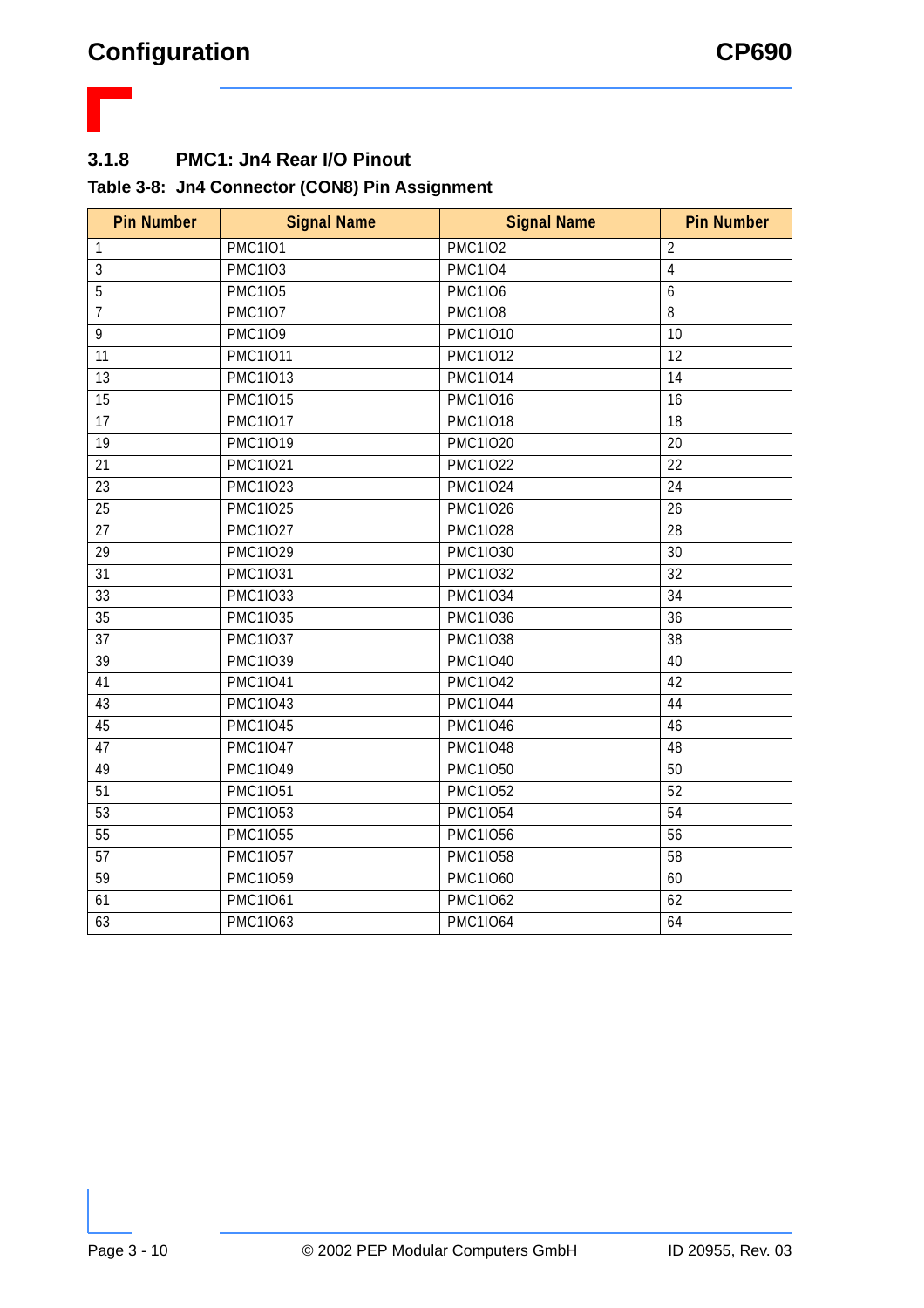

### <span id="page-42-0"></span>**3.1.9 PMC2: Jn4 Rear I/O Pinout**

### <span id="page-42-1"></span>**Table 3-9: Jn4 Connector (CON12) Pin Assignment**

| <b>Pin Number</b> | <b>Signal Name</b> | <b>Signal Name</b> | <b>Pin Number</b> |
|-------------------|--------------------|--------------------|-------------------|
| 1                 | <b>PMC2IO1</b>     | <b>PMC2IO2</b>     | $\overline{2}$    |
| 3                 | <b>PMC2IO3</b>     | <b>PMC2IO4</b>     | $\overline{4}$    |
| 5                 | <b>PMC2IO5</b>     | <b>PMC2IO6</b>     | 6                 |
| $\overline{1}$    | <b>PMC2IO7</b>     | <b>PMC2IO8</b>     | $\overline{8}$    |
| 9                 | <b>PMC2IO9</b>     | <b>PMC2IO10</b>    | 10                |
| 11                | <b>PMC2IO11</b>    | <b>PMC2IO12</b>    | 12                |
| $\overline{13}$   | <b>PMC2IO13</b>    | <b>PMC2IO14</b>    | $\overline{14}$   |
| 15                | <b>PMC2IO15</b>    | <b>PMC2IO16</b>    | 16                |
| 17                | <b>PMC2IO17</b>    | <b>PMC2IO18</b>    | 18                |
| $\overline{19}$   | <b>PMC2IO19</b>    | <b>PMC2IO20</b>    | $\overline{20}$   |
| 21                | <b>PMC2IO21</b>    | <b>PMC2IO22</b>    | $\overline{22}$   |
| 23                | <b>PMC2IO23</b>    | <b>PMC2IO24</b>    | 24                |
| 25                | <b>PMC2IO25</b>    | <b>PMC2IO26</b>    | 26                |
| 27                | <b>PMC2IO27</b>    | <b>PMC2IO28</b>    | 28                |
| 29                | <b>PMC2IO29</b>    | <b>PMC2IO30</b>    | 30                |
| 31                | <b>PMC2IO31</b>    | <b>PMC2IO32</b>    | $\overline{32}$   |
| 33                | <b>PMC2IO33</b>    | <b>PMC2IO34</b>    | 34                |
| 35                | <b>PMC2IO35</b>    | <b>PMC2IO36</b>    | 36                |
| $\overline{37}$   | <b>PMC2IO37</b>    | <b>PMC2IO38</b>    | 38                |
| 39                | <b>PMC2IO39</b>    | <b>PMC2IO40</b>    | 40                |
| 41                | <b>PMC2IO41</b>    | <b>PMC2IO42</b>    | 42                |
| 43                | <b>PMC2IO43</b>    | <b>PMC2IO44</b>    | 44                |
| 45                | <b>PMC2IO45</b>    | <b>PMC2IO46</b>    | 46                |
| $\overline{47}$   | <b>PMC2IO47</b>    | <b>PMC2IO48</b>    | 48                |
| 49                | <b>PMC2IO49</b>    | <b>PMC2IO50</b>    | 50                |
| 51                | <b>PMC2IO51</b>    | <b>PMC2IO52</b>    | 52                |
| 53                | <b>PMC2IO53</b>    | <b>PMC2IO54</b>    | 54                |
| $\overline{55}$   | <b>PMC2IO55</b>    | <b>PMC2IO56</b>    | 56                |
| $\overline{57}$   | <b>PMC2IO57</b>    | <b>PMC2IO58</b>    | 58                |
| 59                | <b>PMC2IO59</b>    | <b>PMC2IO60</b>    | 60                |
| 61                | <b>PMC2IO61</b>    | <b>PMC2IO62</b>    | 62                |
| 63                | <b>PMC2IO63</b>    | <b>PMC2IO64</b>    | 64                |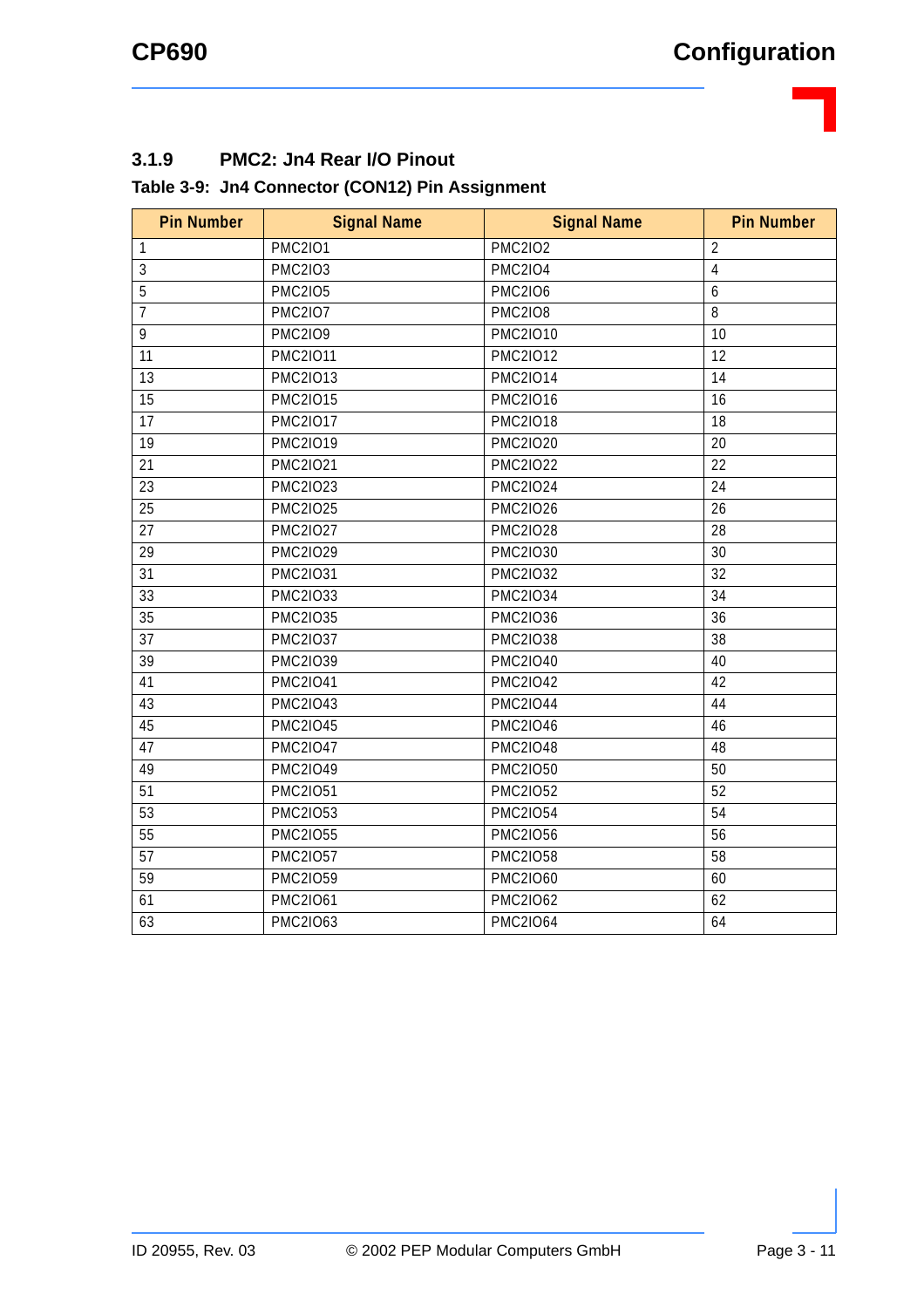

### <span id="page-43-0"></span>**3.2 Jumper Settings**

The secondary side of the PCI-to-PCI bridge (the PMC side) may be configured either for a 3.3V or a 5V signalling environment. Configuration is effected by setting the resistors R57 or R56.

#### **Table 3-10:Resistor Settings**

| <b>R57</b> | <b>R56</b> | <b>Functions</b> |
|------------|------------|------------------|
| Closed     | Open       | 3.3V signalling  |
| Open       | Closed     | 5V signalling    |

*The default setting is indicated by italics*



### *Important!*

No other jumper settings are permitted as serious damage or misoperation will result.



### *Note:*

Care must be taken to ensure correct voltage configuration. Using an incorrect signalling voltage may damage the PMC module.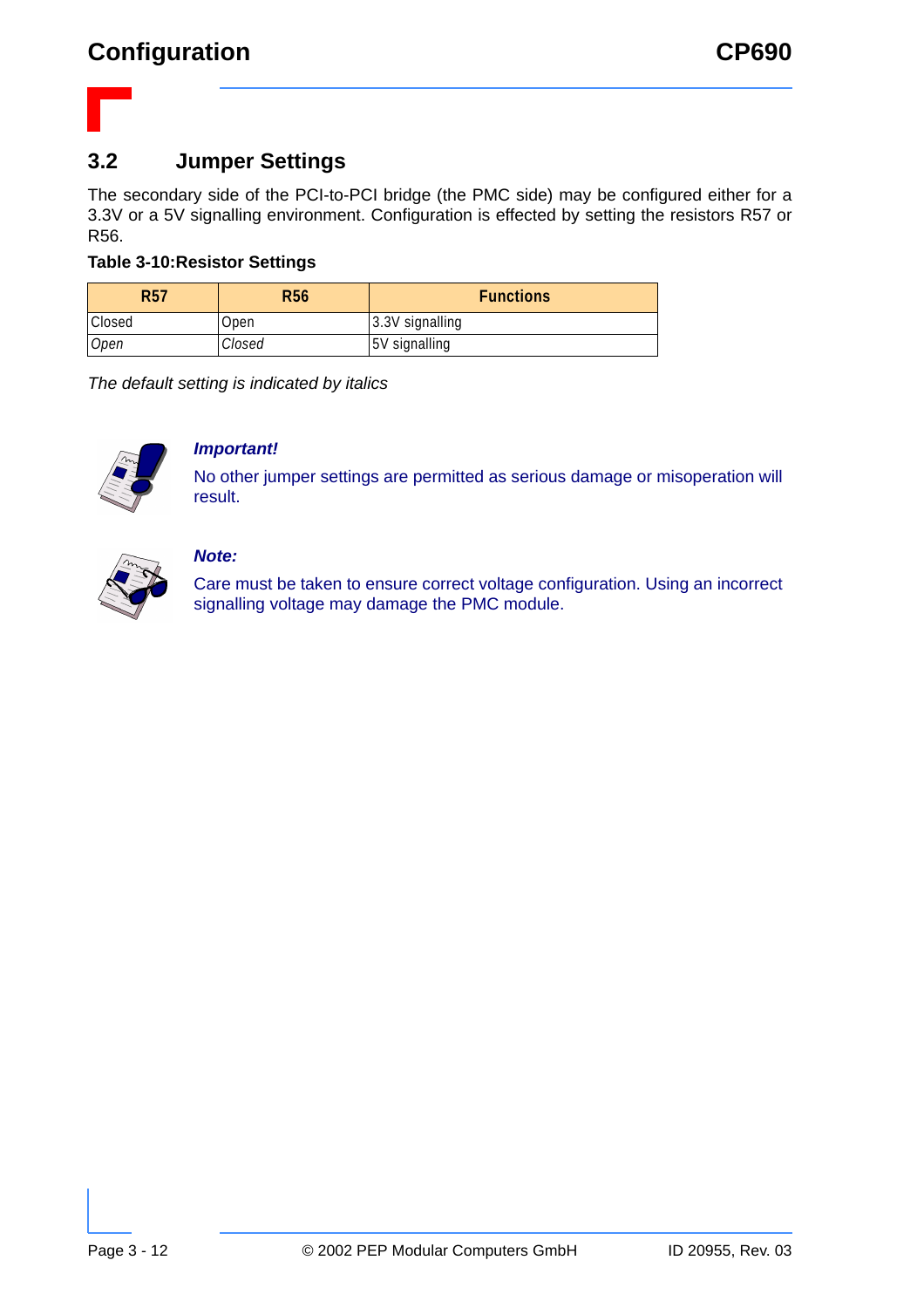

# **Hotswap**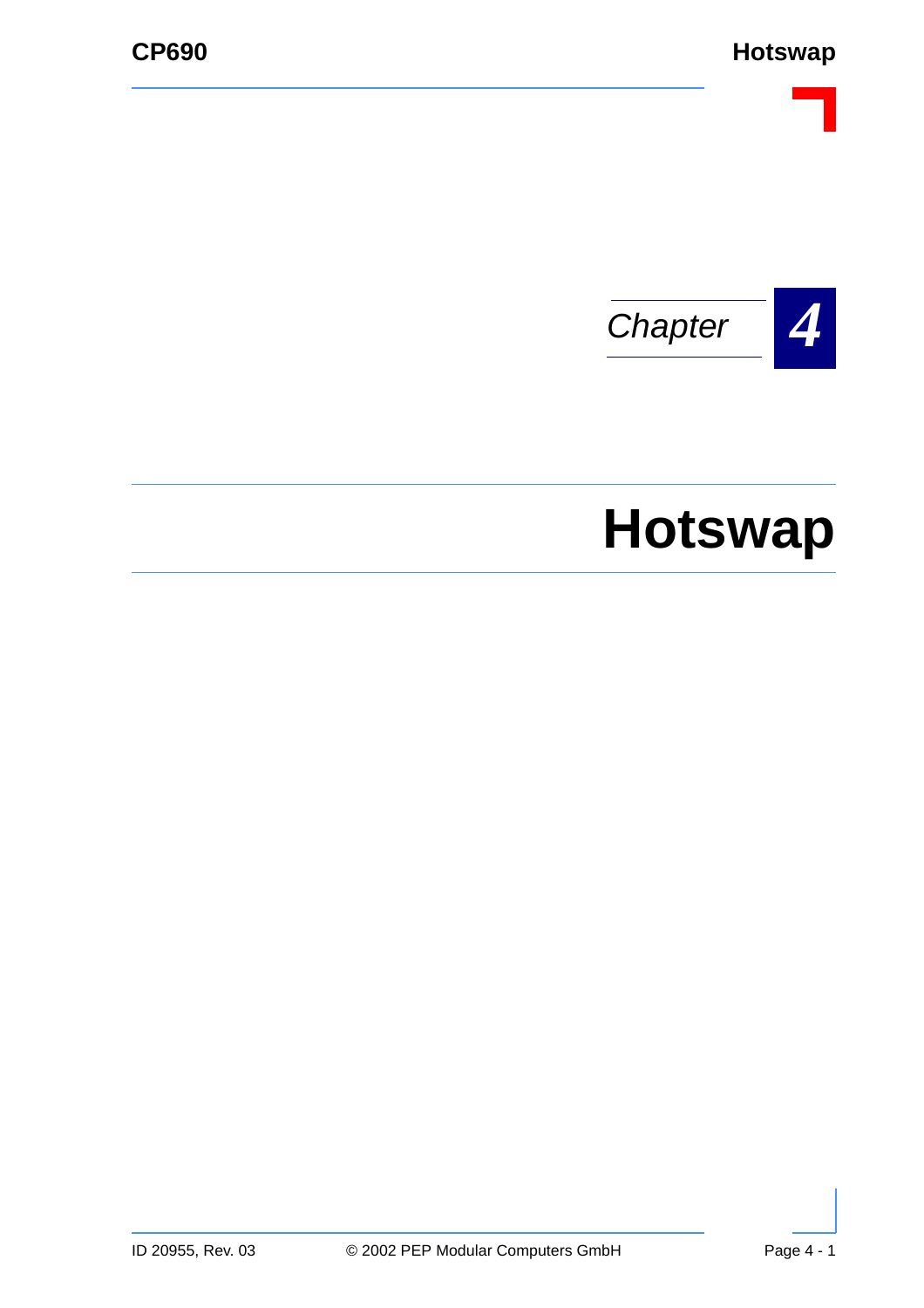

This page was intentionally left blank.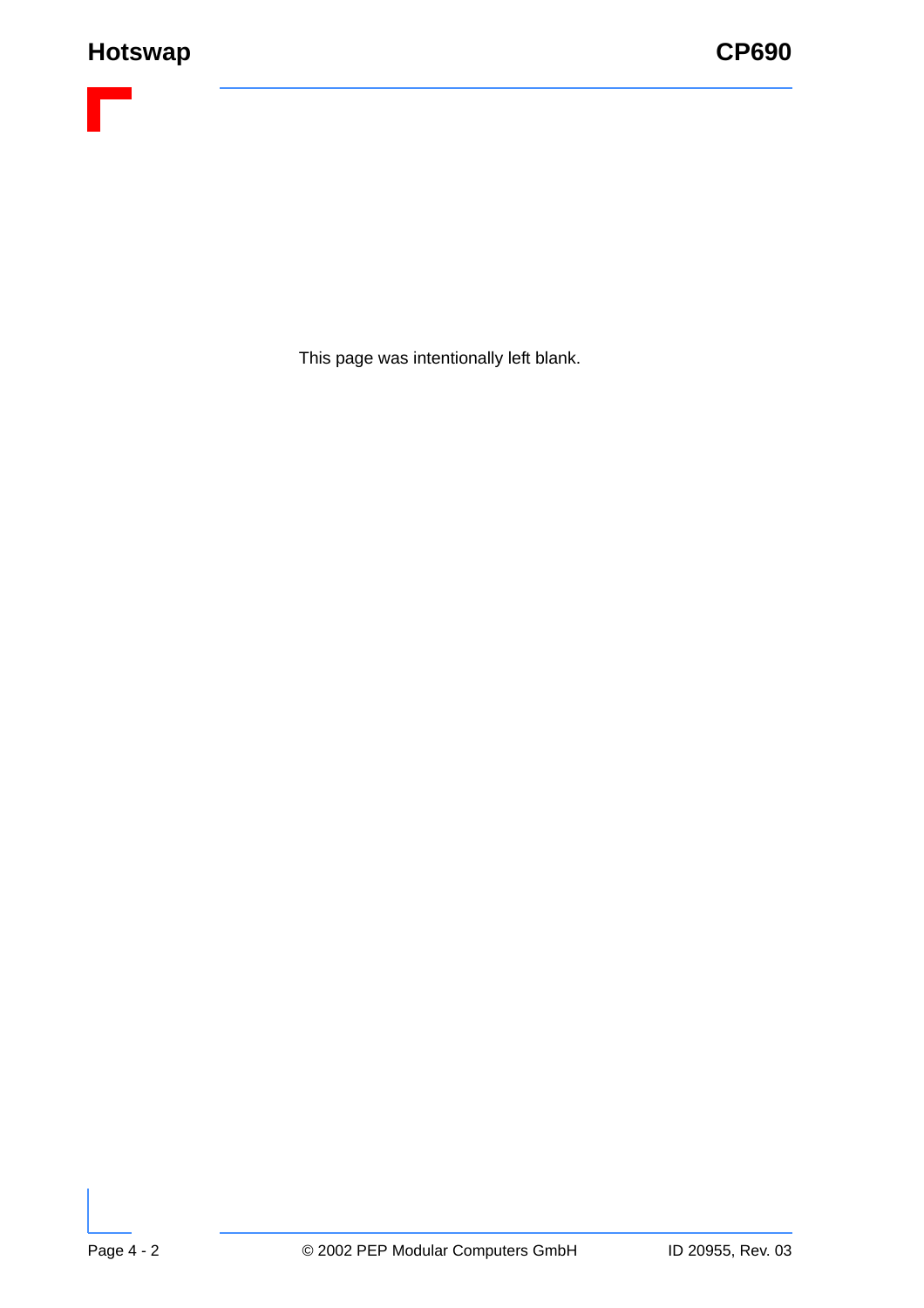

### <span id="page-46-0"></span>**4. Hotswap**

### <span id="page-46-1"></span>**4.1 Technical Background of CompactPCI Hotswap**

In many modern application systems downtime is costly and/or unacceptable. Server applications, telecommunications networks and automated systems requiring continuous monitoring call for a system design in which a single card can be inserted or extracted without affecting the rest of the system. The ease with which a board may be removed and replaced is dependent on the mechanical design (form factor), the possibility of deactivating the software drivers for the board (operating system) and the possibilty of removing and inserting the board without disturbing the signal quality on the bus.

CompactPCI hotswap is currently the most effective way to meet this need. Staggered pins on the backplane guarantee controlled power sequencing of the board, while the signals ENUM, BDSEL, HEALTHY and the hotswap control and status register bits may be used to control board access from the software side.

### <span id="page-46-2"></span>**4.1.1 Hotswap System**

A hotswap system consists of a hotswap platform which comprises a hotswap backplane, the system host (CPU) with hotswap features, cooling, power supplies etc. plus the boards to be hotswapped. Hotswapping is not possible unless the operating system has the capability to enable and disable the board specific driver during normal operation.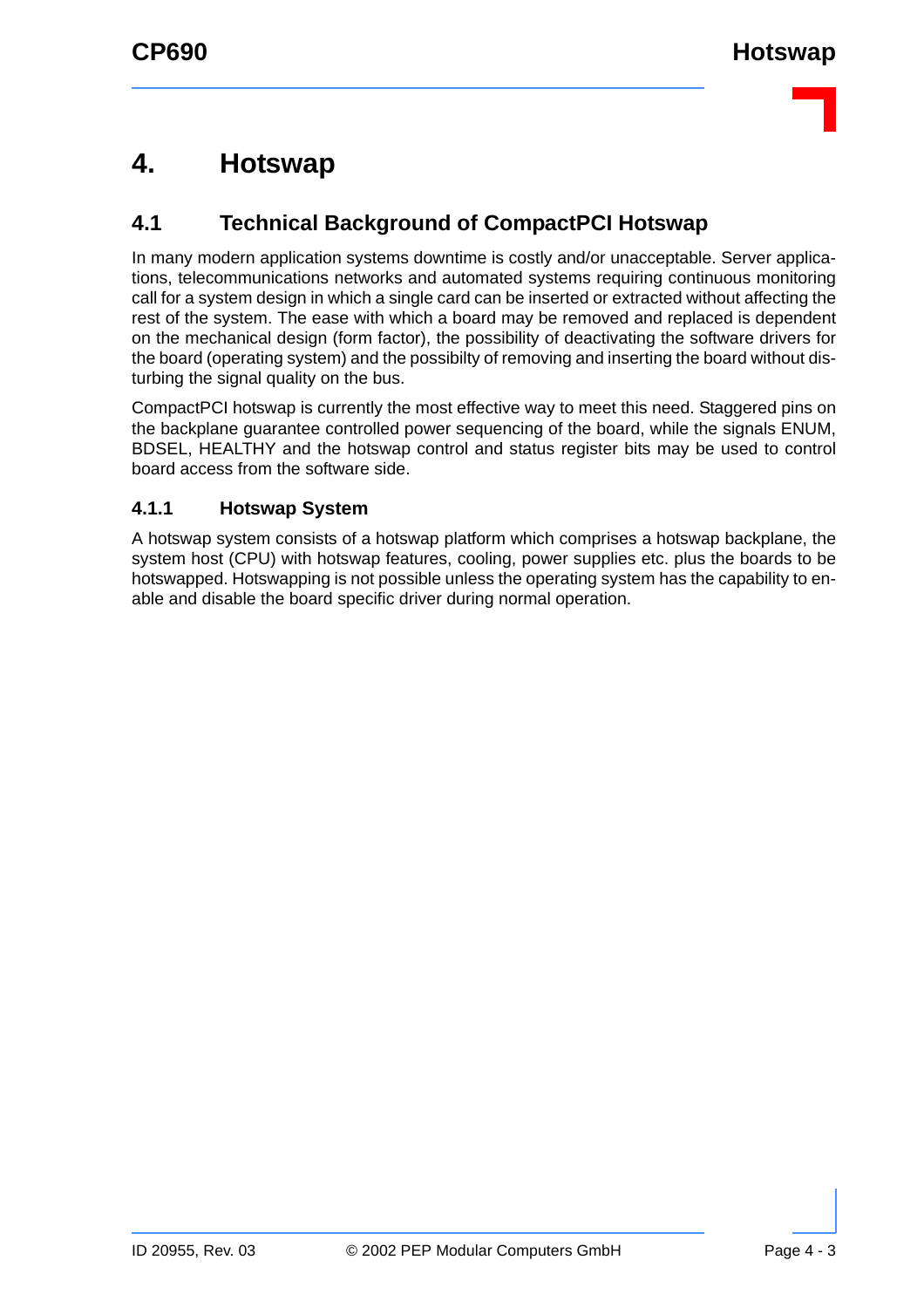### <span id="page-47-0"></span>**4.1.1.1 The Hotswap Backplane**

The hotswap backplane has staggered pins to ensure defined power sequencing.

<span id="page-47-1"></span>**Figure 4-1: Illustration of Staggered Pinning on the Hotswap Backplane** 





#### *Note:*

Some special signals (e.g. ENUM, HEALTHY, BDSEL...) have particular routing requirements.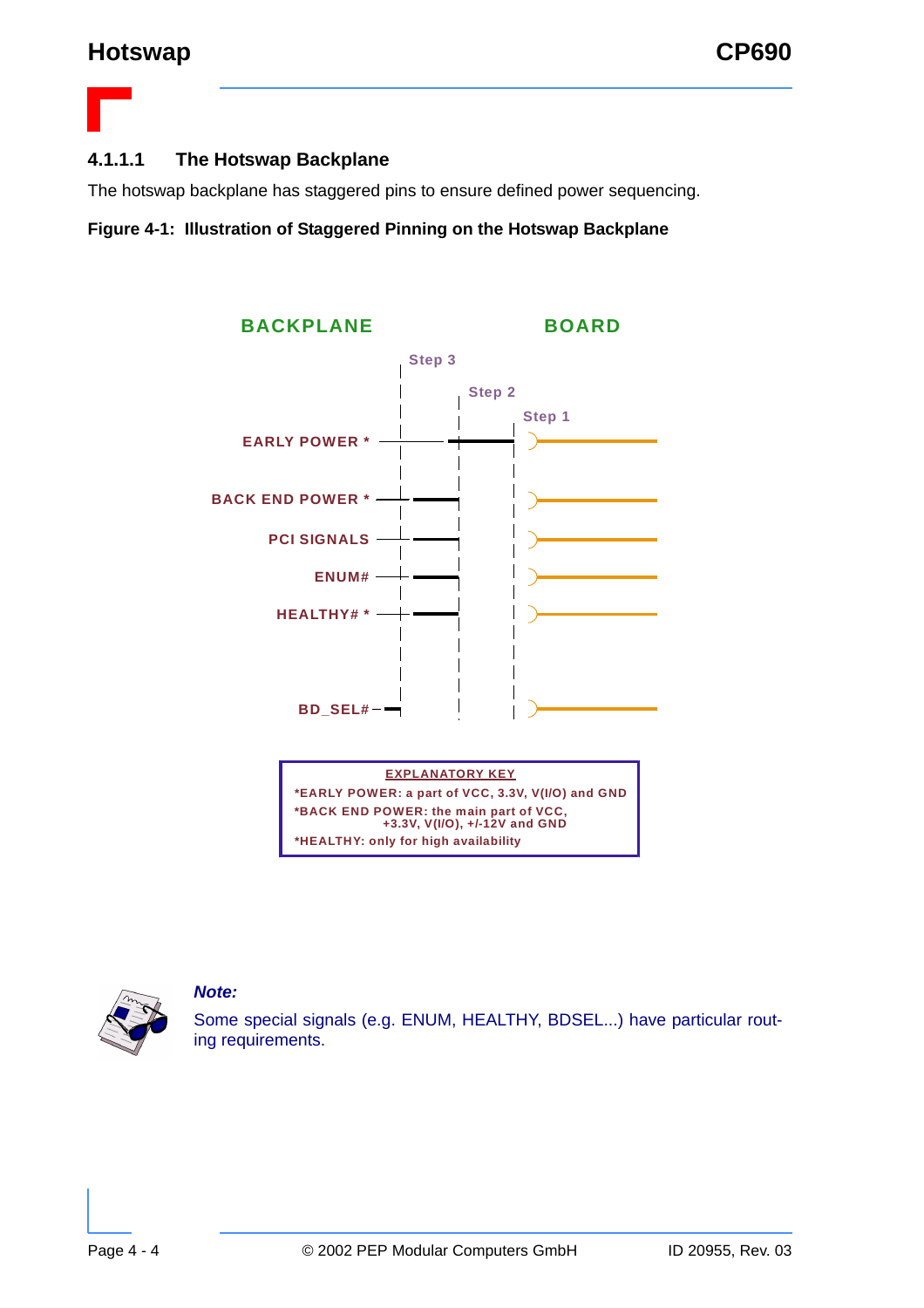### <span id="page-48-0"></span>**4.1.1.2 The System Host (System Controller)**

The System Controller must have the possibility to utilize the special signals defined by the CompactPCI hotswap specification. If a high availability system is used it must additionally be able to control the hardware connection with the peripheral boards (Hardware Connection Control).

### <span id="page-48-1"></span>**4.1.1.3 The Hotswap Board**

To ensure that a board may be removed and replaced in a working bus without disturbing the system it requires the following additional features.

- precharge
- power ramping
- hotswap control and status register bits
- automatic interrupt generation whenever a board is about to be removed or replaced.
- an LED to indicate that the board may be safely removed.

### <span id="page-48-2"></span>**4.1.1.4 Software and Operating System**

No hotswap support is currently provided by Intel based operating systems. Windows 2000, which is scheduled to become available in February 2000, is expected to provide hotswap support. Special software will require to be developed for other proprietary systems.

In a hotswap environment the software driver and the operating system have the following additional requirements:

- The OS must provide the possibility to initialize PCI devices during normal operation whenever required (allocate resources).
- The OS must provide the possibility to load or unload software drivers during normal operation whenever required.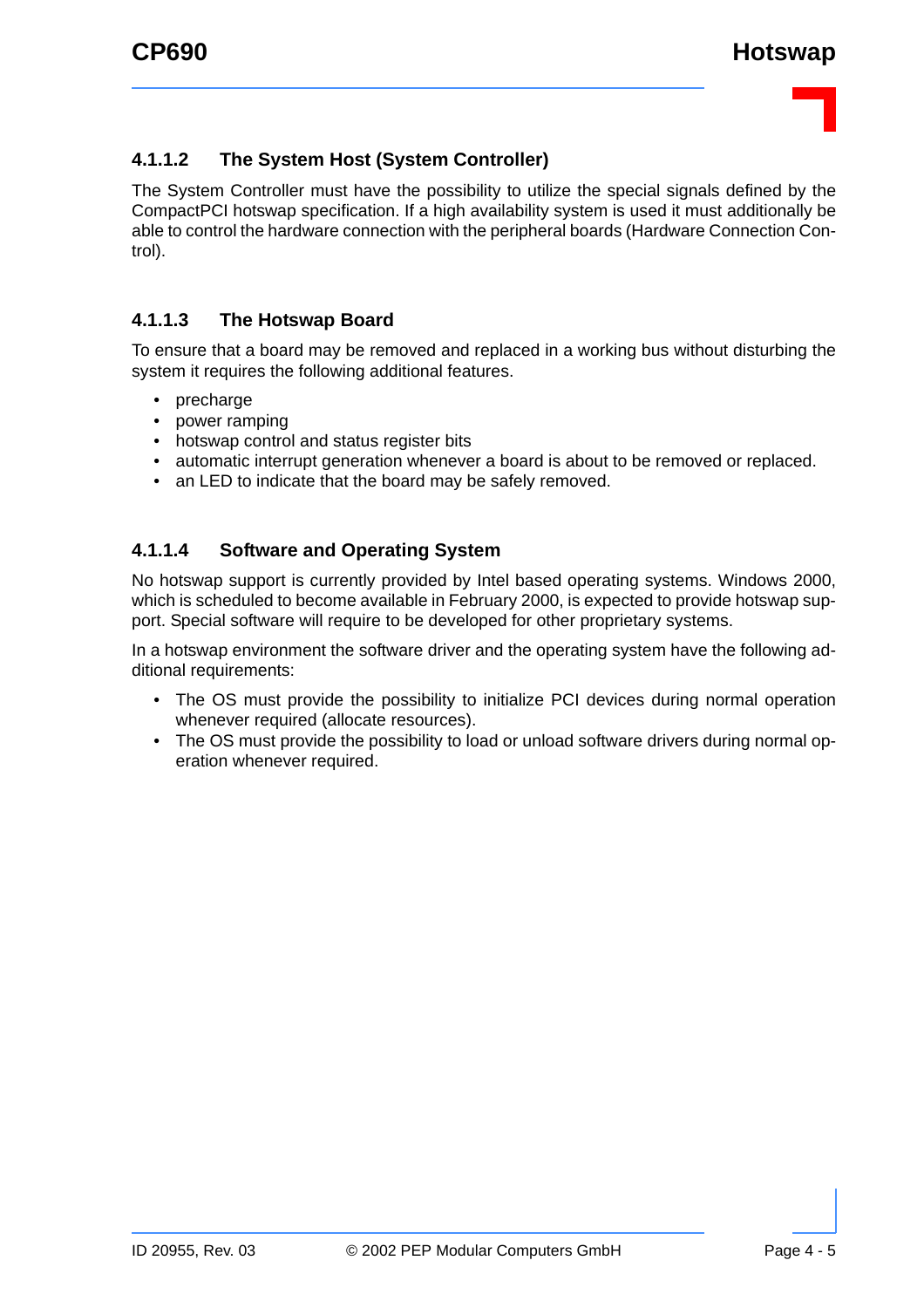### <span id="page-49-0"></span>**4.2 Design Implementation on CP690**

### <span id="page-49-1"></span>**4.2.1 Power Ramping**

On the CP690, a special hotswap controller is used to ramp up the supply voltage of the PMC modules (Back End Power). This is done to avoid transients on the 3.3V and the 5V power supplies from the Hotswap system. When the power supply is stable, the hotswap controller generates a reset on the PMC slots to put the devices into a definite state.

### <span id="page-49-2"></span>**4.2.2 Precharge**

Precharge is provided on the CP690 by a resistor on each signal line (PCI bus), connected to a 1V reference voltage.

### <span id="page-49-3"></span>**4.2.3 Handle Switch**

A microswitch is situated in the extractor handle. Opening the handle initiates the generation of the ENUM interrupt (produced by the onboard logic).

### <span id="page-49-4"></span>**4.2.4 ENUM# Interrupt**

The onboard logic generates a low active interrupt signal to indicate that the board is about to be extracted from the system or inserted into the system.

### <span id="page-49-5"></span>**4.2.5 Hotswap Control and Status Register / Statemachine**

All hotswap peripheral boards provide a Hotswap Control And Status Register which provides information on the current state of the board. The defined bits in this register set are named, as follows:

| <b>Bit Name</b> | <b>Function</b>                  |
|-----------------|----------------------------------|
| <b>EXT</b>      | Indication of extraction process |
| <b>INS</b>      | Indication of insertion process  |
| L <sub>00</sub> | Led on                           |
| <b>EIM</b>      | <b>ENUM</b> mask bit             |

#### <span id="page-49-6"></span>**Table 4-1: Hotswap Control and Status Register / Statemachine**

Due to the fact that no 64-bit transparent PCI-to-PCI bridge currently exists, which would provide built-in hotswap status registers, another way of implementing these bits had to be found.

The solution, therefore, is to put this information into the onboard logic.

Since on-chip registers handle read and write accesses in the same way, it is necessary to exercise care when configuring the PCI-to-PCI GPIOs (general purpose IOs).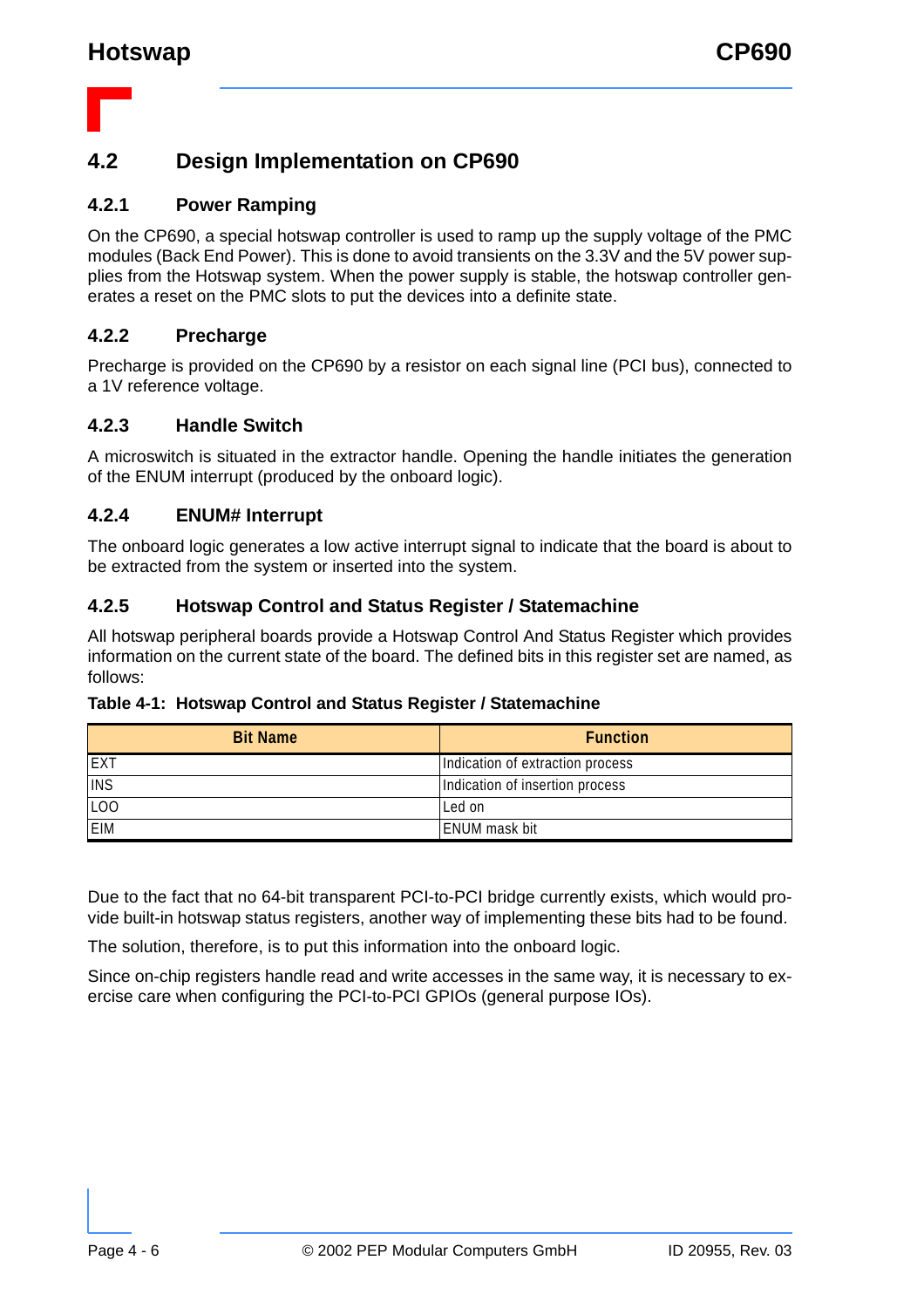#### <span id="page-50-0"></span>**Table 4-2: Hotswap Register Bits**

| <b>Bit Name</b> | Signal on 21154 |
|-----------------|-----------------|
| <b>EXT</b>      | GPIO[2]         |
| INS             | GPIO[3]         |
| LOO             | GPIO[0]         |
| <b>EIM</b>      | GPIO[1]         |



#### *Attention!*

GPIO[2:3] have to be configured as inputs. A different configuration may damage your bridge device.

### <span id="page-50-1"></span>**Figure 4-2: Hotswap State Machine**

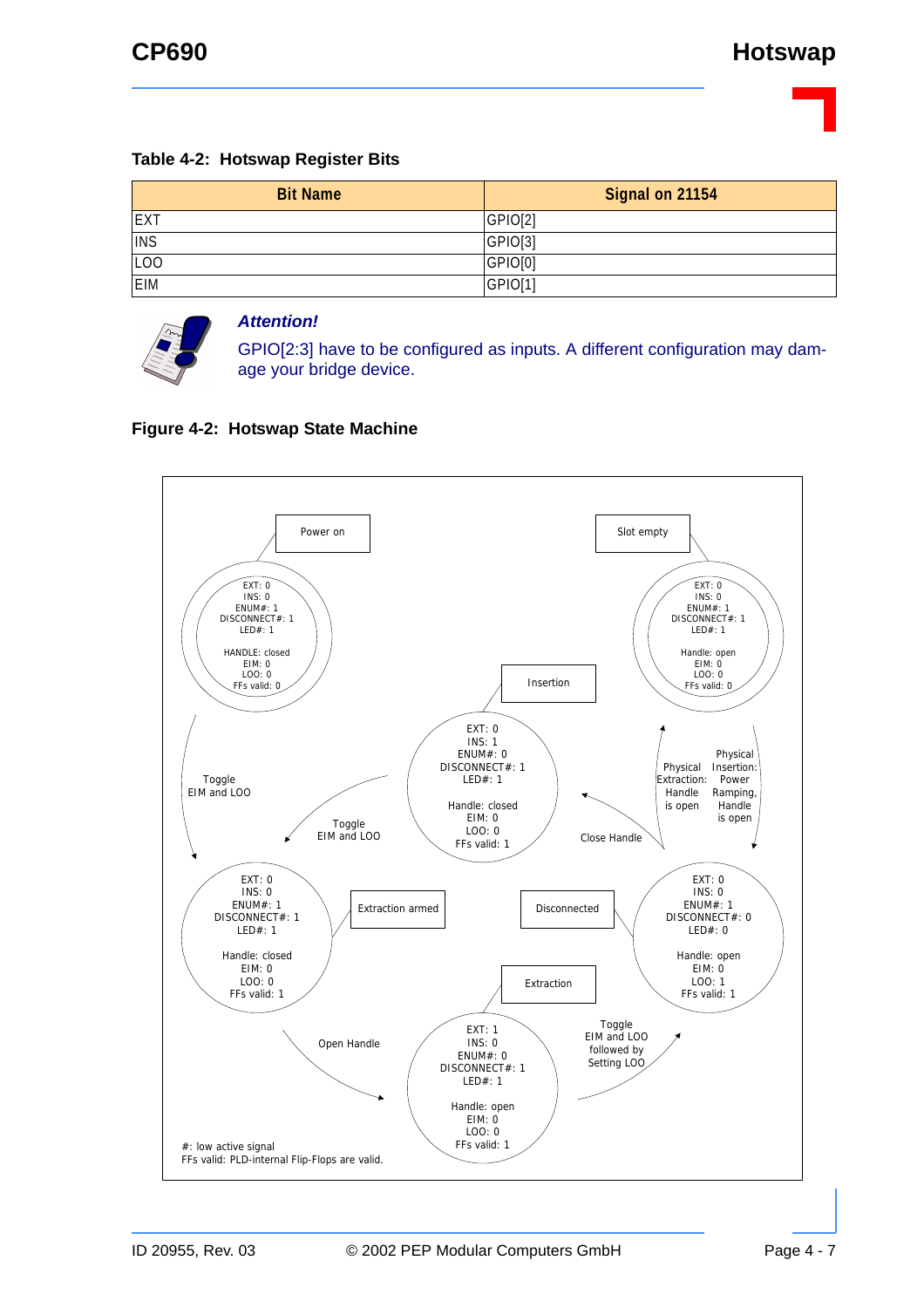### <span id="page-51-0"></span>**4.2.6 Programming the GPIO's**

This sub-chapter provides information for programming the GPIO's (General Purpose I/O's) of the PCI-to-PCI bridge.

### <span id="page-51-1"></span>**4.2.6.1 GPIO: Output Enable Control Register - Offset 66h**

This section describes the GPIO for the Output Enable Control Register.

Dword address  $= 64h$ 

Byte enable  $p\_cbe\_1<3:0>=x0xxb$ 

#### <span id="page-51-3"></span>**Table 4-3: GPIO Output Enable Control Gegister - Offset 66h**

| <b>Dword Bit</b> | <b>Name</b>                               | R/W    | <b>Description</b>                                                                                                                                                                                                                                                                                |
|------------------|-------------------------------------------|--------|---------------------------------------------------------------------------------------------------------------------------------------------------------------------------------------------------------------------------------------------------------------------------------------------------|
| 19:16            | GPIO output<br>enable<br>write-1-to-clear | R/W1TC | The gpio<3:0> output enable control<br>write-1-to-clear. Writing 1 to any of these bits configures the cor-<br>responding gpio<3:0> pin as an input only; that is, the output<br>driver is tristated.<br>Writing 0 to this register has no effect.<br>When read, reflects the last value written. |
|                  |                                           |        | Reset value: 0 (all pins are input only).                                                                                                                                                                                                                                                         |
| 23:20            | GPIO output<br>enable<br>write-1-to-set   | R/W1TS | The gpio<3:0> output enable control                                                                                                                                                                                                                                                               |
|                  |                                           |        | write-1-to-set. Writing 1 to any of these bits configures the corre-<br>sponding gpio<3:0> pin as bidirectional, that is,                                                                                                                                                                         |
|                  |                                           |        | enables the output driver and drives the value set in the output<br>data register (65h).                                                                                                                                                                                                          |
|                  |                                           |        | Writing 0 to this register has no effect.                                                                                                                                                                                                                                                         |
|                  |                                           |        | When read, reflects the last value written.                                                                                                                                                                                                                                                       |
|                  |                                           |        | Reset value: 0 (all pins are input only).                                                                                                                                                                                                                                                         |

### <span id="page-51-2"></span>**4.2.6.2 GPIO Input Data Register - Offset 67h**

This section describes the GPIO input data register.

Dword address  $= 64h$ 

Byte enable p\_cbe  $1 < 3:0 > 0$ xxxb

### <span id="page-51-4"></span>**Table 4-4: GPIO Input Data Register - Offset 67h**

| <b>Dword Bit</b> | <b>Name</b> | R/W | <b>Description</b>                                                                                                                                     |
|------------------|-------------|-----|--------------------------------------------------------------------------------------------------------------------------------------------------------|
| 27:24            | Reserved    |     | IReserved. Returns 0 when read.                                                                                                                        |
| 31:28            | GPIO input  |     | This read-only register reads the state of the gpio<3:0> pins. This<br>state is updated on the<br>PCI clock cycle following a change in the gpio pins. |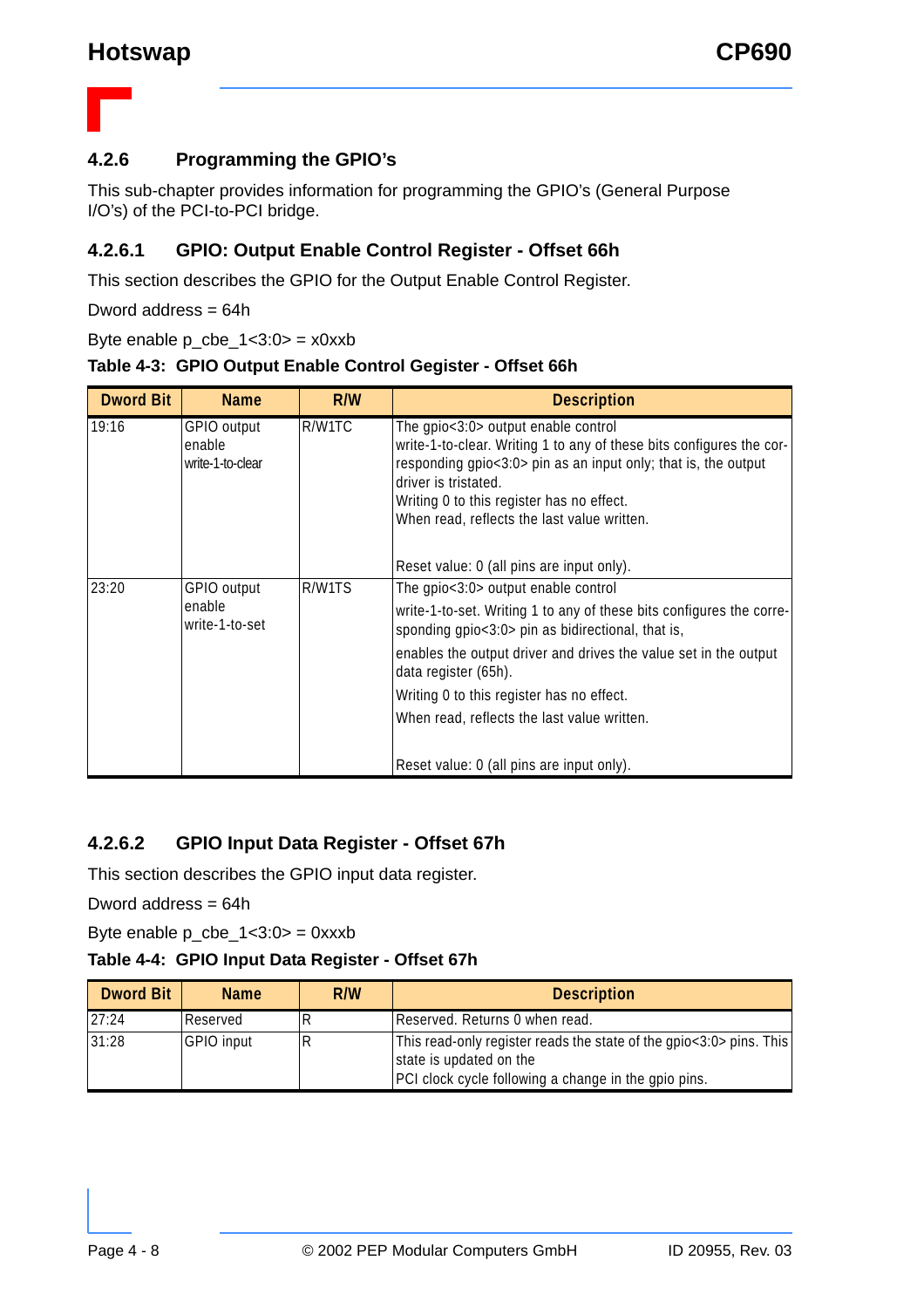### <span id="page-52-0"></span>**4.2.6.3 GPIO Output Data Register - Offset 65h**

This section describes the GPIO output data register.

#### Dword address = 64h

Byte enable  $p\_cbe\_1 < 3:0 > = x \times 0 \times b$ 

### <span id="page-52-1"></span>**Table 4-5: GPIO Output Data Register - Offset 65h**

| <b>Dword Bit</b> | <b>Name</b>                                | R/W    | <b>Description</b>                                                                                                                                                                                                                                             |
|------------------|--------------------------------------------|--------|----------------------------------------------------------------------------------------------------------------------------------------------------------------------------------------------------------------------------------------------------------------|
| 11:8             | GPIO output<br>enable write-1-to-<br>clear | R/W1TC | The gpio<3:0> pin output data<br>write-1-to-clear. Writing 1 to any of these bits drives the corre-<br>sponding bit low on the gpio<3:0> bus if it is programmed as bi-<br>directional. Data is driven on the PCI clock cycle following com-<br>pletion of the |
|                  |                                            |        | configuration write to this register. Bit positions corresponding to<br>gpio pins that are programmed as input only are not driven.<br>Writing 0 to these bits has no effect.<br>When read, reflects the last value written.                                   |
|                  |                                            |        | Reset value: 0.                                                                                                                                                                                                                                                |
| 15:12            | GPIO output<br>enable write-1-to-<br>set   | R/W1TS | The gpio<3:0> pin output data<br>write-1- to-set. Writing 1 to any of these bits drives the corre-<br>sponding bit high on the gpio<3:0> bus if it is programmed as bi-<br>directional. Data is driven on the PCI clock cycle following com-<br>pletion of the |
|                  |                                            |        | configuration write to this register. Bit positions corresponding to<br>gpio pins that are programmed as input only are not driven.<br>Writing 0 to these bits has no effect.<br>When read, reflects the last value written.                                   |
|                  |                                            |        | Reset value: 0.                                                                                                                                                                                                                                                |